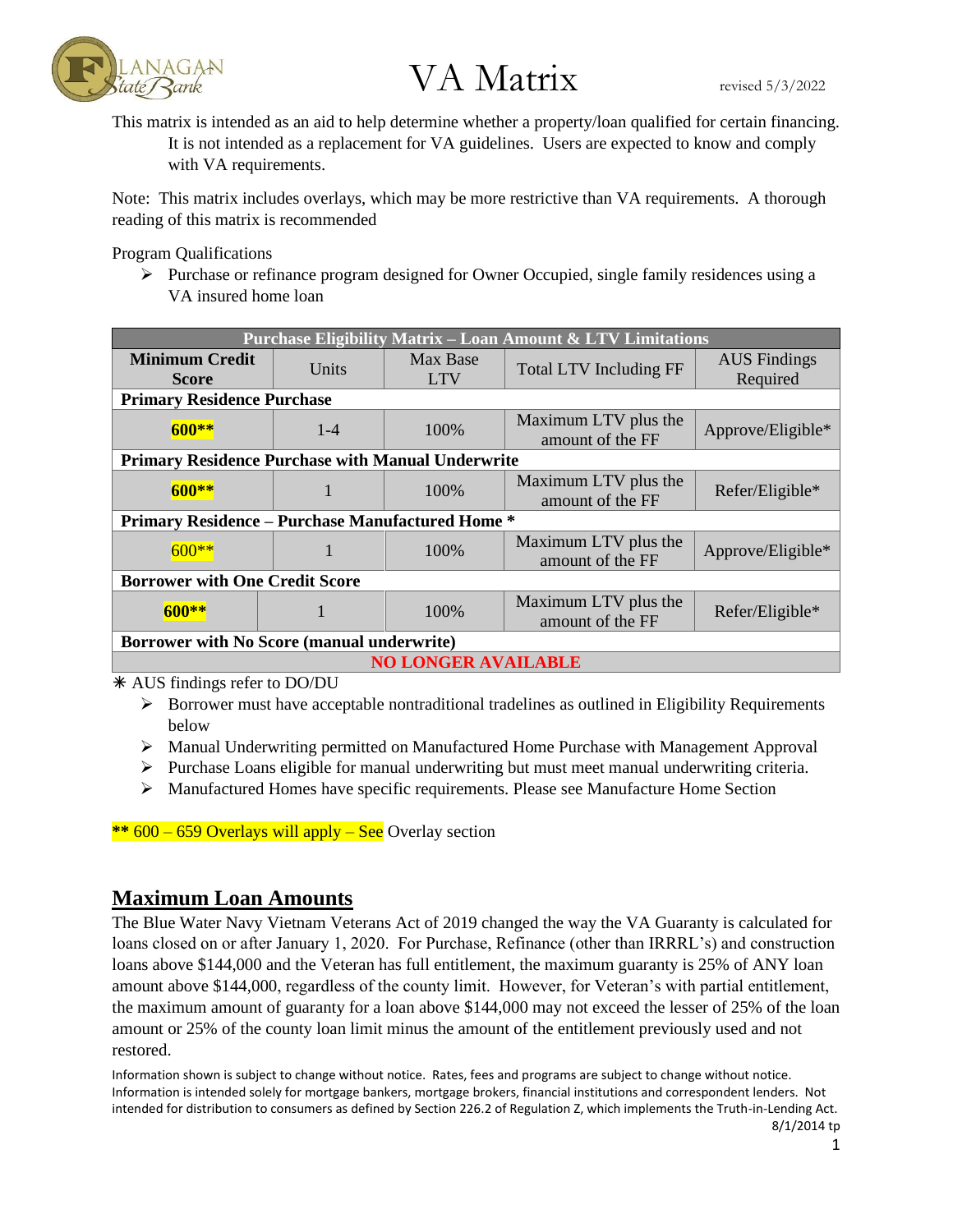

| <b>Refinance Eligibility Matrix – Loan Amount &amp; LTV Limitations</b> |         |              |                                              |                                 |
|-------------------------------------------------------------------------|---------|--------------|----------------------------------------------|---------------------------------|
| <b>Minimum Credit</b><br><b>Score</b>                                   | Units   | Max Base LTV | Total LTV with FF                            | <b>AUS</b> Findings<br>Required |
| <b>Primary Residence Refinance</b>                                      |         |              |                                              |                                 |
| $600**$                                                                 | $1 - 4$ | $90\%$ (3)   | Maximum LTV with<br>amount of the FF         | Approve/Eligible*               |
| <b>Primary Residence Manual Underwrite</b>                              |         |              |                                              |                                 |
| $600**$                                                                 | $1 - 2$ | $90\%(3)$    | Maximum LTV with<br>amount of the FF         | Refer/Eligible*                 |
| <b>Primary Residence IRRRL</b>                                          |         |              |                                              |                                 |
| $600**$                                                                 | $1 - 4$ | $100\%$ (3)  | Maximum LTV with<br>amount of the FF         | N/A                             |
| Primary Residence Cash Out Refi (any property type)                     |         |              |                                              |                                 |
| $600**$                                                                 | $1 - 4$ | $90\%$ (3)   | Maximum LTV with<br>amount of the FF         | Approve/Eligible*               |
| $640**$                                                                 | $1-4$   | $100\%$ (3)  | <b>Maximum LTV with</b><br>amount of the FFH | Approve/Eligible*               |
| <b>Primary Residence - Manufactured Home*</b>                           |         |              |                                              |                                 |
| $600**$                                                                 | 1       | 100%         | Maximum LTV with<br>amount of the FF         | Approve/Eligible*               |
| <b>Borrowers with One Score eligible</b>                                |         |              |                                              |                                 |
|                                                                         | 1       | 100%         | Maximum LTV plus the<br>amount of the FF     | Refer/Eligible*                 |

AUS findings refer to DU

- 1. Borrower must have acceptable nontraditional tradelines as outlined in Eligibility Requirements below
- 2. Manual Underwriting permitted on Manufactured Home Purchase with Management Approval.
- 3. Subject to restrictions. See Refinance Section under Eligibility Requirements. LTV on refinance loans is allowed to 100% with 660 Credit score.
- 4. \*Refinances eligible for manual underwriting but must meet manual underwriting criteria.
- 5. Manufactured Homes have specific restrictions. See Manufactured Home Section for details

**\*\*** 600 – 659 Overlays will apply – See Overlay section

### **Product Description**

Fixed Rate 15- and 30-year term; fully amortized

### Eligibility Requirements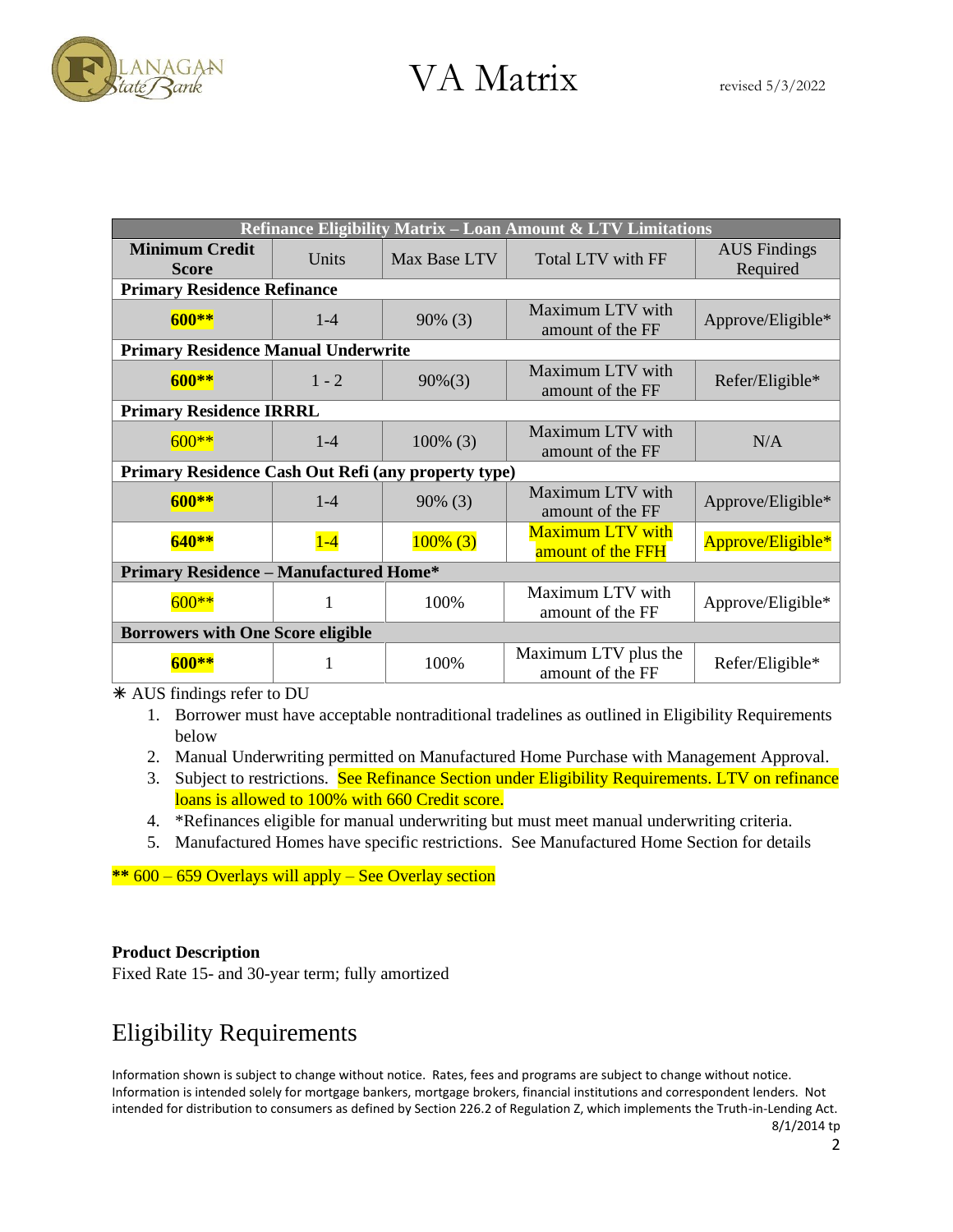

| <b>Appraisal Requirements</b> | LAPP Notification of Value (NOV) to be issued by LAPP approved underwriter via WebLGY                                                                                                                                                                                                                                                                                                                                                                                                                                                                                                                                                                                                                                                                                                                                                                                                       |  |  |
|-------------------------------|---------------------------------------------------------------------------------------------------------------------------------------------------------------------------------------------------------------------------------------------------------------------------------------------------------------------------------------------------------------------------------------------------------------------------------------------------------------------------------------------------------------------------------------------------------------------------------------------------------------------------------------------------------------------------------------------------------------------------------------------------------------------------------------------------------------------------------------------------------------------------------------------|--|--|
|                               | All loan files must have a COE in "Active or Pending" states prior to ordering an appraisal<br>through WebLGY.                                                                                                                                                                                                                                                                                                                                                                                                                                                                                                                                                                                                                                                                                                                                                                              |  |  |
|                               | A New Appraisal may not be requested on a property which already has a valid VA value<br>determination. A Notice of Value (NOV) is valid for 6 months.                                                                                                                                                                                                                                                                                                                                                                                                                                                                                                                                                                                                                                                                                                                                      |  |  |
|                               | <b>Note:</b> Appraisers must look for and report evidence of wood destroying insect infestation,<br>fungus growth, and dry rot. This is in addition to any VA requirement for an inspection of the<br>property by a wood destroying insect inspector (Lender manual 12.06)                                                                                                                                                                                                                                                                                                                                                                                                                                                                                                                                                                                                                  |  |  |
|                               | <b>Note:</b> The ECOA Valuations Rule requires copies of appraisals and other written valuations<br>be delivered to borrower promptly upon completion, or three (3) business days before<br>consummation, whichever is earlier.                                                                                                                                                                                                                                                                                                                                                                                                                                                                                                                                                                                                                                                             |  |  |
|                               | VA requires a copy of the agreement of sale or sales contract be provided to the fee appraiser<br>by the requester of the VA appraisal immediately upon assignment, but not later than 1<br>business day after the date of assignment. Ideally, this should be uploaded in WebLGY when<br>the order is placed.                                                                                                                                                                                                                                                                                                                                                                                                                                                                                                                                                                              |  |  |
|                               | If the agreement of sale/sales contract is amended during the appraisal process (prior to the<br>Effective Date of the appraisal), the lender/requester must provide the updated contract to the<br>appraiser to ensure the appraiser has the opportunity to consider any changes and their<br>potential impact on value.<br>If the agreement of the sale/sales contract is amended subsequent to the Effective Date of the<br>appraisal, but prior to loan closing, the lender must use due diligence in determining whether<br>the amendment(s) could reasonable be thought to affect the estimated value of the property<br>being used as security for the loan. If so, the lender must forward the amended agreement of<br>sale/sales contract to the VA fee appraiser for consideration.<br>If the lender fails to perform said due diligence in reviewing any subsequent agreement of |  |  |
|                               |                                                                                                                                                                                                                                                                                                                                                                                                                                                                                                                                                                                                                                                                                                                                                                                                                                                                                             |  |  |
|                               |                                                                                                                                                                                                                                                                                                                                                                                                                                                                                                                                                                                                                                                                                                                                                                                                                                                                                             |  |  |
|                               | sale/sales contract amendment(s), and/or fails to forward the contract amendment                                                                                                                                                                                                                                                                                                                                                                                                                                                                                                                                                                                                                                                                                                                                                                                                            |  |  |
|                               | appropriately, said loan may be subject to adjustment (Circular 26-14-29, Change 1, dated 1-<br>$27-15$                                                                                                                                                                                                                                                                                                                                                                                                                                                                                                                                                                                                                                                                                                                                                                                     |  |  |
| <b>Appraiser Requirements</b> | VA Approved/VA Fee panel appraisers selected automatically via VA Portal                                                                                                                                                                                                                                                                                                                                                                                                                                                                                                                                                                                                                                                                                                                                                                                                                    |  |  |
| <b>Assets</b>                 | <b>Cash to Close</b>                                                                                                                                                                                                                                                                                                                                                                                                                                                                                                                                                                                                                                                                                                                                                                                                                                                                        |  |  |
|                               | $\triangleright$ Must have sufficient liquid assets to close<br><b>Minimum Borrower Investment</b>                                                                                                                                                                                                                                                                                                                                                                                                                                                                                                                                                                                                                                                                                                                                                                                          |  |  |
|                               | No minimum borrower investment is required for total loan amounts up to \$453,100                                                                                                                                                                                                                                                                                                                                                                                                                                                                                                                                                                                                                                                                                                                                                                                                           |  |  |
|                               | (subject to entitlement)                                                                                                                                                                                                                                                                                                                                                                                                                                                                                                                                                                                                                                                                                                                                                                                                                                                                    |  |  |
|                               | $\triangleright$ For 2-4-unit dwellings, if the total loan amount is greater than the limit for a 1-unit                                                                                                                                                                                                                                                                                                                                                                                                                                                                                                                                                                                                                                                                                                                                                                                    |  |  |
|                               | dwelling, a down payment may be required. Refer to Maximum Total Loan Amount<br>and LTV Limitations                                                                                                                                                                                                                                                                                                                                                                                                                                                                                                                                                                                                                                                                                                                                                                                         |  |  |
|                               | <b>Seller Contributions</b>                                                                                                                                                                                                                                                                                                                                                                                                                                                                                                                                                                                                                                                                                                                                                                                                                                                                 |  |  |
|                               | $\triangleright$ Seller can pay 100% discount points and borrower's non-recurring closing costs                                                                                                                                                                                                                                                                                                                                                                                                                                                                                                                                                                                                                                                                                                                                                                                             |  |  |

Information shown is subject to change without notice. Rates, fees and programs are subject to change without notice. Information is intended solely for mortgage bankers, mortgage brokers, financial institutions and correspondent lenders. Not intended for distribution to consumers as defined by Section 226.2 of Regulation Z, which implements the Truth-in-Lending Act. 8/1/2014 tp

3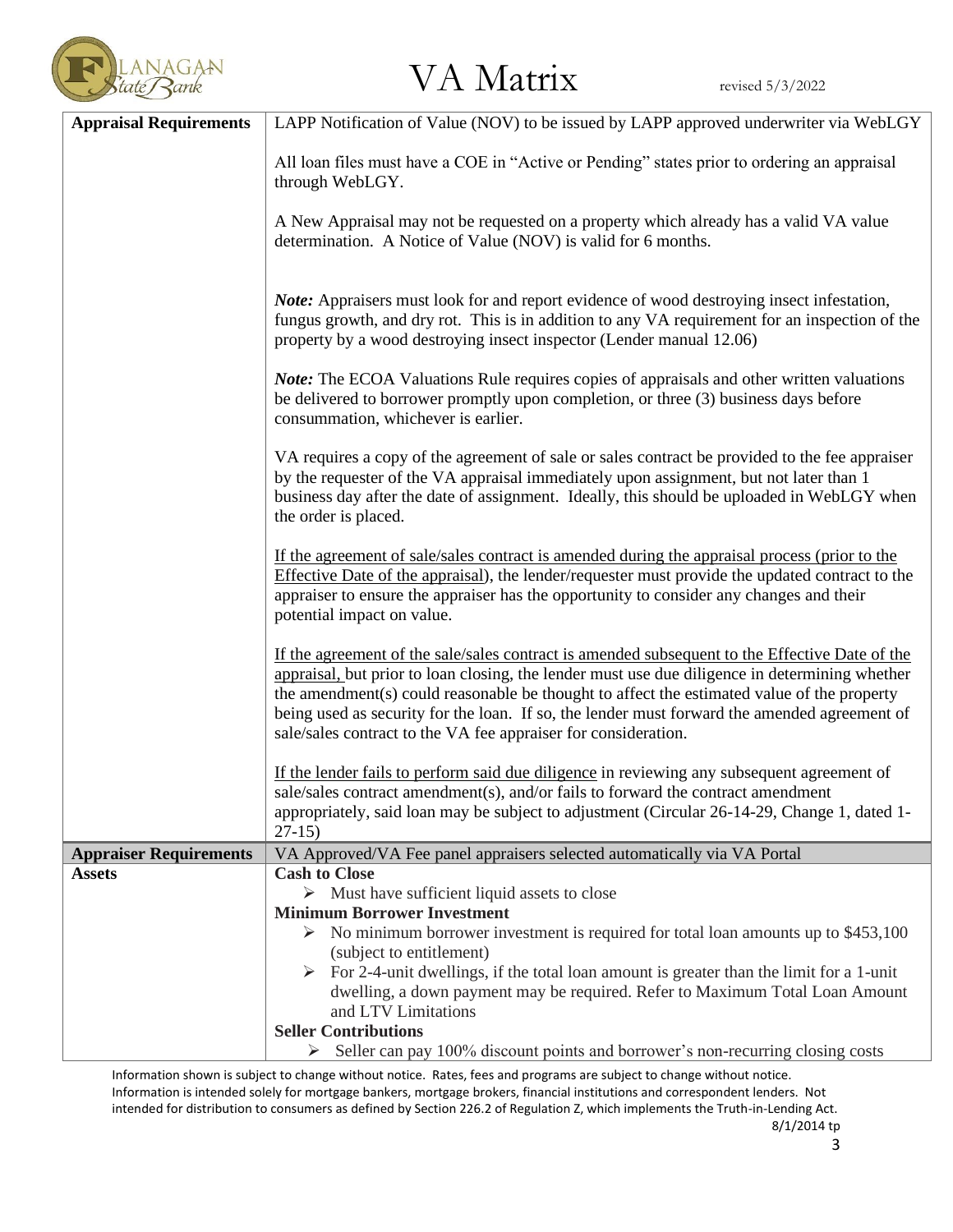

Seller can provide an additional amount not to exceed 4% of the estimated reasonable value to assist the borrower's payment of prepaid expenses and funding fee

### **Gifts**

- ➢ Acceptable
- ➢ Gift of Equity is acceptable but cannot be applied as down payment purposes to reduce VA Funding Fee

### **Down Payment Assistance Programs**

 $\triangleright$  Eligible – must be approved by FSB and allowed by VA

### **Cash Reserves**

- $\geq 1$  unit no reserves required
- ➢ 2-4 units when rental income **is not being used to qualify -** no reserves required
- ➢ 2-4 units when rental income **is being used to qualify**  6 months reserves required
- ➢ **Retaining current principal residence as 2nd Home**  refer to Special Requirements/Restrictions
- ➢ **When converting current principal residence to rental property**  refer to Special Requirements/Restrictions
- ➢ **When the pending sale of the other real estate is scheduled after the purchase date of the current principal residence;** refer to Special Requirements/Restrictions when rental income from other real estate owned by borrower is used to qualify.  $-3$ months reserves required

### **Footnotes**

Non-liquid accounts must be discounted by 30% of vested value to be used to meet reserve requirements

### **Gifts**

- ➢ Eligible to use toward all down payment, closing costs and prepaids
- $\triangleright$  Gift given in the form of Cash are not allowed
- $\triangleright$  Gift of equity can only come from a family member

### **Documentation Required for Gift Funds**

- ➢ Documentation of gift funds must include:
	- Gift letter executed by party providing gift and borrower receiving gift
	- Copy of cancelled check or wire receipt if being sent directly to title company for the closing
	- Copy of donor's bank statement to prove they had funds to give. Large deposits will need to be sourced accordingly. Bank statement must show the withdrawal of gift funds.
	- Copy of borrower's bank statement to show deposit of funds (not required if wire is sent directly to the title company and proof of wire is provided). Gaps in bank statements are not allowed. Please provide the full printout from the bank from the date of the last bank statement provided. Large deposits outside of the gift deposit will need to be sourced.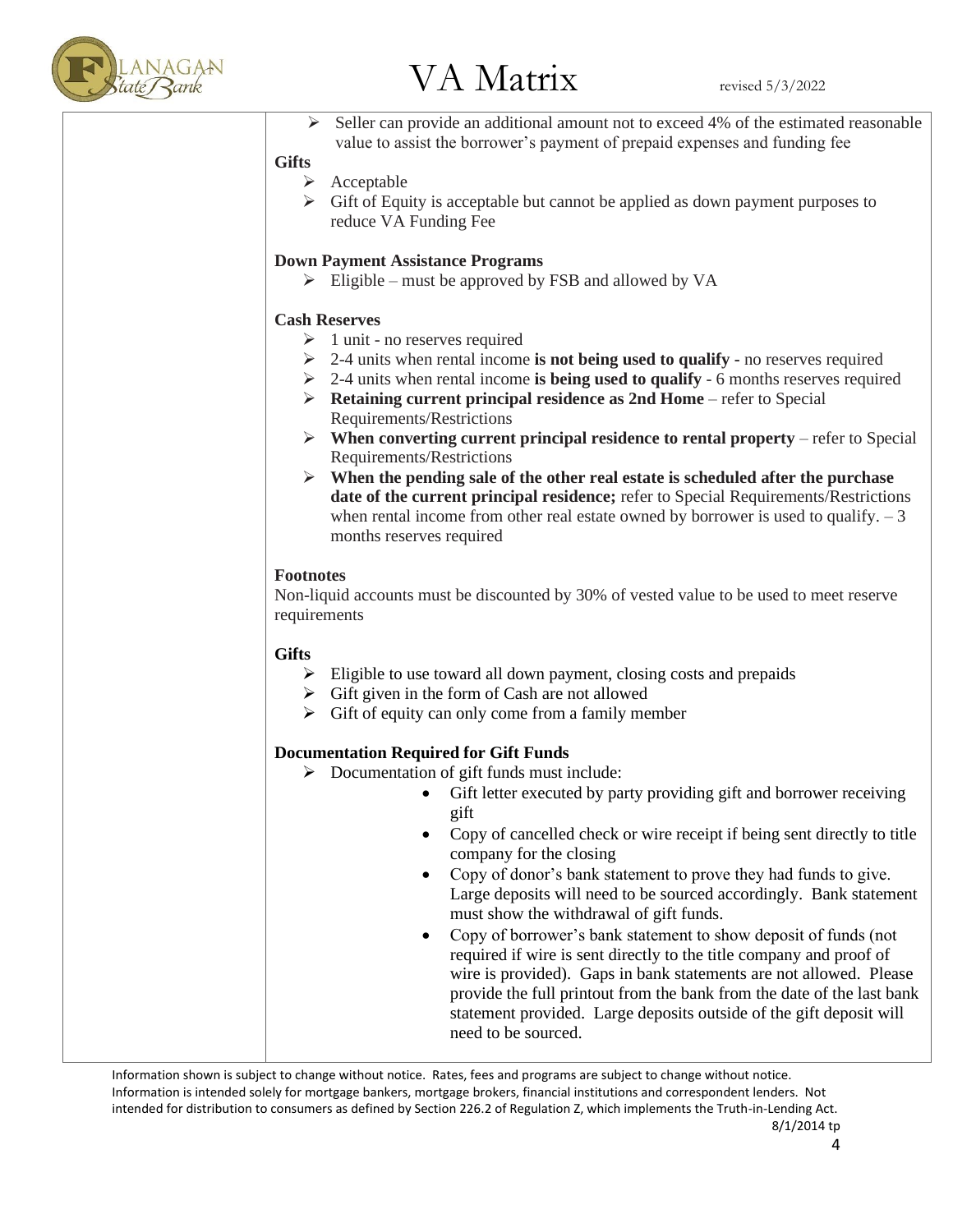

| <b>Down Payment Assistant Programs</b>                                                                                               |
|--------------------------------------------------------------------------------------------------------------------------------------|
| $\triangleright$ Single Family, One unit Only                                                                                        |
| > Second Trust Deed provided by Government Entity                                                                                    |
| Non-Profit Organizations – Not Allowed<br>➤<br>Must provide the "complete" documents outlining the terms for the DPA 2 <sup>nd</sup> |
| ➤<br>Terms have to be provided to FSB to calculate into housing and debt to income ratios<br>➤                                       |
| and/or verify that the second is a "silent second".                                                                                  |
|                                                                                                                                      |
| <b>Net Proceeds from the sale of Current Home</b>                                                                                    |
| If the closing on the current home is taking place before the loan will close with FSB, a copy                                       |
| of the fully executed Closing Disclosure from the sale/closing must be presented to                                                  |
| underwriting showing the proceeds.                                                                                                   |
|                                                                                                                                      |
| If the closing will be simultaneous, a Preliminary Closing Disclosure from the title company                                         |
| that is closing the transaction showing the expected proceeds from the sale. This needs to be                                        |
| as accurate as possible as any changes in the proceeds upon a Final Closing Disclosure will                                          |
| result in the file being sent back to underwriting for updating.                                                                     |
| The underwriter will PTF for the Final Closing Disclosure to be provided at closing for the                                          |
| current home.                                                                                                                        |
|                                                                                                                                      |
| <b>Earnest Money Deposit</b>                                                                                                         |
| Cancelled check for earnest money deposit on purchase contract required for sourcing. If                                             |
| cancelled check is not available, bank statement showing withdrawal will be acceptable.                                              |
|                                                                                                                                      |
| If the EMD check clears after the date of the bank statements provided and the cancelled                                             |
| check is provided, the funds showing on the bank statement will be reduced by the EMD                                                |
| amount.                                                                                                                              |
|                                                                                                                                      |
| <b>Large Deposit Definition</b>                                                                                                      |
| For recently opened accounts and recent individual deposits that total more than 1 percent of                                        |
| the purchase price or appraised value (whichever is lower) the deposits must be sourced and                                          |
| documented. The LO must also verify that no debts were incurred to obtain part or all of the                                         |
| cash to close needed. Large Deposits are at the discretion of the underwriter for sourcing. 1%                                       |
| references the aggregate total of deposits outside of identifiable payroll deposits and/or 1% for                                    |
| a single deposit.                                                                                                                    |
|                                                                                                                                      |
| Patterns of a deposit that are both recurring and non-payroll related will require an explanation                                    |
| and sourcing.                                                                                                                        |
| <b>Joint Funds Access</b>                                                                                                            |
| For any VA loan, if the Borrower does not hold the deposit account solely, all non-borrower                                          |
| parties on the account must provide a written statement that the Borrower has full access and                                        |
| use of the funds.                                                                                                                    |
|                                                                                                                                      |
| <b>Retirement Accounts</b>                                                                                                           |
|                                                                                                                                      |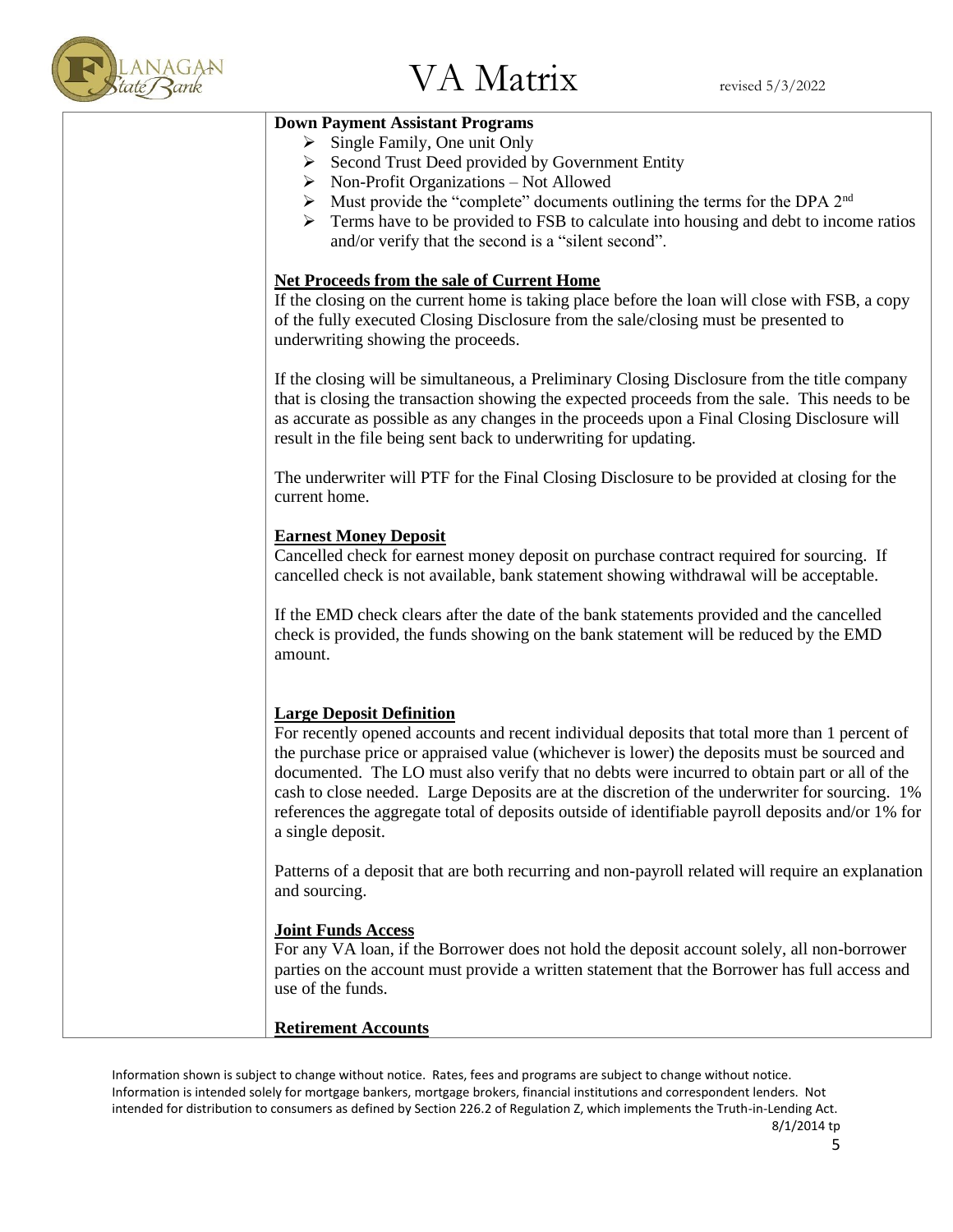

# LANAGAN<br>tate Rank  $VA$  Matrix revised 5/3/2022

|                             | When using a retirement account for assets, reserves or down payment funds, the most recent<br>available statement (monthly or quarterly) must be provided. 60% of the funds available on<br>the statement will be used towards assets less any outstanding loan balances against the<br>account.                                                                                                                                                                                                                                                                                                                                                                                                                                                                                                                                                |
|-----------------------------|--------------------------------------------------------------------------------------------------------------------------------------------------------------------------------------------------------------------------------------------------------------------------------------------------------------------------------------------------------------------------------------------------------------------------------------------------------------------------------------------------------------------------------------------------------------------------------------------------------------------------------------------------------------------------------------------------------------------------------------------------------------------------------------------------------------------------------------------------|
|                             | If the borrower is drawing against the account for funds to close, evidence of liquidation is<br>required to include:<br>Terms of withdrawal<br>٠<br>Proof of amount withdrawn<br>٠<br>Copy of check provided to borrowers<br>٠<br>Copy of bank statement in deposited account to show updated funds available.<br>٠                                                                                                                                                                                                                                                                                                                                                                                                                                                                                                                             |
|                             | <b>Bank Printouts</b><br>These are acceptable; however, FSB does require the following for printout statements:<br>May be Online statements or from the bank<br>٠<br>If bank – teller must stamp, sign and date<br>No gaps in history. When presenting a printout in conjunction with a bank statement,<br>٠<br>no gaps between the two are allowed.<br>Statements must include borrower name, account number, depository name at a<br>٠<br>minimum<br>A partial account number may be present on the statement, but must be identifiable as<br>٠<br>the borrowers account through matching numbers to a full account statement or<br>cancelled check                                                                                                                                                                                            |
|                             | <b>Bank Statements</b><br>Two months' bank statements must be presented with initial submission. No gaps between<br>the statements are allowed.<br>Statements with NSF or Overdraft fees showing will require a LOX as to the reason for the<br>over drafting of the account. NSF fees will require a manual downgrade.                                                                                                                                                                                                                                                                                                                                                                                                                                                                                                                          |
|                             | If FSB has been provided bank statements, a VOD to update cash to close will be allowed. A<br>standalone VOD is not allowed and can only be used to follow up with provided bank<br>statements.                                                                                                                                                                                                                                                                                                                                                                                                                                                                                                                                                                                                                                                  |
| <b>Borrower Eligibility</b> | VA guidelines apply<br>$\triangleright$ Must be a veteran who served the minimum duty with other than a dishonorable<br>discharge<br>$\triangleright$ Active duty with at least 181 days of duty<br>$\triangleright$ Un-remarried surviving spouse of eligible veteran (COE)<br>Reservists/National guard<br>➤<br>$\triangleright$ Certificate of Eligibility must have sufficient entitlement to meet minimum 25%<br>guarantee<br>Joint loans involving a veteran and a non-veteran who is not the veterans' spouse (VA<br>approval required see Special Requirements/Restrictions for more details)<br>$\triangleright$ Joint loans involving two unmarried veterans (VA prior approval required. Refer to<br>Special Requirements/Restrictions for specifics)<br>Inter Vivos Revocable Trust is allowed for owner occupied property only<br>➤ |

Information shown is subject to change without notice. Rates, fees and programs are subject to change without notice. Information is intended solely for mortgage bankers, mortgage brokers, financial institutions and correspondent lenders. Not intended for distribution to consumers as defined by Section 226.2 of Regulation Z, which implements the Truth-in-Lending Act. 8/1/2014 tp

6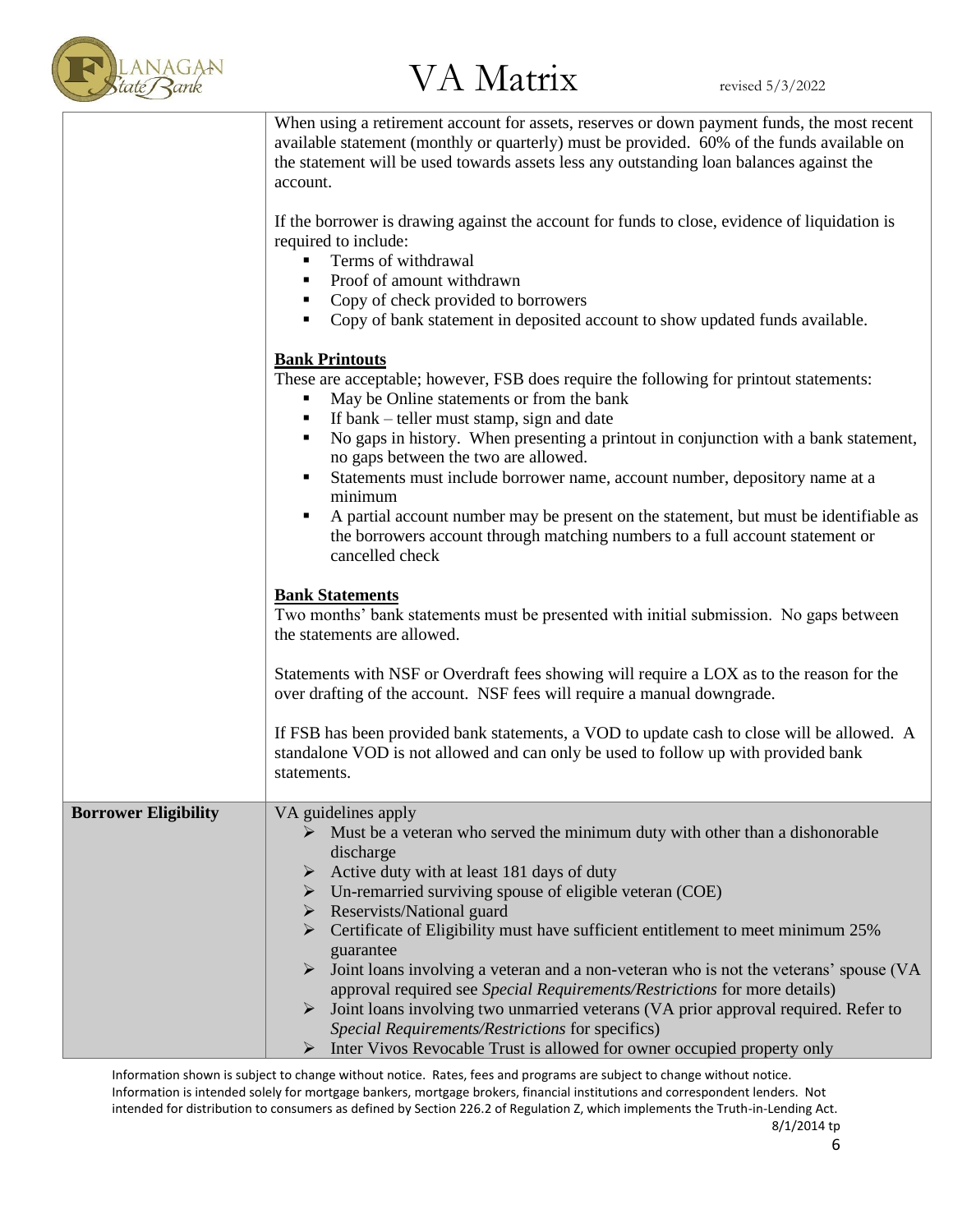

# $N_{\text{AGAN}}$ <br>Analyzink revised 5/3/2022

|                                   | Note: A power of attorney is not allowed for properties held in a trust                              |  |  |
|-----------------------------------|------------------------------------------------------------------------------------------------------|--|--|
|                                   | Resident Alien permitted as long as primary borrower is a veteran                                    |  |  |
|                                   | $\triangleright$ Veteran's with DACA status are eligible                                             |  |  |
|                                   | Ineligible                                                                                           |  |  |
|                                   | $\triangleright$ Non-permanent resident aliens                                                       |  |  |
| <b>Certificate of Eligibility</b> | A COE is required for purchase loans and rate/term refinances.                                       |  |  |
| <b>Co-borrowers</b>               | All borrowers must occupy the subject property (exceptions may be available) and meet VA             |  |  |
|                                   | requirements                                                                                         |  |  |
|                                   |                                                                                                      |  |  |
|                                   | See Underwriting – Prior Approval section for further details                                        |  |  |
| <b>Community Property</b>         | <b>Non-Borrowing Spouse</b>                                                                          |  |  |
| <b>States</b>                     | The mortgagee must obtain a credit report for a non-borrowing spouse who resides in a                |  |  |
|                                   | community property state, or if the subject property is located in a community property state.       |  |  |
|                                   | The credit report must indicate the non-borrowing spouse's SSN, where an SSN exists, was             |  |  |
|                                   | matched with the SSA, or the mortgagee must either provide separate documentation                    |  |  |
|                                   | indicating that the SSN was matched with the SSA or provide a statement that the non-                |  |  |
|                                   | borrowing spouse does not have an SSN. Where an SSN does not exist for a non-borrowing               |  |  |
|                                   | spouse, the credit report must contain, at a minimum, the non-borrowing spouse's full name,          |  |  |
|                                   | date of birth, and previous addresses for the last two years.                                        |  |  |
|                                   |                                                                                                      |  |  |
|                                   |                                                                                                      |  |  |
|                                   | <b>Non-Purchasing Spouse in a Community Property State</b>                                           |  |  |
|                                   | Community Property States are as follows.                                                            |  |  |
|                                   | Arizona                                                                                              |  |  |
|                                   | California                                                                                           |  |  |
|                                   | Idaho                                                                                                |  |  |
|                                   | Louisiana                                                                                            |  |  |
|                                   | Nevada                                                                                               |  |  |
|                                   | New Mexico                                                                                           |  |  |
|                                   | Texas                                                                                                |  |  |
|                                   | Washington                                                                                           |  |  |
|                                   | Wisconsin                                                                                            |  |  |
|                                   | If property is located in a community property state, or the borrower resides in a                   |  |  |
|                                   | community property state, the following requirements apply                                           |  |  |
|                                   | $\triangleright$ A credit report for the non-purchasing spouse is required to determine any joint or |  |  |
|                                   | individual debts. The spouse's authorization to pull a credit report must be obtained.               |  |  |
|                                   | If the spouse refuses to provide authorization for the credit report, the loan must be               |  |  |
|                                   |                                                                                                      |  |  |
|                                   | rejected                                                                                             |  |  |
|                                   | Even if the non-purchasing spouse does not have a social security number, the credit<br>➤            |  |  |
|                                   | reporting company should verify that the non-purchasing spouse has no credit history                 |  |  |
|                                   | and no public records recorded against him/her.                                                      |  |  |
|                                   | $\triangleright$ Credit Company should be given non-purchasing spouse information: Name(s),          |  |  |
|                                   | address, birth date and any other significant information requested in order to do the               |  |  |
|                                   | records check.                                                                                       |  |  |
|                                   | The debts of the non-purchasing spouse must be considered in the qualifying ratios. If               |  |  |
|                                   | the debts are the sole responsibility of the non-purchasing spouse, do not consider                  |  |  |
|                                   | debt in the DTI. Refer to the chart below for obligations specifically excluded by state             |  |  |
|                                   | law for AZ, NV and WI.                                                                               |  |  |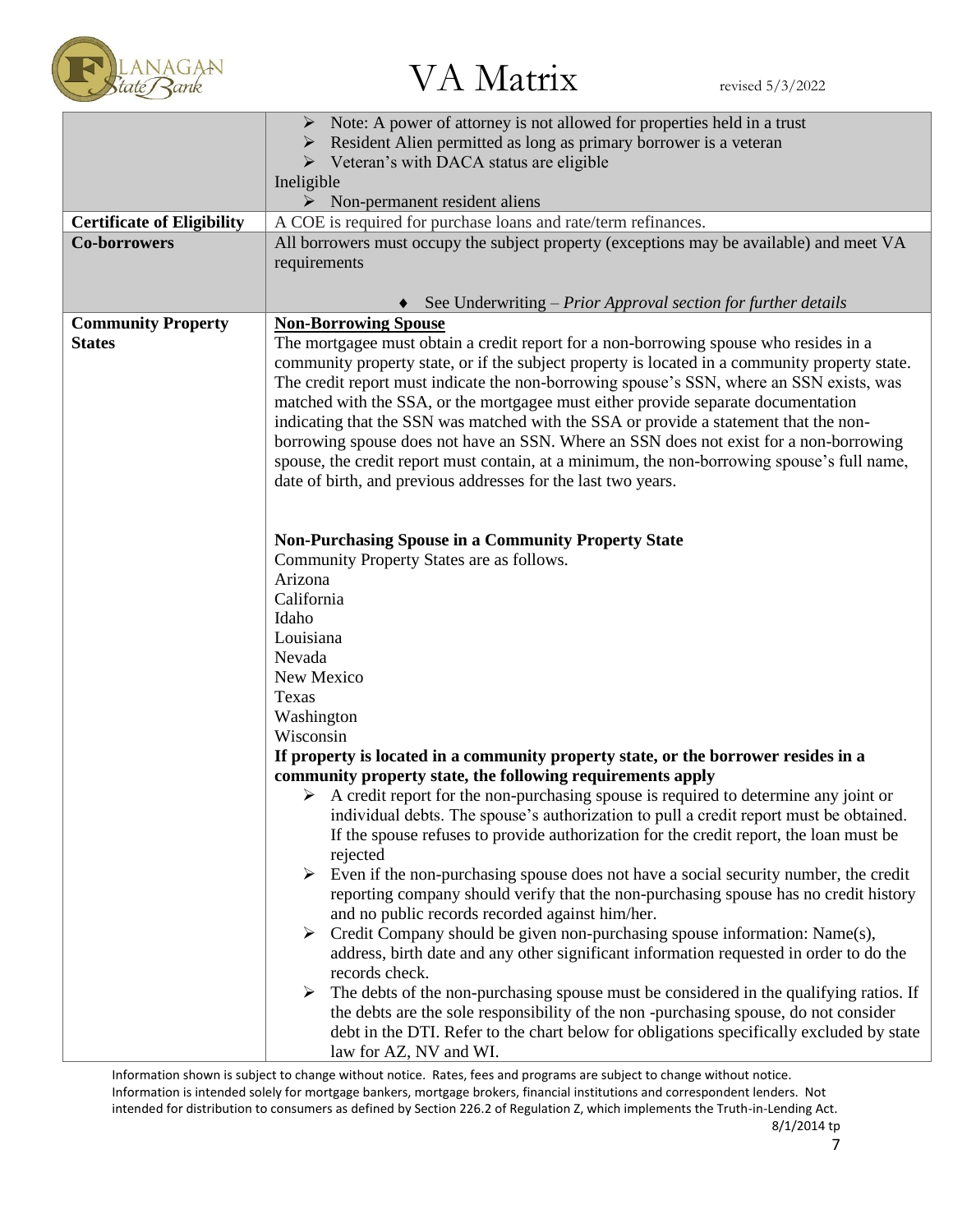

### $V_A$  Matrix revised 5/3/2022<br>de Rank

|                     | $\triangleright$ The greater of the monthly payment amount or 5% of the outstanding balance if<br>minimum payment is not reflected on credit report if the non-purchasing spouse must<br>be included in the qualifying ratios<br>All defaulted federal debt, open judgments and liens, including those of the non-<br>➤<br>purchasing spouse, must be satisfied prior to or at closing.<br>Disputed debts of the non-purchasing spouse need not be counted provided the file<br>contains documentation to support the dispute.<br>$\triangleright$ Credit history of the non-purchasing spouse should not be the basis for declining the<br>loan                                                                                          |
|---------------------|-------------------------------------------------------------------------------------------------------------------------------------------------------------------------------------------------------------------------------------------------------------------------------------------------------------------------------------------------------------------------------------------------------------------------------------------------------------------------------------------------------------------------------------------------------------------------------------------------------------------------------------------------------------------------------------------------------------------------------------------|
|                     | <b>Mortgage Application</b>                                                                                                                                                                                                                                                                                                                                                                                                                                                                                                                                                                                                                                                                                                               |
|                     | The mortgagee must have a licensed party identified on the URLA and is held<br>➤<br>accountable for the mortgage loan origination. This includes borrower self-completed<br>mortgage applications.<br>> Non-Borrowing Spouse Community Property State:<br>The debt of a Non-Borrowing Spouse must also be included on the<br>URLA if the borrower resides in or the property to be purchased is<br>located in a community property state.<br>The mortgagee must obtain a non-borrowing spouse's consent and<br>٠<br>authorization where necessary to:<br>❖ Verify specific information required to process the<br>mortgage application, including the consent to verify<br>their SSN with the Social Security Administration<br>$(SSA)$ . |
| <b>Condominiums</b> | All condo associations must be approved by VA. The Approved Condo List is available at                                                                                                                                                                                                                                                                                                                                                                                                                                                                                                                                                                                                                                                    |
|                     | https://vip.vba.va.gov/portal/VBAH/Home under "Featured Items" in "Condo Reports".                                                                                                                                                                                                                                                                                                                                                                                                                                                                                                                                                                                                                                                        |
|                     | Air Condos that do not have a homeowners association are not eligible for VA Approval.                                                                                                                                                                                                                                                                                                                                                                                                                                                                                                                                                                                                                                                    |
| <b>Credit</b>       | Condo-hotel properties are not eligible for VA approval.<br>VA Credit Standards apply                                                                                                                                                                                                                                                                                                                                                                                                                                                                                                                                                                                                                                                     |
|                     | Housing (Mortgage/Rental) Payment History (PITI) is inclusive of all liens regardless of<br>position, as well as all occupancy types.<br>$\triangleright$ AUS Approve loans – Credit evaluated by AUS (LP or DO/DU)<br>$\triangleright$ AUS Refer and manually underwritten loans<br>• For purchase transactions: 12-month housing payment (mortgage/rental)<br>history via a credit report, cancelled checks or VOM to reflect no more than<br>$0 \times 30$ in the previous 12 months.                                                                                                                                                                                                                                                  |
|                     | No Score borrowers are not allowed. All borrowers must have a minimum of 1 score<br>that meets the required minimum credit score for the program.                                                                                                                                                                                                                                                                                                                                                                                                                                                                                                                                                                                         |
|                     | Frozen Credit: No credit bureaus may be frozen. Borrowers must unfreeze all bureaus, and<br>the AUS rerun with the updated credit.                                                                                                                                                                                                                                                                                                                                                                                                                                                                                                                                                                                                        |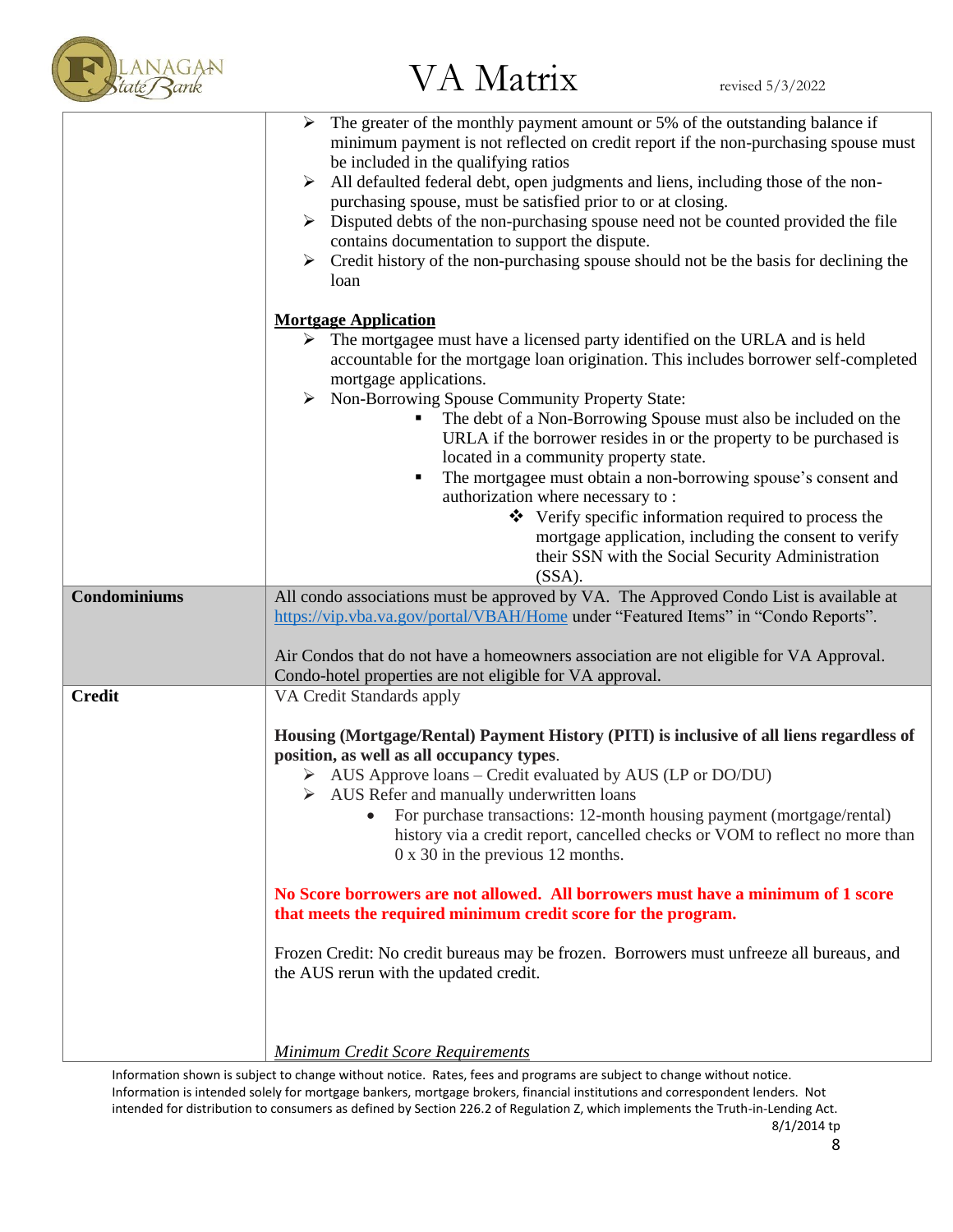

### See Eligibility Matrix

### **Derogatory Accounts**

FSB will review the file as a whole to determine if outstanding collection and charge off accounts will require payment or may remain open. Regardless of debt determination, the credit history that derogatory accounts present must still be included in the analysis of the file. The underwriter has the final determination, and the file must contain:

- 1) LOX for all derogatory credit showing on report to help the underwriter determine if a pattern exists or if circumstances were out of the borrower's control
- 2) Supporting documentation for the LOX provided, if noted within the letter. The explanation and supporting documentation must be consistent with other credit information in the file.

Underwriting will review the information to determine if the collection accounts and charge offs were a result of 1) the borrower's disregard for financial obligations; 2) the borrower's inability to manage debt; or 3) extenuating circumstances.

*Collections & Disputed Accounts* Follow applicable VA Guides

### *Judgments*

No open judgments allowed. Must be paid in full prior to clear to close. No exceptions. This includes judgments showing on title or credit report. Recorded lien release or credit supplement is acceptable for documenting.

Lien may be paid at closing if documentation of sufficient funds to do so can be provided prior to closing for underwriting approval. Sufficient funds will include enough to pay lien (as proven by a payoff statement), down payment, cash to close as needed per CD/URLA.

### *Tax Liens*

Tax liens may remain unpaid if the borrower has entered into a valid repayment agreement and has made at least 3 months of timely payments. Payments may not be prepaid. The IRS agreement and payment history must be presented to underwriting. The final approval of allowing the lien to remain open and not be paid in full prior to closing will be a management decision. It will depend on the overall file profile. The borrower must have good to excellent credit and several compensating factors at a minimum.

### *Bankruptcy*

### CH 7

- $\triangleright$  Min 2 years from discharge date
- ➢ Re-established credit needed. UW reserves right to request as applicable
- $\triangleright$  LOX is needed to explain circumstances that lead to filing BK.
- ➢

### **CH 13 – currently in CH 13**

- ➢ CH 13 does not disqualify a borrower from financing a VA loan
- ➢ Borrower can currently be in CH 13 and finance a VA loan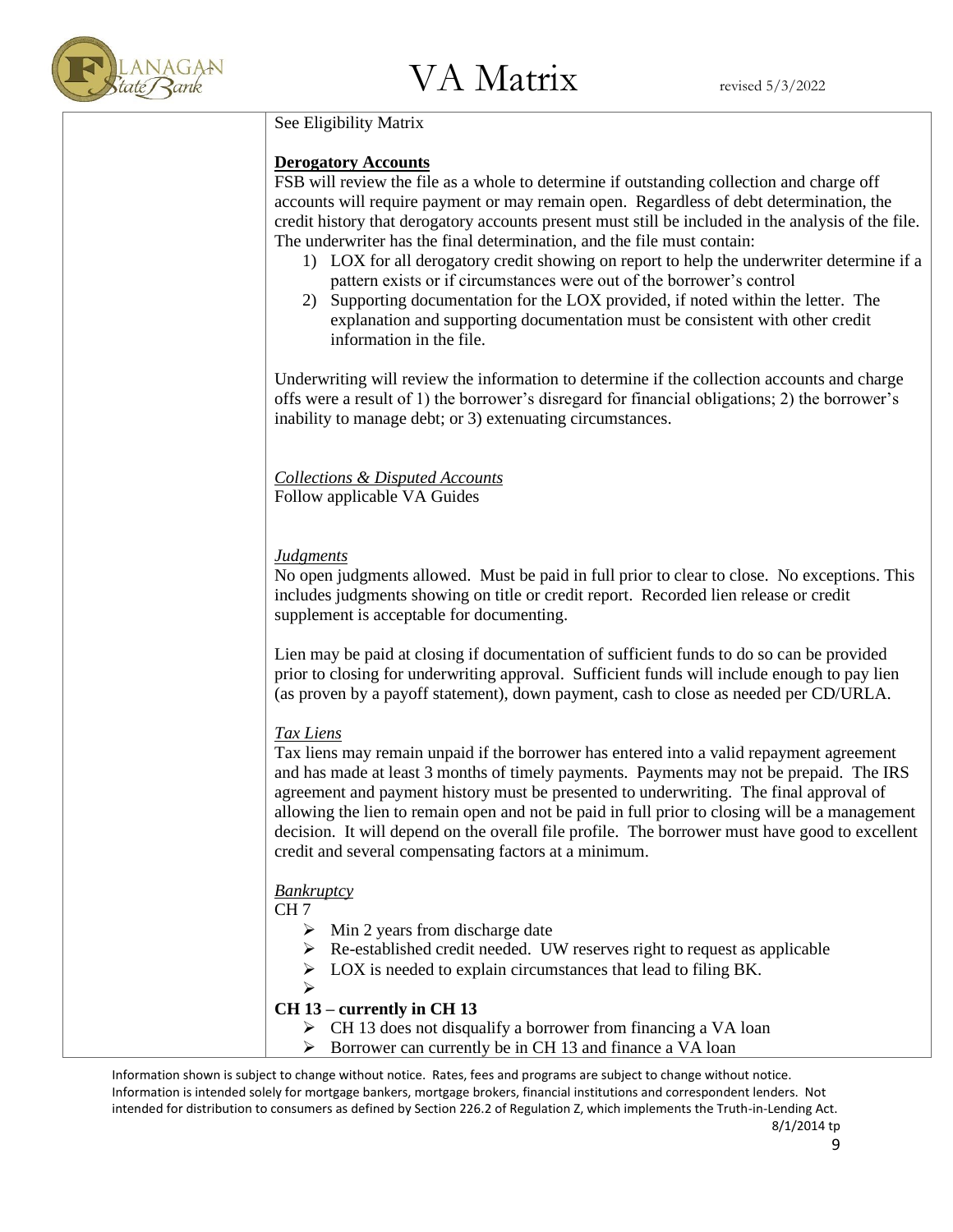

| $\triangleright$ The borrower's payment performance has been satisfactory, and all required                                                                                                                                                                                                                                    |
|--------------------------------------------------------------------------------------------------------------------------------------------------------------------------------------------------------------------------------------------------------------------------------------------------------------------------------|
| payments have been made on time.                                                                                                                                                                                                                                                                                               |
| $\triangleright$ BK payment must be verified and included in DTI                                                                                                                                                                                                                                                               |
| $\triangleright$ Borrower must have written permission from the court to enter into the mortgage<br>transaction. Terms of mortgage must be approved, and this written permission<br>provided to the underwriter prior to a clear to close                                                                                      |
| $\triangleright$ Full set of BK papers are required**                                                                                                                                                                                                                                                                          |
| $\triangleright$ If the loan is during a BK, this will be a manual underwrite and adjustments will<br>apply. An approve/eligible will not be received until the CH 13 has been discharged<br>for 2 years.                                                                                                                      |
| CH 13 – Discharged and within 2 years of event date                                                                                                                                                                                                                                                                            |
| $\triangleright$ CH 13 must be discharged                                                                                                                                                                                                                                                                                      |
| $\triangleright$ Full payment history for payment on CH 13 required                                                                                                                                                                                                                                                            |
| > Full set of BK papers needed with discharge paper**                                                                                                                                                                                                                                                                          |
| $\triangleright$ Re-established credit needed. This may be provided in traditional trade lines or non-<br>traditional tradelines                                                                                                                                                                                               |
| $\triangleright$ Manual underwriting guidelines apply                                                                                                                                                                                                                                                                          |
| Bankruptcy papers will be required to support significant events dates. If a property is<br>identified as included in a bankruptcy, a sheriff's sale deed will be needed to show proper<br>time period has elapsed to allow borrower to qualify for the loan.                                                                  |
|                                                                                                                                                                                                                                                                                                                                |
| <b>Credit Counseling</b><br>See CH 13 guidelines - with the only difference being that the Credit Counseling Agency<br>must provide written permission to enter into a mortgage transaction                                                                                                                                    |
|                                                                                                                                                                                                                                                                                                                                |
| <b>Foreclosure</b><br>2 year waiting period from the date of the Recorded Sheriff's Deed transferring the property<br>from the borrower's name. Proof of this date will be required                                                                                                                                            |
| <b>Short Sale</b>                                                                                                                                                                                                                                                                                                              |
| Borrower current at the time of Short Sale<br>$\triangleright$ A borrower is considered eligible for a new VA mortgage if, from the date of loan<br>application for a mortgage loan all mortgage payments due on the prior mortgage<br>were made within the month due for the 12-month period preceding the short sale,<br>and |
| All installment and revolving debt payments for the same time period were also made<br>➤<br>within the month due<br>CAIVRS is clear                                                                                                                                                                                            |
|                                                                                                                                                                                                                                                                                                                                |
| Borrower in Default at the time of Short Sale<br>$\triangleright$ A borrower in default on his or her mortgage at the time of the short sale (or pre-<br>foreclosure) is not eligible for a new VA loan for 2 years from the date of the pre-<br>foreclosure sale.                                                             |
|                                                                                                                                                                                                                                                                                                                                |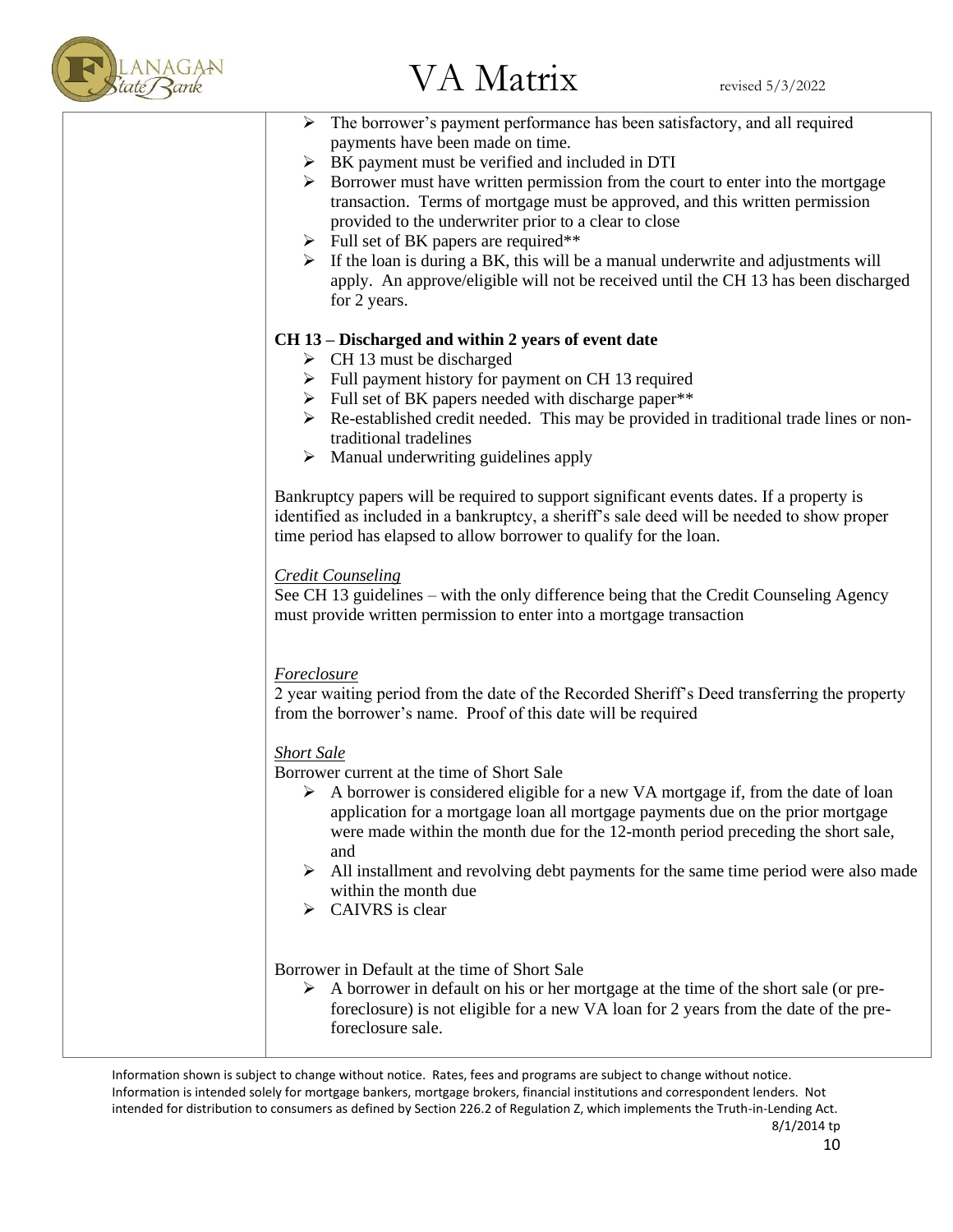

*Higher Priced Mortgage Loans (HPML)* – Allowed per Reg. Z

*FSB will require a derogatory credit letter to accompany each file that explains all derogatory credit, regardless of the age, that shows on the credit report.*

### *Letters of Explanation Guidance*

FSB will require LOX's for derogatory credit as follows:

For Manually Underwritten files: All derogatory credit for the most recent 24 months on the report and any public records or major derogatory events (such as foreclosure) will need to be addressed. FSB is looking for a reasonable explanation that shows the situation was out of the borrower's control, how the borrower resolved the situation and that the situation was resolved and did not occur again. It must show that the reason was not due to financial mismanagement. Financial Mismanagement will not allow for a loan approval.

For loans with an AUS approval: Only major items and public records will require an LOX to be completed. Foreclosure, short sale and deed in lieu of are considered major items.

LOX's should be included in the original submission to assist the underwriter with the approval/denial decision.

### *Inquiry Letter Guidance*

All files will require a letter from the borrower that explains the inquiries showing on the credit report. We will require all inquiries for the past 90 days from the date the report is pulled to be addressed. The inquiry should state the reason it was pulled and if new credit was opened. If new credit was acquired, FSB will need the terms of the new credit that shows the payment, term of the credit and if installment or revolving credit. If this new account shows on the credit with this information, please use the letter to reference the tradeline. The letter should include the submitting bank or broker's inquiry. All letters must be signed by the borrower.

### *Soft Pull Reports*

FSB pulls a "soft pull" credit report during the final review of the loan. As the file is being prepped to clear to close a single bureau report is pulled that will verify if new credit has been acquired during the process or if existing balances on credit have increased dramatically. If either of these situations occur, the loan will not be cleared to close until terms of the new credit have been verified or the updated balances on the reports for the existing credit maintain the approved DTI ratios needed for final approval. Additional inquiries on the soft pull will require an additional LOX per the Inquiry Letter Guidance shown above.

Credit reports charged to veterans are limited to the actual invoice price charged to the lender, not to exceed a maximum combined total of \$100 charge must be substantiated with an invoice.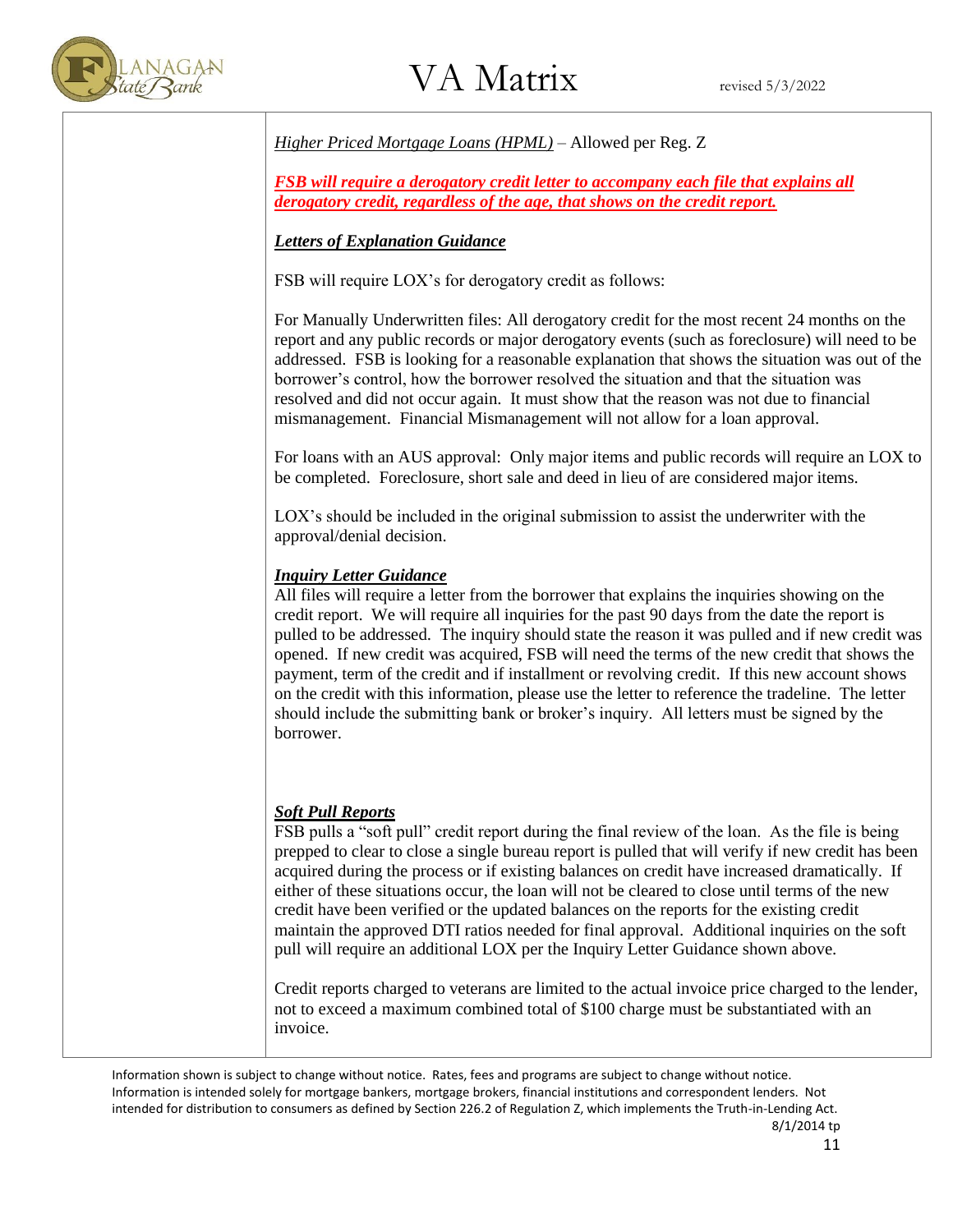

|                          | AUS fees charged to veterans are limited to actual evaluation fee charged to the lender in lieu<br>of a credit report charges not to exceed a maximum total of \$100. Charge must be<br>substantiated with an invoice<br>The only time where both a credit report and an AUS can be charged to the veteran is on AUS<br>"Refer" cases. A maximum total of \$100 still applies for the combined total of the credit<br>report and AUS charges<br>See Circular 26-14-36, dated 11-18-14.<br>IRRRL-Housing (Mortgage/Rental) payment history requirements<br>All loans must be current<br>$\bullet$<br>For the subject loan being refinanced, the veteran has not been more than 30<br>days past due during the 6 months preceding the new loan's closing date:<br>Loans where the P&I increases more than 20% require credit report or tri-<br>$\bullet$<br>merged in-file |
|--------------------------|--------------------------------------------------------------------------------------------------------------------------------------------------------------------------------------------------------------------------------------------------------------------------------------------------------------------------------------------------------------------------------------------------------------------------------------------------------------------------------------------------------------------------------------------------------------------------------------------------------------------------------------------------------------------------------------------------------------------------------------------------------------------------------------------------------------------------------------------------------------------------|
| <b>Credit Report</b>     | Full tri-merge report required<br>Credit report age max of 120 days from date of report                                                                                                                                                                                                                                                                                                                                                                                                                                                                                                                                                                                                                                                                                                                                                                                  |
| <b>Debts/Liabilities</b> | <b>General Information</b>                                                                                                                                                                                                                                                                                                                                                                                                                                                                                                                                                                                                                                                                                                                                                                                                                                               |
|                          | Significant debts and obligations of the applicant(s) must be verified.                                                                                                                                                                                                                                                                                                                                                                                                                                                                                                                                                                                                                                                                                                                                                                                                  |
|                          |                                                                                                                                                                                                                                                                                                                                                                                                                                                                                                                                                                                                                                                                                                                                                                                                                                                                          |
|                          | When a paystub or LES statement indicates an allotment or garnishment, the lender must<br>investigate the nature of the allotment to determine whether the allotment is related to a debt.                                                                                                                                                                                                                                                                                                                                                                                                                                                                                                                                                                                                                                                                               |
|                          | CAIVRS report must be clear.                                                                                                                                                                                                                                                                                                                                                                                                                                                                                                                                                                                                                                                                                                                                                                                                                                             |
|                          | Judgements must be paid in full. Judgments may not be open at closing.                                                                                                                                                                                                                                                                                                                                                                                                                                                                                                                                                                                                                                                                                                                                                                                                   |
|                          | <b>Co-Signed installment loans</b>                                                                                                                                                                                                                                                                                                                                                                                                                                                                                                                                                                                                                                                                                                                                                                                                                                       |
|                          | The applicant may have a contingent liability based on co-signing a loan. If:                                                                                                                                                                                                                                                                                                                                                                                                                                                                                                                                                                                                                                                                                                                                                                                            |
|                          | There is evidence that the loan payments are being made by someone else for a period<br>$\bullet$<br>of 12 months                                                                                                                                                                                                                                                                                                                                                                                                                                                                                                                                                                                                                                                                                                                                                        |
|                          | There is no reason to believe that the applicant will have to participate in repayment<br>$\bullet$<br>of the loan, then                                                                                                                                                                                                                                                                                                                                                                                                                                                                                                                                                                                                                                                                                                                                                 |
|                          | The lender may exclude the loan payments from the monthly obligations factored into                                                                                                                                                                                                                                                                                                                                                                                                                                                                                                                                                                                                                                                                                                                                                                                      |
|                          | the net effective income calculation in the loan analysis.                                                                                                                                                                                                                                                                                                                                                                                                                                                                                                                                                                                                                                                                                                                                                                                                               |
|                          | <b>Business Debt in Borrower's Name</b>                                                                                                                                                                                                                                                                                                                                                                                                                                                                                                                                                                                                                                                                                                                                                                                                                                  |
|                          | When business debt is reported on the borrower's personal credit report, the debt must be                                                                                                                                                                                                                                                                                                                                                                                                                                                                                                                                                                                                                                                                                                                                                                                |
|                          | included in the DTI calculation, unless the mortgagee can document that the <i>debt is being paid</i><br>by the borrower's business, and the debt was considered in the cash flow analysis of the                                                                                                                                                                                                                                                                                                                                                                                                                                                                                                                                                                                                                                                                        |
|                          | borrower's business. The debt is considered in the cash flow analysis where the borrower's                                                                                                                                                                                                                                                                                                                                                                                                                                                                                                                                                                                                                                                                                                                                                                               |
|                          | business tax returns reflect a business expense related to the obligation, equal to or greater                                                                                                                                                                                                                                                                                                                                                                                                                                                                                                                                                                                                                                                                                                                                                                           |
|                          | than the amount of payments documented as paid out of company funds. Where the                                                                                                                                                                                                                                                                                                                                                                                                                                                                                                                                                                                                                                                                                                                                                                                           |
|                          | borrower's business tax returns show an interest expense related to the obligation, only the                                                                                                                                                                                                                                                                                                                                                                                                                                                                                                                                                                                                                                                                                                                                                                             |
|                          | interest portion of the debt is considered in the cash flow analysis.                                                                                                                                                                                                                                                                                                                                                                                                                                                                                                                                                                                                                                                                                                                                                                                                    |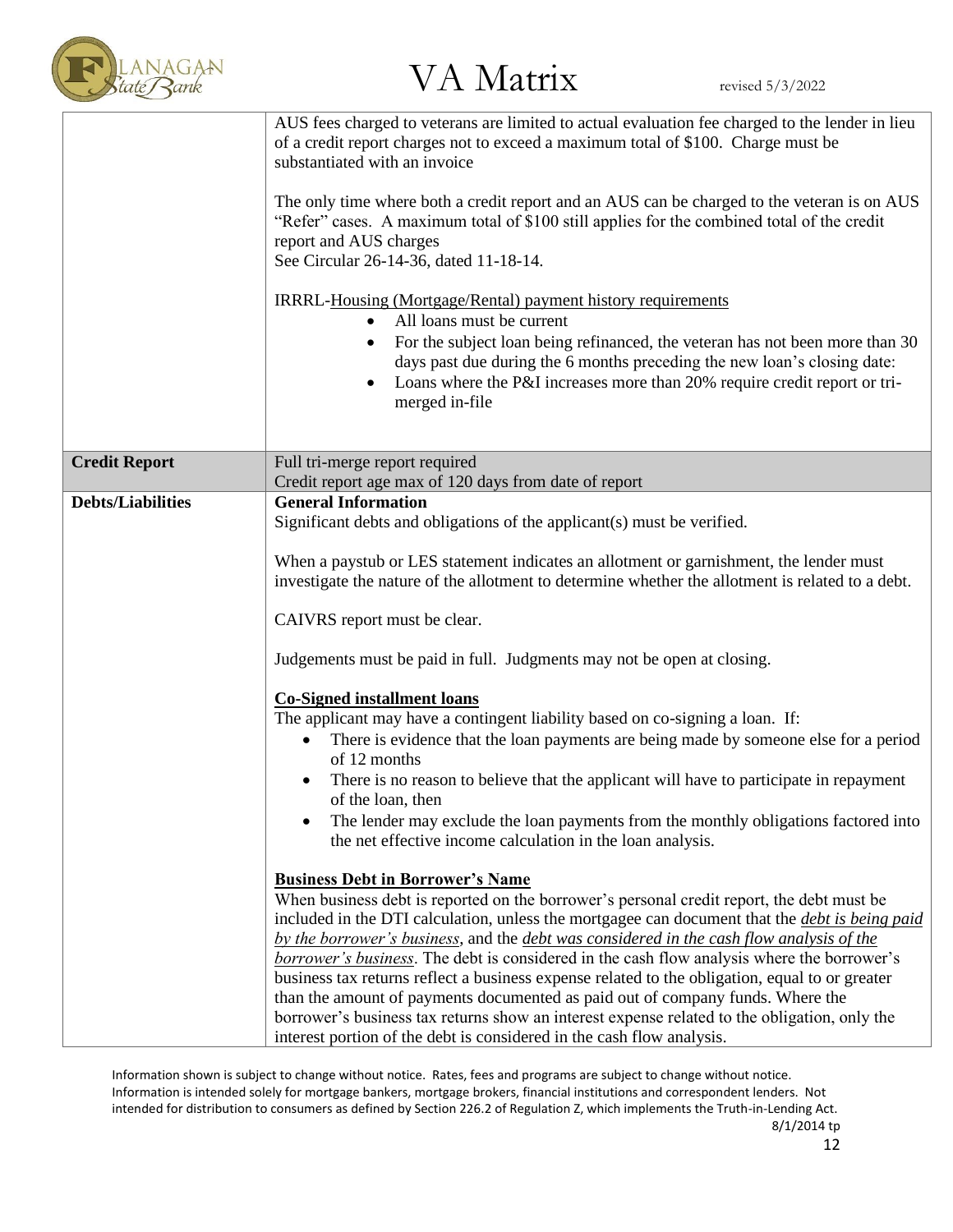

 $\triangleright$  Mortgagee must document that the debt is paid out of company funds (e.g., 12) months cancelled checks) and that the debt was considered in the cash flow analysis of the borrower's business.

### **30-Day Accounts**

The mortgagee must verify the borrower paid the outstanding balance in full on every 30-Day Account each month for the past 12 months. 30-Day Accounts that are paid monthly are not included in the borrower's DTI. If the credit report reflects any late payments in the last 12 months, the mortgagee must utilize 5 percent of the outstanding balance as the borrower's monthly debt to be included in the DTI.

 $\triangleright$  Use the credit report to document the balance and document that funds are available to pay off the balance in excess of the funds and reserves required to close the mortgage.

### **Liabilities – General Guidelines**

True co-signed (guarantor) accounts do not have to be included in the debt if underwriter verifies both 12 months on time history and that the payments are being made by the primary obligor.

If the credit report does not reflect a monthly payment on any open revolving account, then mortgagee must use the payment shown on the current account statement or 5% of the outstanding balance.

Lease payments (particularly auto leases) should typically be included in the DTI regardless of the remaining term

### **Authorized User**

Accounts for which the borrower is an authorized user must be included in a borrower's DTI ratio unless the mortgagee can document that the primary account holder has made all required payments on the account for the previous 12 months. If less than three payments have been required on the account in the previous 12 months, the payment amount must be included in the borrower's DTI.

### **Delinquent Federal Tax Debt**

Borrowers with delinquent Federal Tax Debt are ineligible.

- $\triangleright$  Tax liens may remain unpaid if the borrower has entered a valid repayment agreement with the federal agency owed to make regular payments on the debt
- $\triangleright$  The borrower has made timely payments for at least three months of scheduled payments
- $\triangleright$  The borrower cannot prepay scheduled payments to meet the required minimum of three months of payments
- ➢ Mortgagee must include the payment amount in the agreement in the calculation of the borrower's DTI ratio
- ➢ Mortgagee must include documentation from the IRS evidencing the repayment agreement and verification of payments made, if applicable

### **Tax Liens**

Information shown is subject to change without notice. Rates, fees and programs are subject to change without notice. Information is intended solely for mortgage bankers, mortgage brokers, financial institutions and correspondent lenders. Not intended for distribution to consumers as defined by Section 226.2 of Regulation Z, which implements the Truth-in-Lending Act.

8/1/2014 tp 13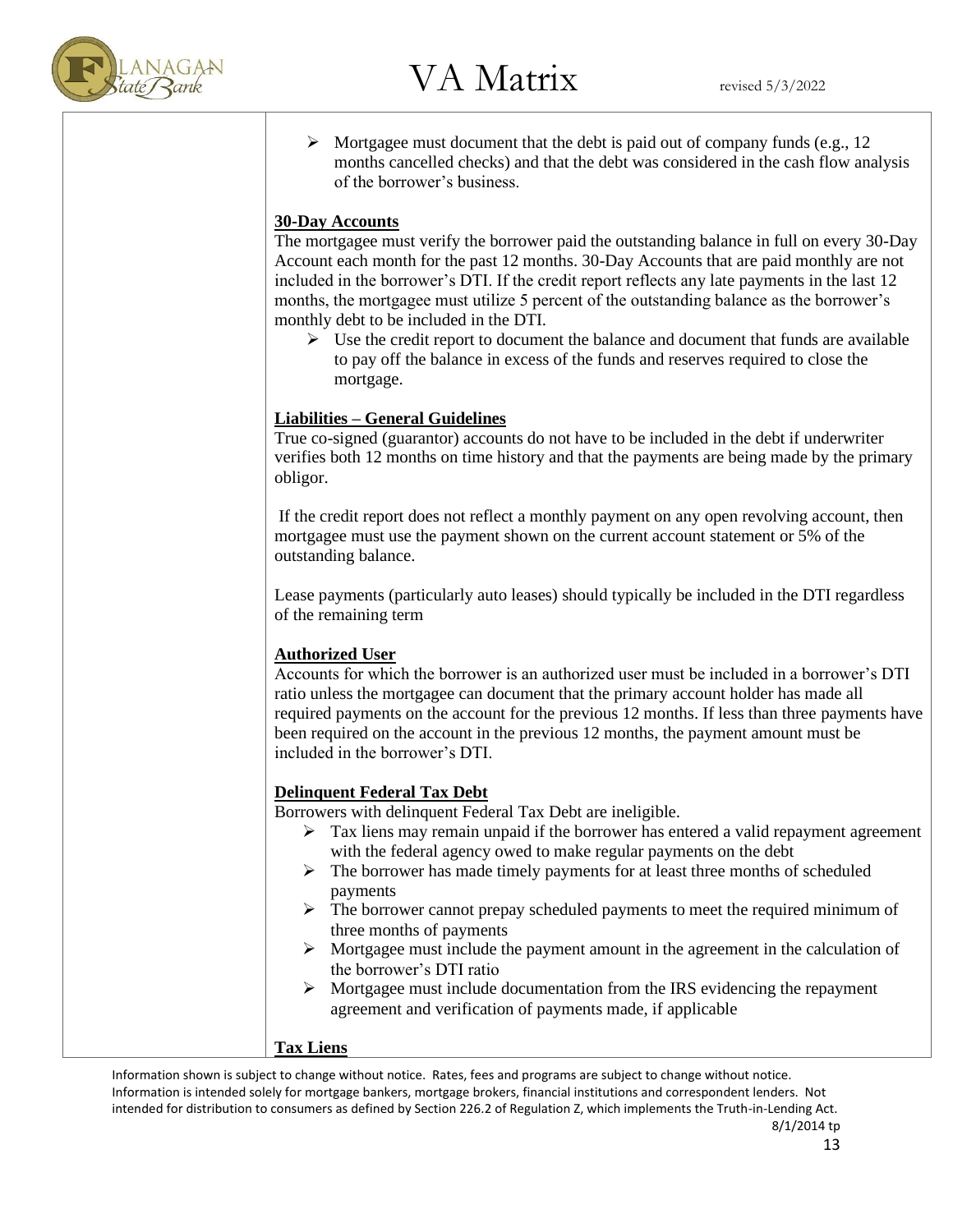

|                              | Tax liens may remain unpaid if the borrower has entered a valid repayment agreement with<br>the lien holder to make regular payments on the debt and the borrower has made timely<br>payments for at least three months of scheduled payments. The borrower cannot prepay<br>scheduled payments to meet the required minimum of three months of payments. The<br>payment amount in the agreement must be included in the borrower's DTI. The lien holder<br>must subordinate the tax lien to the FHA-insured mortgage.                                                                                                                                                                                                                                                                                                                                                                                                                                                                                                                                                                                                                                                                                                                                                                                                                                                                                                                                                                                                                                                                                                                                                                                                                                                                                                                                                                                                                                                                                                                                                                                                                                                                                                                                                                                                                                                                                                                                                                                                                                                                                               |
|------------------------------|----------------------------------------------------------------------------------------------------------------------------------------------------------------------------------------------------------------------------------------------------------------------------------------------------------------------------------------------------------------------------------------------------------------------------------------------------------------------------------------------------------------------------------------------------------------------------------------------------------------------------------------------------------------------------------------------------------------------------------------------------------------------------------------------------------------------------------------------------------------------------------------------------------------------------------------------------------------------------------------------------------------------------------------------------------------------------------------------------------------------------------------------------------------------------------------------------------------------------------------------------------------------------------------------------------------------------------------------------------------------------------------------------------------------------------------------------------------------------------------------------------------------------------------------------------------------------------------------------------------------------------------------------------------------------------------------------------------------------------------------------------------------------------------------------------------------------------------------------------------------------------------------------------------------------------------------------------------------------------------------------------------------------------------------------------------------------------------------------------------------------------------------------------------------------------------------------------------------------------------------------------------------------------------------------------------------------------------------------------------------------------------------------------------------------------------------------------------------------------------------------------------------------------------------------------------------------------------------------------------------|
| <b>Disaster Policy</b>       | FSB may require a post-disaster inspection when the appraisal occurred before the incident<br>end date of the declared disaster.                                                                                                                                                                                                                                                                                                                                                                                                                                                                                                                                                                                                                                                                                                                                                                                                                                                                                                                                                                                                                                                                                                                                                                                                                                                                                                                                                                                                                                                                                                                                                                                                                                                                                                                                                                                                                                                                                                                                                                                                                                                                                                                                                                                                                                                                                                                                                                                                                                                                                     |
| <b>Divorce/Child Support</b> | <b>Child Support – Receipt of to use for income qualification</b><br>Receipt of child support must show as consistent and stable to be considered as qualifying<br>income. To document this, FSB will require the following:<br>Proof of terms of child support. This must be verified through a divorce decree or<br>1)<br>court order. If the original divorce decree amounts have adjusted, we will still require<br>the original documentation along with the most recent updates to the child support<br>amount.<br>If a Divorce Decree is not applicable to the situation, then the court documentation<br>2)<br>showing the original notice to pay child support should be supplied.<br>If the support is altered in any way over time, it must be in writing through the court<br>3)<br>and the updates provided with the original court order/divorce decree.<br>4) Agreements between parties outside of the court system will not be accepted due to<br>the fact the court order takes priority until satisfied.<br>Proof of 6 months' receipt of the payments by the borrower, co-borrower or non-<br>5)<br>occupant spouse (as applicable). This information must be supplied regardless of how<br>the payment is paid. If through the state, a pay history from the state is sufficient. If<br>paid through another means, we must have documentation to support the receipt of the<br>funds. Cash payments are typically not accepted as they cannot be documented. If<br>the payments are not received consistently, the child support cannot be used as<br>income.<br>If the child support is a Voluntary Agreement and not court ordered, FSB will accept<br>6)<br>this situation with the following:<br>a. 12 months' proof of receipt. The amount must be consistent throughout the<br>history of the payments. Any non-payment or skipped months will not be<br>considered consistent.<br>b. Written agreement must be provided that is dated prior to the start of the<br>payment of child support.<br>Child Support – payment of and included as a debt in the liabilities section of 1003<br>It must be established that this debt is not delinquent in any way. This is not to be treated any<br>differently from any other debt that exists or could exist for the borrower. Determination of<br>this can be established by the following:<br>The mortgagee must verify and document the monthly obligation by obtaining the official<br>signed divorce decree, separation agreement, maintenance agreement or other legal order.<br><b>Garnished payments/Payments made through State</b> |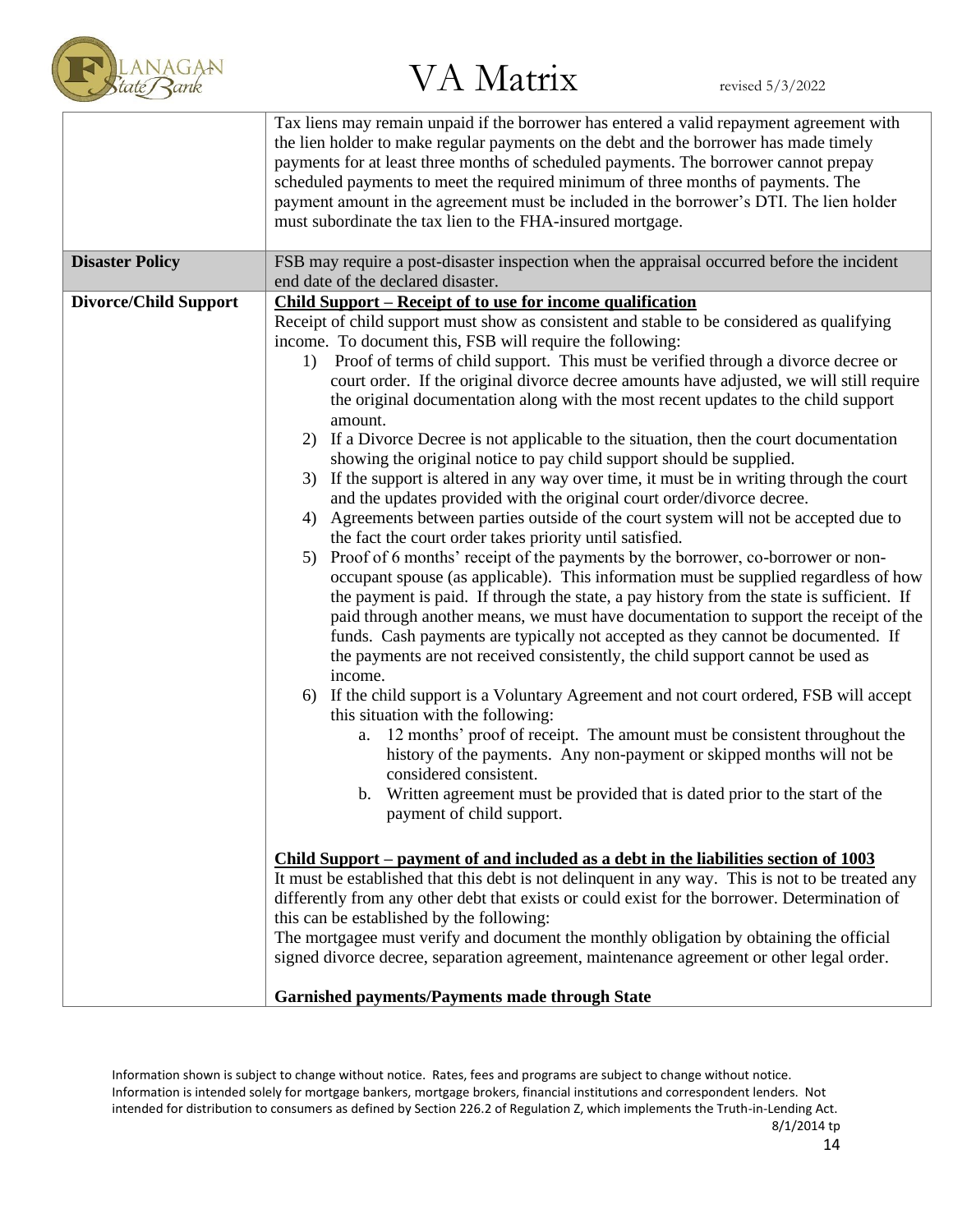

|                      | The Mortgagee must also obtain the Borrower's paystubs covering no less than<br>28 days to verify whether the borrower is subject to any order of garnishment<br>relating to the Alimony, Child Support, and Maintenance.<br>Amount noted on paystubs or other documentation being used to verify payment<br>$\bullet$<br>amount must match the amount on the court documentation.<br>Not Garnished/Not Paid through state<br>Satisfactory payment history to be established.<br>Proof of 3 months payments made as agreed for the most recent time period.<br>If any inconsistency in payment history, underwriter may require up to a 12<br>month history to verify consistency of overall history of payment with no<br>delinquency. |
|----------------------|-----------------------------------------------------------------------------------------------------------------------------------------------------------------------------------------------------------------------------------------------------------------------------------------------------------------------------------------------------------------------------------------------------------------------------------------------------------------------------------------------------------------------------------------------------------------------------------------------------------------------------------------------------------------------------------------------------------------------------------------|
|                      | Amount being paid for support must match the amount required in the court<br>documents                                                                                                                                                                                                                                                                                                                                                                                                                                                                                                                                                                                                                                                  |
|                      | <b>Collection/Delinquency</b><br>For Child Support payments that have collections reporting or delinquency reporting, FSB<br>will require proof that the account has been paid as agreed and is in good standing at the<br>time of the loan. Proof of 3 months of satisfactory payments for the most recent time<br>period must be supplied.                                                                                                                                                                                                                                                                                                                                                                                            |
| <b>Documentation</b> | Document as determined by AUS findings, VA Manual and FSB guidelines.                                                                                                                                                                                                                                                                                                                                                                                                                                                                                                                                                                                                                                                                   |
|                      | Credit docs expire after 120 days                                                                                                                                                                                                                                                                                                                                                                                                                                                                                                                                                                                                                                                                                                       |
|                      | Note on Documentation: Please do not highlight with colored highlighter and copy or scan<br>document. The documents are difficult to read for our underwriters and staff.                                                                                                                                                                                                                                                                                                                                                                                                                                                                                                                                                               |
|                      | Electronic Signatures are allowed on initial disclosures and re-disclosures. They are not<br>allowed for closing disclosures/packages.                                                                                                                                                                                                                                                                                                                                                                                                                                                                                                                                                                                                  |
|                      | Documents required in order to underwrite the full file are as follows.                                                                                                                                                                                                                                                                                                                                                                                                                                                                                                                                                                                                                                                                 |
|                      | $\triangleright$ VA Case Number Assignment Screen to confirm new case number                                                                                                                                                                                                                                                                                                                                                                                                                                                                                                                                                                                                                                                            |
|                      | $\triangleright$ Automated Certificate of Eligibility printed from the VA ACE system                                                                                                                                                                                                                                                                                                                                                                                                                                                                                                                                                                                                                                                    |
|                      | VA Form 26-1880, Request for Certificate of Eligibility for VA Home Loan                                                                                                                                                                                                                                                                                                                                                                                                                                                                                                                                                                                                                                                                |
|                      | Benefits, with supporting evidence of service                                                                                                                                                                                                                                                                                                                                                                                                                                                                                                                                                                                                                                                                                           |
|                      | Original, signed and fully completed Uniform Residential Loan Application (FNMA<br>1003)                                                                                                                                                                                                                                                                                                                                                                                                                                                                                                                                                                                                                                                |
|                      | Original HUD/VA Addendum to the URLA (VA Form 26-1802a)                                                                                                                                                                                                                                                                                                                                                                                                                                                                                                                                                                                                                                                                                 |
|                      | VA Loan Analysis Worksheet (VA Form 26-6393)                                                                                                                                                                                                                                                                                                                                                                                                                                                                                                                                                                                                                                                                                            |
|                      | VA Loan Summary Sheet (VA Form 26-0286)<br>➤<br>Notice of Value completed and signed by LAPP Approved Underwriter or issued by<br>➤                                                                                                                                                                                                                                                                                                                                                                                                                                                                                                                                                                                                     |
|                      | the VA                                                                                                                                                                                                                                                                                                                                                                                                                                                                                                                                                                                                                                                                                                                                  |
|                      | CAIVRS information must be checked                                                                                                                                                                                                                                                                                                                                                                                                                                                                                                                                                                                                                                                                                                      |
|                      | Residual income requirements must be met<br>➤                                                                                                                                                                                                                                                                                                                                                                                                                                                                                                                                                                                                                                                                                           |
|                      | Nearest living relative Information<br>➤                                                                                                                                                                                                                                                                                                                                                                                                                                                                                                                                                                                                                                                                                                |

Information shown is subject to change without notice. Rates, fees and programs are subject to change without notice. Information is intended solely for mortgage bankers, mortgage brokers, financial institutions and correspondent lenders. Not intended for distribution to consumers as defined by Section 226.2 of Regulation Z, which implements the Truth-in-Lending Act. 8/1/2014 tp

15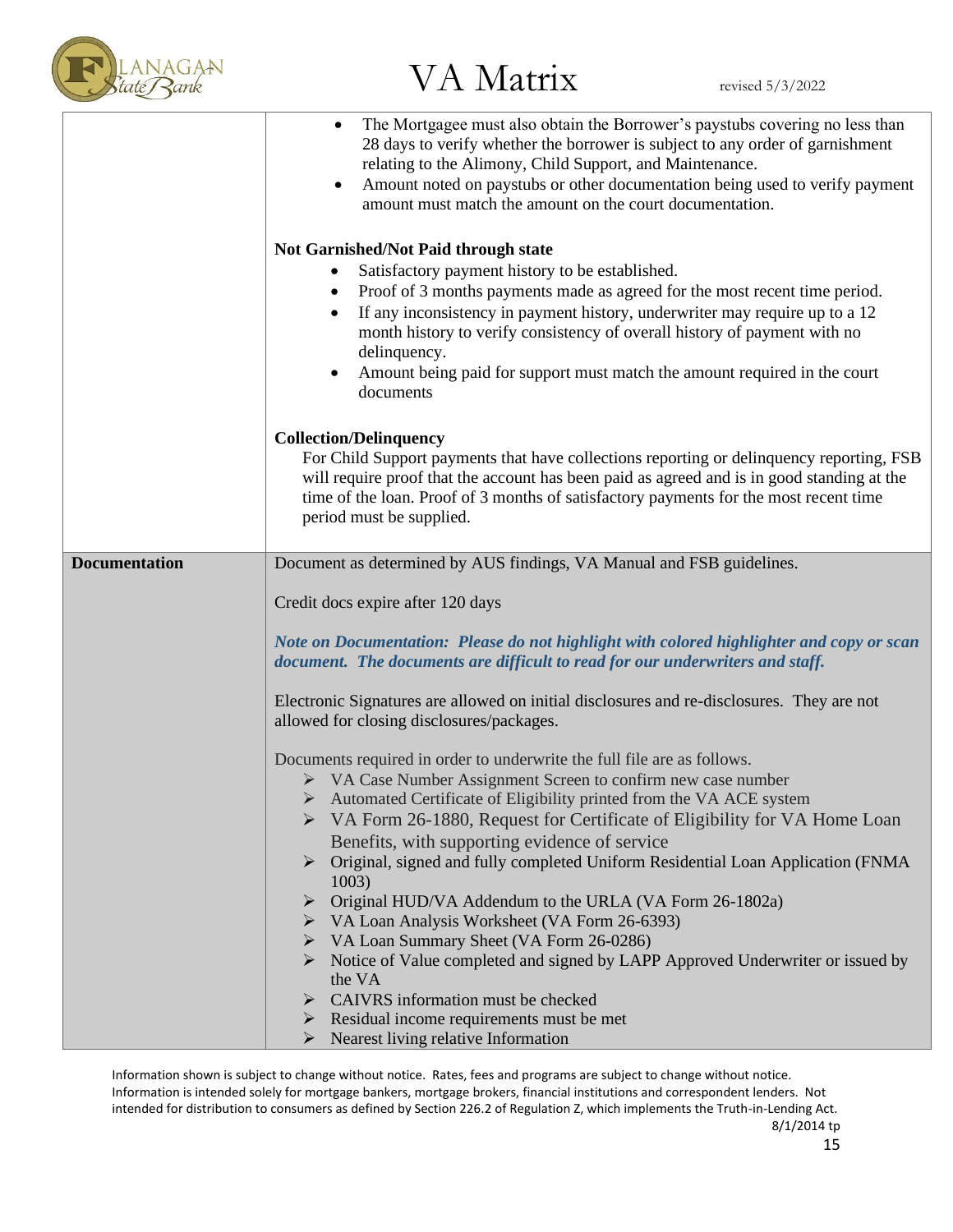

➢ Initial Loan Estimate ➢ Affiliated Business Disclosure ➢ Child Care Letter ➢ Provide all other applicable VA related forms All veteran applicants whose income is being used to qualify for the loan transaction must complete and sign a VA Reserves or National Guard Certification.  $\triangleright$  The VA Underwriter must then use this information to determine the veteranborrower's true monthly qualifying income and service pay Verification of VA Benefit (VA Form 26-8937) required if borrower or co-borrower is:  $\triangleright$  A surviving spouse of a veteran who died on active duty or as a result of a serviceconnected disability ➢ Submit form to the VA Regional Loan Center having jurisdiction over property state. ➢ Cannot issue final loan approval until VA completes and returns the form  $\triangleright$  Cannot submit loan to the VA for prior approval unless completed form is received from the VA  $\triangleright$  If automated Certificate of Eligibility shows the veteran is exempt from paying the funding fee, VA Form 26-8937 is not required. The following documents will be required at closing ➢ Federal Collection Policy Notice (VA Form 26-0503) or the HUD/VA addendum to the URLA ➢ VA Transmittal List VA Form 26-0285 ➢ Counseling Checklist for Military Homeowners VA Form 26-0592 ➢ Report and Certification of Loan Disbursement VA Form 26-1820 Title commitment must be within 90 days of closing. A gap letter is acceptable for use. • Title to show 24-month chain of title – clearly labeled "24 -month" chain of title" • Tax cert or tax amounts and dates due to be clearly identified • EPA & Comp endorsements to be included. Location endorsement required if a manufactured home Wire instructions to be included CPL must be within 30 days of closing with a gap letter being acceptable. Preliminary CD to be provided by title company to confirm all title fees, recording fees, credits and information on agents (RE & Title) and their license numbers. Homeowners Insurance must be valid for 1 year for purchase transactions at the time of closing. Binder/Policy must include FSB's mortgagee clause, policy number, premium amount, and dwelling coverage to be at least loan amount unless it meets certain exceptions, if the loan will close in our name. If the loan will close in the Correspondent Accounts name, the mortgagee clause must reference their company name. A quote is acceptable for initial underwriting of the file, but for a file to receive CTC a binder or policy must be in the file. Flood Insurance – amount of coverage must be equal to the lesser of either: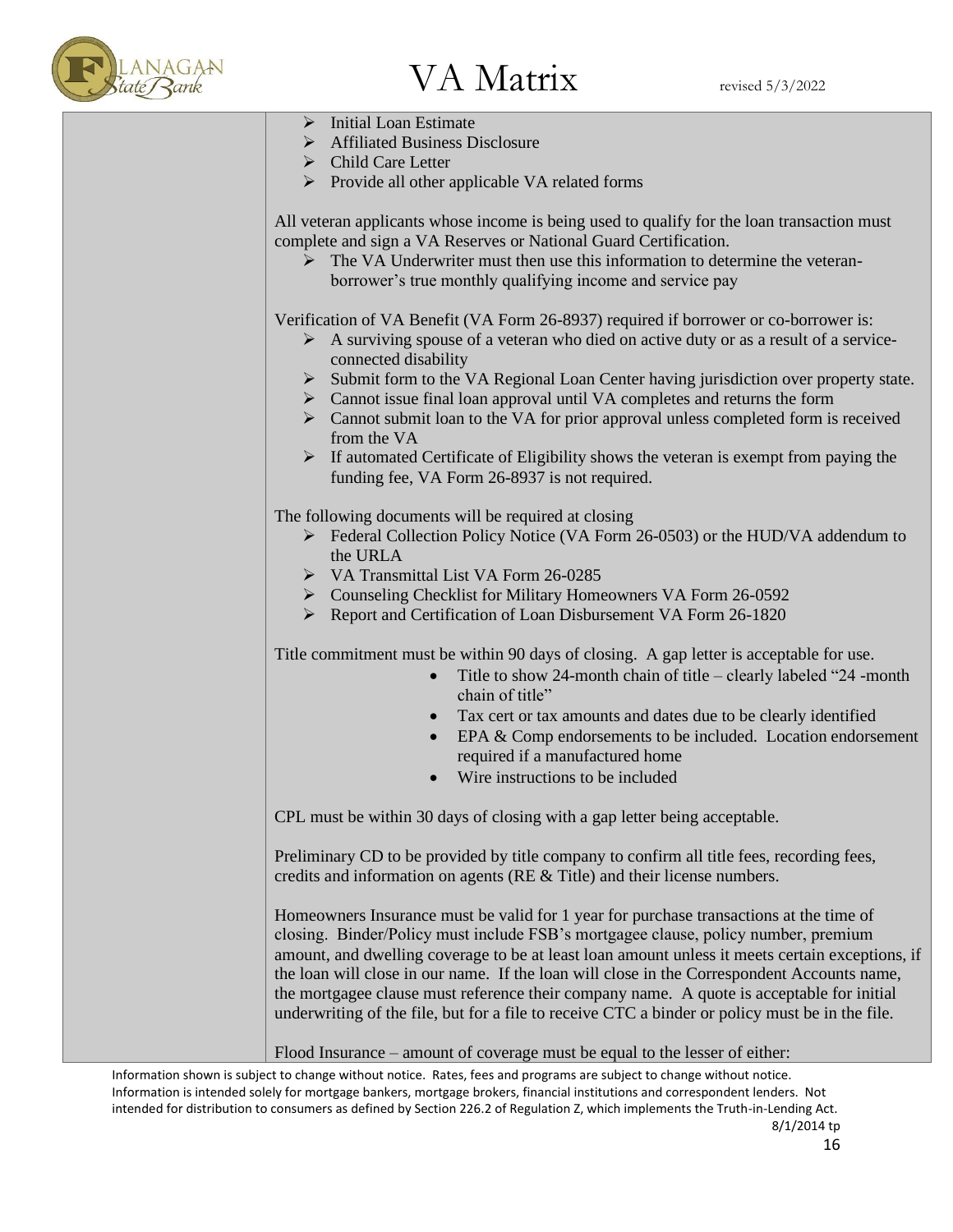

• The outstanding balance of the mortgage, less estimated land costs, or The max amount of the NFIP insurance available with response to the property improvements

### **Power of Attorney**

POA's must be reviewed by management on all loans using this feature. Please email POA for review to [mtgsupportcenter@flanaganstatebank.com](mailto:mtgsupportcenter@flanaganstatebank.com) prior to CTC.

### **New Construction Requirements**

|                    | <u>render action requirements</u><br>VA requirements can be found in the VA Handbook. This is a summary of the<br>requirements needed for new construction properties. To review the full guidelines,<br>please view the handbook following this link:<br>http://benefits.va.gov/warms/pam26_7.asp. Requirements may be adjusted according<br>to meet the requirements of the NOV at the time of approval.<br>$\triangleright$ VA Form 26-1859 – 1-year Warranty of Completion of Construction plus not<br>inspected Acknowledgement 12a<br>> Builder's Certification of Plans, Specifications and Site (Form HUD-92541)<br>$\triangleright$ Building Permit and Certificate of Occupancy<br>> Builder signed certifications for EEC/CABO, Lead/Water Distribution and<br>Off-site Improvements, if applicable (VA Not Inspected Acknowledgement for<br>New Construction form)<br>Fermite Soil Report NPCA 99a and 99b (Borrower to write on report they did<br>not have to pay for the termite report and sign the report)<br>$\triangleright$ Additional certifications may be required and must be on lender or builder<br>letterhead<br>$\triangleright$ 10-year Home Owners Warranty if local authority does not make required<br>inspections plus Not Inspected Acknowledgement 12b<br>$\triangleright$ Copy of construction plans and specs<br>$\triangleright$ VA Builder ID – please reference the "How To Obtain a VA Builder ID"<br>instructions!<br>**If Manufactured Home - Foundation Inspection/Engineers Report is required |
|--------------------|---------------------------------------------------------------------------------------------------------------------------------------------------------------------------------------------------------------------------------------------------------------------------------------------------------------------------------------------------------------------------------------------------------------------------------------------------------------------------------------------------------------------------------------------------------------------------------------------------------------------------------------------------------------------------------------------------------------------------------------------------------------------------------------------------------------------------------------------------------------------------------------------------------------------------------------------------------------------------------------------------------------------------------------------------------------------------------------------------------------------------------------------------------------------------------------------------------------------------------------------------------------------------------------------------------------------------------------------------------------------------------------------------------------------------------------------------------------------------------------------------------------------------------------------|
|                    | ***Reminder – manufactured homes in a flood zone are not eligible for financing<br>with FSB<br><b>Undisclosed Debt Acknowledgement Form</b><br>This form must be signed by all borrowers that experience an inquiry on their credit report.<br>Only having one borrower sign for all applicable borrowers is not acceptable.                                                                                                                                                                                                                                                                                                                                                                                                                                                                                                                                                                                                                                                                                                                                                                                                                                                                                                                                                                                                                                                                                                                                                                                                                |
| <b>Entitlement</b> | Entitlement is the amount of VA Guaranty available to a Veteran for use on a loan.                                                                                                                                                                                                                                                                                                                                                                                                                                                                                                                                                                                                                                                                                                                                                                                                                                                                                                                                                                                                                                                                                                                                                                                                                                                                                                                                                                                                                                                          |
|                    | The amount of entitlement will be displayed near the center of the COE.<br>• VA loans must conform to GNMA secondary market guidelines which include the<br>minimum 25% coverage requirement. Coverage is a combination of VA provided<br>entitlement plus cash down payment/equity.<br>• The COE will never reflect any additional specific entitlement amount over \$36,000<br>for loans greater than \$144,000, but will reflect "Available*"                                                                                                                                                                                                                                                                                                                                                                                                                                                                                                                                                                                                                                                                                                                                                                                                                                                                                                                                                                                                                                                                                            |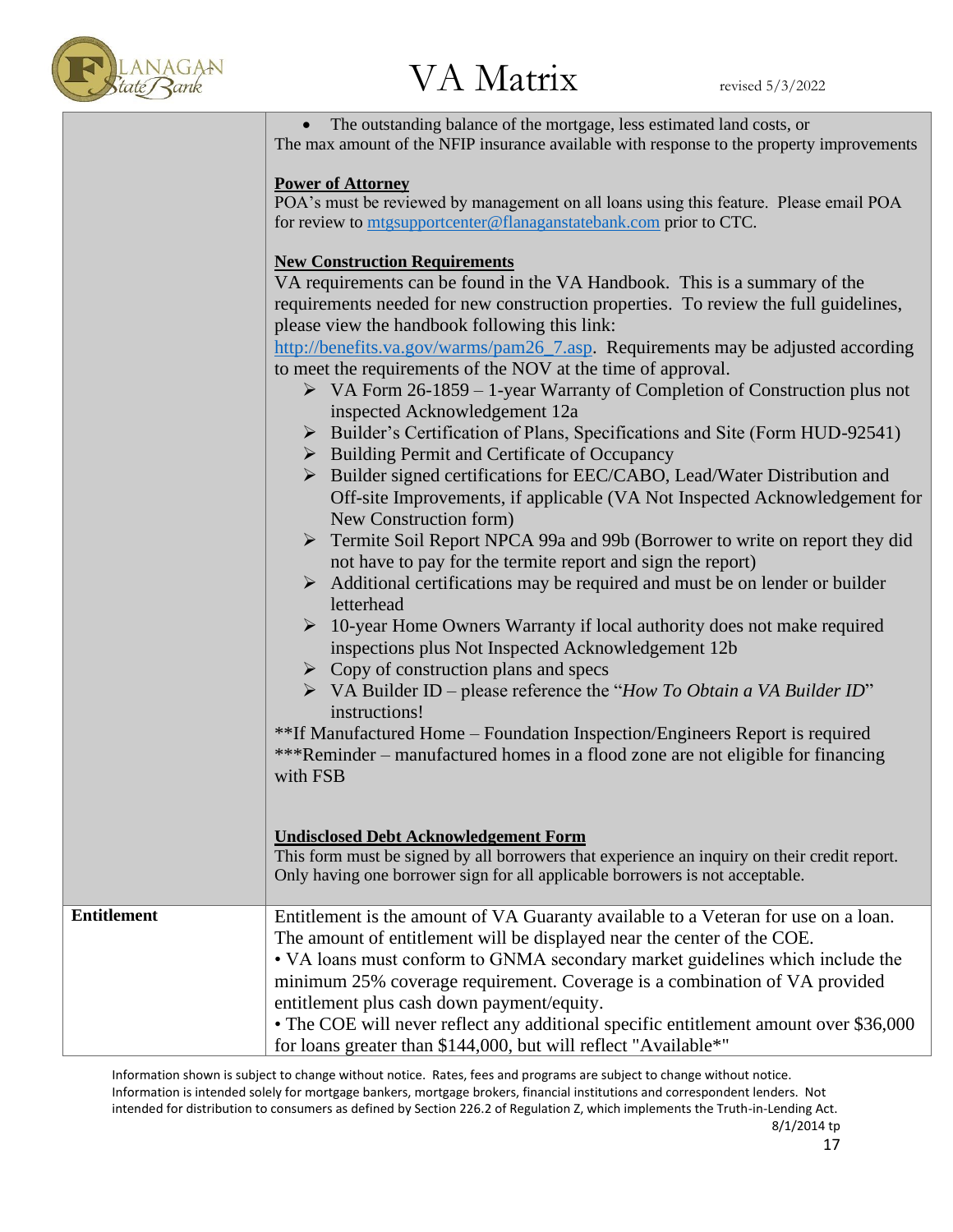

|                            | • For loans closed after January 1, 2020, Freddie Mac CLLs are no longer a factor for<br>Veterans with full entitlement. For Veterans with full entitlement, the maximum                                                              |  |  |  |  |  |
|----------------------------|---------------------------------------------------------------------------------------------------------------------------------------------------------------------------------------------------------------------------------------|--|--|--|--|--|
|                            | amount of guaranty for a loan above \$144,000 is 25 percent of the loan                                                                                                                                                               |  |  |  |  |  |
|                            | amount, regardless of the Freddie Mac CLL.                                                                                                                                                                                            |  |  |  |  |  |
|                            | • For Veterans who have previously used entitlement, and such entitlement has not                                                                                                                                                     |  |  |  |  |  |
|                            | been restored, the maximum amount of guaranty is the lesser of 25 percent of the loan                                                                                                                                                 |  |  |  |  |  |
|                            |                                                                                                                                                                                                                                       |  |  |  |  |  |
|                            | amount OR the maximum amount of guaranty entitlement available. The                                                                                                                                                                   |  |  |  |  |  |
|                            | maximum amount of guaranty entitlement is 25 percent of the Freddie Mac CLL,                                                                                                                                                          |  |  |  |  |  |
|                            | reduced by the amount of entitlement previously used (not restored) by the Veteran.                                                                                                                                                   |  |  |  |  |  |
| <b>Escrow Accounts for</b> | Escrow accounts are always required on an VA loan. No exceptions.                                                                                                                                                                     |  |  |  |  |  |
| <b>Taxes and Insurance</b> |                                                                                                                                                                                                                                       |  |  |  |  |  |
|                            | <b>Property Taxes</b>                                                                                                                                                                                                                 |  |  |  |  |  |
|                            | When calculating, escrow set up for property taxes, FSB will require certain parameters to                                                                                                                                            |  |  |  |  |  |
|                            | ensure accuracy.                                                                                                                                                                                                                      |  |  |  |  |  |
|                            |                                                                                                                                                                                                                                       |  |  |  |  |  |
|                            | All tax amounts are to show on the title commitment or tax certificate.<br>Tax amounts must show without excess exemptions applied. If an exemption will be<br>in effect when the borrower takes possession of the home, we must have |  |  |  |  |  |
|                            | documentation that the title company will file the exemption at closing. If the title<br>company cannot provide this confirmation, the exemption must be removed and tax                                                              |  |  |  |  |  |
|                            | calculation showing at the worst-case scenario for escrow set up and DTI calculation.<br>For New Construction, the title company must provide an estimate of the property                                                             |  |  |  |  |  |
|                            | taxes based on the appraised value of the home. A state/county approved calculator<br>for property taxes will be allowed but the calculation must be based on appraised<br>value.                                                     |  |  |  |  |  |
|                            | <b>Homeowners Insurance</b>                                                                                                                                                                                                           |  |  |  |  |  |
|                            | Homeowners insurance must have the following on the declarations page:                                                                                                                                                                |  |  |  |  |  |
|                            | Property address to match appraisal address exactly                                                                                                                                                                                   |  |  |  |  |  |
|                            | Deductible to be indicated on dec page – cannot exceed 5% of dwelling or \$5000                                                                                                                                                       |  |  |  |  |  |
|                            | whichever is less                                                                                                                                                                                                                     |  |  |  |  |  |
|                            | Borrowers names to match 1003 and be spelled correctly                                                                                                                                                                                |  |  |  |  |  |
|                            | Mortgagee Clause to read exactly:                                                                                                                                                                                                     |  |  |  |  |  |
|                            | Flanagan State Bank<br><b>ISAOA</b>                                                                                                                                                                                                   |  |  |  |  |  |
|                            | 333 Chicago Road                                                                                                                                                                                                                      |  |  |  |  |  |
|                            | PO Box 302                                                                                                                                                                                                                            |  |  |  |  |  |
|                            | Paw Paw, IL 61353                                                                                                                                                                                                                     |  |  |  |  |  |
|                            | Loan number to be on policy                                                                                                                                                                                                           |  |  |  |  |  |
|                            | Dwelling coverage to be indicated. Must cover loan amount. If a manufactured                                                                                                                                                          |  |  |  |  |  |
|                            | home, exceptions may apply                                                                                                                                                                                                            |  |  |  |  |  |
|                            | Effective date and expiration date to be on or before closing date                                                                                                                                                                    |  |  |  |  |  |
|                            | Must show policy is effective for 1 year if a purchase                                                                                                                                                                                |  |  |  |  |  |
|                            | If a refinance and policy will expire before first payment is made, FSB will need                                                                                                                                                     |  |  |  |  |  |
|                            | proof of what the new premium will be upon renewal                                                                                                                                                                                    |  |  |  |  |  |
|                            | Must have invoice or paid receipt for premium in file prior to closing                                                                                                                                                                |  |  |  |  |  |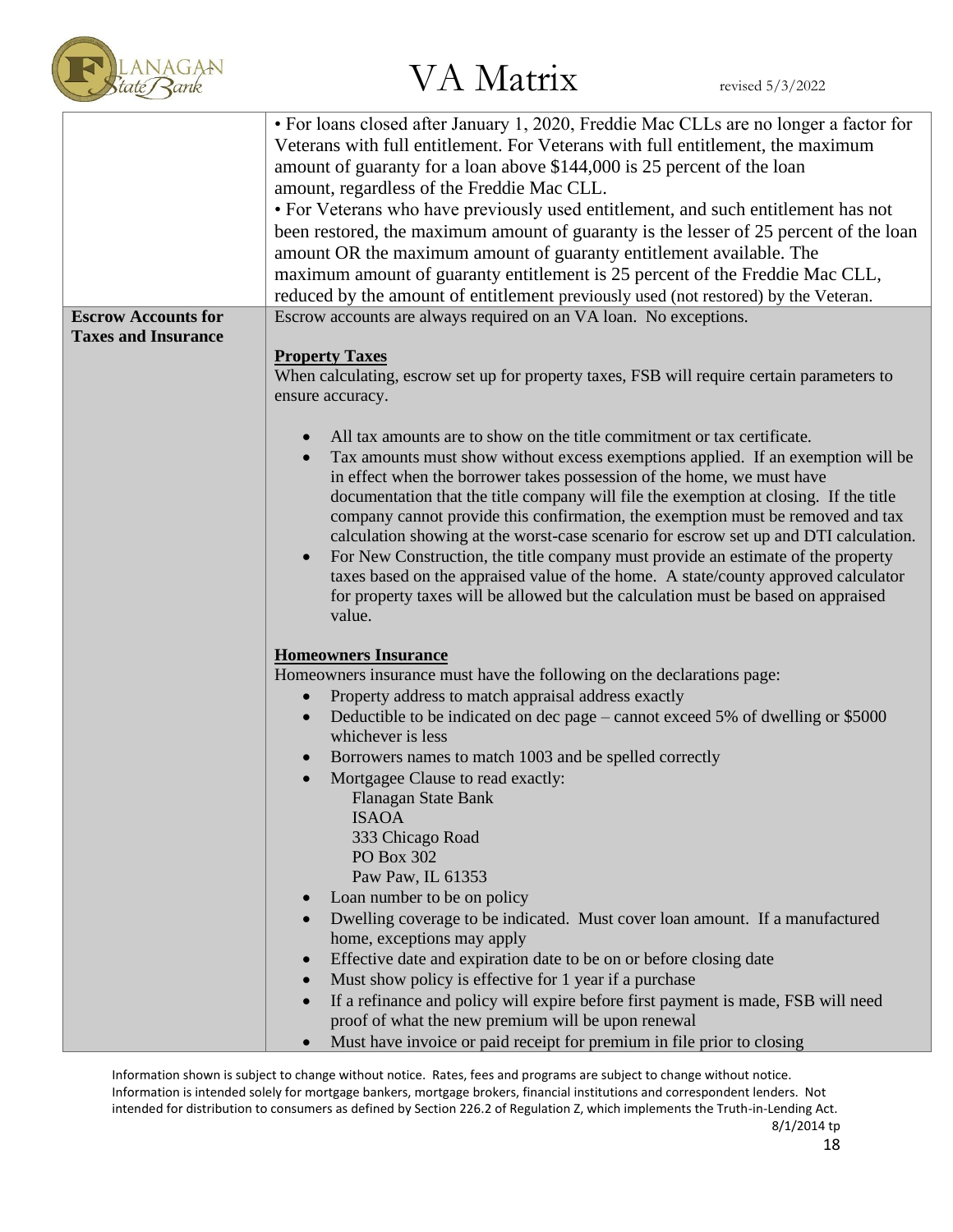

|                        | Condo must have HO-6 insurance to cover 20% of appraised value<br>Condo insurance must show unit owner name and unit. Must have \$1,000,000 in<br>building coverage and liability coverage??<br>Coverage must be bound prior to closing. A quote can be used for initial underwriting but<br>will not be accepted for final approval.<br><b>Flood Insurance</b><br>Dwelling to cover loan amount. Unless loan amount is over \$250,000. \$250,000 is the                                                                                                                                                                                                                                                                                         |
|------------------------|--------------------------------------------------------------------------------------------------------------------------------------------------------------------------------------------------------------------------------------------------------------------------------------------------------------------------------------------------------------------------------------------------------------------------------------------------------------------------------------------------------------------------------------------------------------------------------------------------------------------------------------------------------------------------------------------------------------------------------------------------|
|                        | max FEMA allows. VA requires total estimated cost new on cost approach section of<br>appraisal.                                                                                                                                                                                                                                                                                                                                                                                                                                                                                                                                                                                                                                                  |
|                        | $\blacktriangleright$<br>Flood zone to be indicated and must match flood zone on appraisal and flood cert.<br>Unless a higher maximum amount is required by state law, the maximum allowable<br>➤<br>deductible is \$5000                                                                                                                                                                                                                                                                                                                                                                                                                                                                                                                        |
|                        | All the other homeowner's insurance requirements apply to flood insurance as well,<br>➤<br>see above.                                                                                                                                                                                                                                                                                                                                                                                                                                                                                                                                                                                                                                            |
|                        |                                                                                                                                                                                                                                                                                                                                                                                                                                                                                                                                                                                                                                                                                                                                                  |
| <b>Escrow Holdback</b> | Escrow repair holdback agreement to be fully executed by all parties contributing to the                                                                                                                                                                                                                                                                                                                                                                                                                                                                                                                                                                                                                                                         |
|                        | holdback and the Originating Loan Officer. Updated form is available at www.fsbtpo.com.<br>$\triangleright$ Allowed up to \$5000. Max amount must include bid for repairs and 150% of bid<br>$\triangleright$ Can only include repairs noted by the appraiser to bring home to meet MPR<br>requirements.<br>$\triangleright$ Escrow Holdback Agreement must be signed by the borrower and seller (as<br>applicable) and Loan Officer<br>$\triangleright$ Final Inspection and final invoice required to release funds<br>$\triangleright$ Repairs not to exceed 30 days to complete from closing date or weather break, as<br>applicable<br>$\triangleright$ Repairs can only be completed by a licensed contractor or if state does not require |
|                        | licensing, contractor must be verifiable and have valid insurance.<br>$\triangleright$ Repairs cannot be completed by the borrower – no exceptions                                                                                                                                                                                                                                                                                                                                                                                                                                                                                                                                                                                               |
|                        | $\triangleright$ Loan must be locked for enough time to cover the repairs/renovations and<br>release of the funds                                                                                                                                                                                                                                                                                                                                                                                                                                                                                                                                                                                                                                |
|                        | $\triangleright$ Management approval is required to use an escrow holdback with a VA loan                                                                                                                                                                                                                                                                                                                                                                                                                                                                                                                                                                                                                                                        |
|                        | Weather related repairs may be acceptable but must be completed at the first                                                                                                                                                                                                                                                                                                                                                                                                                                                                                                                                                                                                                                                                     |
|                        | available opportunity or a penalty may be incurred.<br>$\triangleright$ Weather related repairs will require 2 bids from licensed contractors. If licensing is                                                                                                                                                                                                                                                                                                                                                                                                                                                                                                                                                                                   |
|                        | not required in a state, the bids must be from a professional contractor. Valid<br>insurance may be requested from the contractor.                                                                                                                                                                                                                                                                                                                                                                                                                                                                                                                                                                                                               |
|                        | $\triangleright$ The higher bid will be used for the holdback.                                                                                                                                                                                                                                                                                                                                                                                                                                                                                                                                                                                                                                                                                   |
|                        | $\geq 150\%$ of the higher bid will be used, regardless of who is providing the funds at<br>closing.                                                                                                                                                                                                                                                                                                                                                                                                                                                                                                                                                                                                                                             |
|                        | $\triangleright$ A Final Inspection for the repairs will be required to release funds                                                                                                                                                                                                                                                                                                                                                                                                                                                                                                                                                                                                                                                            |
|                        | Final Inspection with Final Invoices to be sent to<br>rebeccamoorehead@flanaganstatebank.com for approval to release funds                                                                                                                                                                                                                                                                                                                                                                                                                                                                                                                                                                                                                       |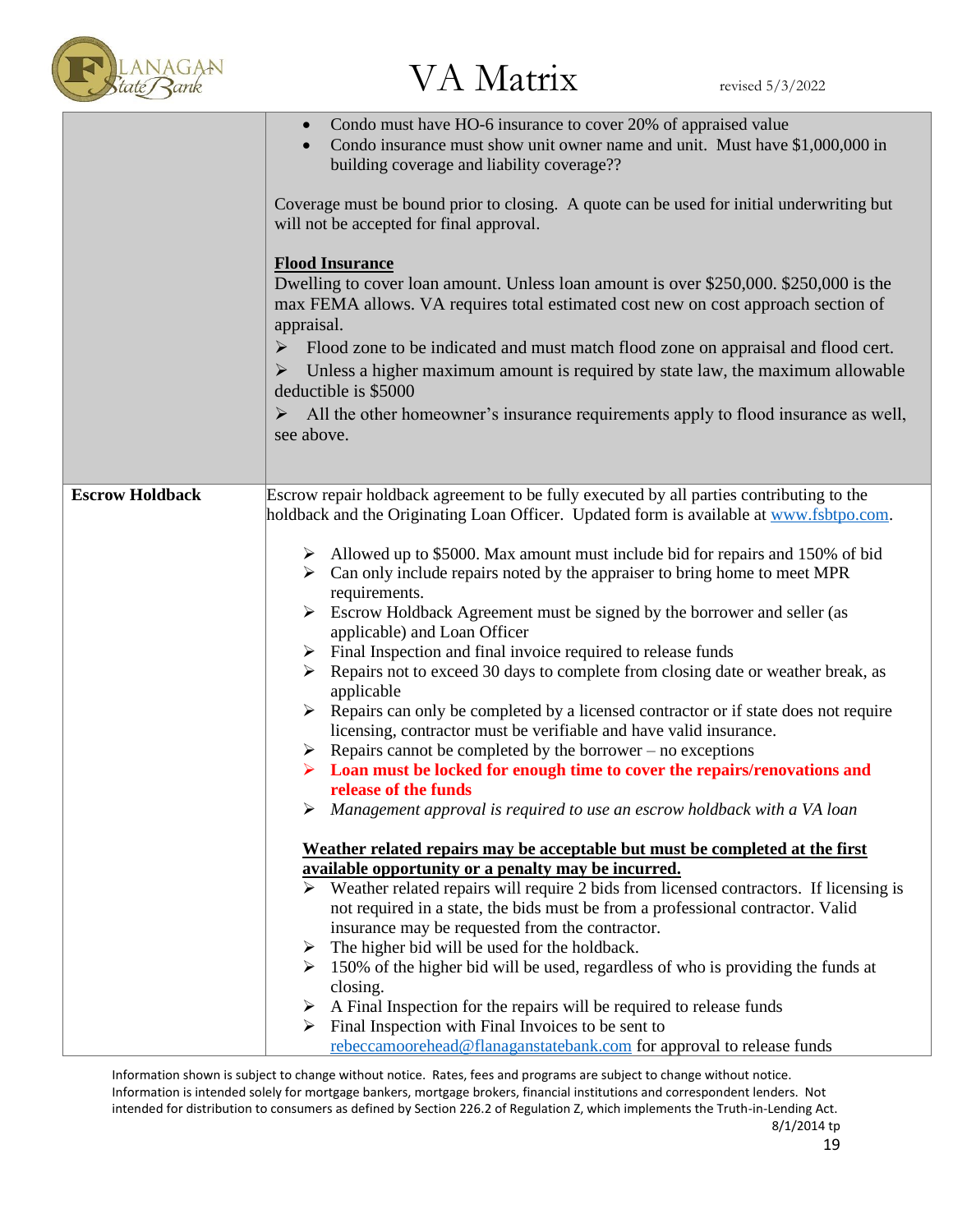

|                               | > All VA loans must be locked for enough time to cover the repairs/renovations and<br>release of funds                                                   |
|-------------------------------|----------------------------------------------------------------------------------------------------------------------------------------------------------|
|                               | Management approval is required to use an escrow repair holdback with a VA loan<br>➤                                                                     |
|                               | VA loans do not allow the repair amounts to be included in the loan amount. All funds must<br>come from the buyer or seller or a combination of the two. |
| <b>Escrow Waivers</b>         | Ineligible                                                                                                                                               |
| <b>Financing Types</b>        | Purchase                                                                                                                                                 |
|                               | Refinance - Cash out                                                                                                                                     |
|                               | <b>IRRRL</b>                                                                                                                                             |
|                               |                                                                                                                                                          |
|                               | Ineligible – Construction to perm                                                                                                                        |
| Geographic                    | Eligible states are as follows:                                                                                                                          |
| <b>Locations/Restrictions</b> | All states except for NY, MA, VT, CT, ME, RI, NH, VA, AK, HI - Delegated Only,                                                                           |
|                               | Washington D.C.                                                                                                                                          |
|                               |                                                                                                                                                          |
|                               | <b>Additional Transactions as follows</b>                                                                                                                |
|                               | $\triangleright$ Texas Cash Out 50(a)(6) is ineligible                                                                                                   |
|                               | State specific regulatory requirements supersede all underwriting guidelines set forth                                                                   |
|                               | by FSB                                                                                                                                                   |
| <b>Guaranty/Entitlement</b>   | Regardless of the LTV, the veteran must have sufficient entitlement to guaranty the loan.                                                                |
|                               |                                                                                                                                                          |
|                               | The Blue Water Navy Vietnam Veterans Act of 2019 changed the way the VA Guaranty is                                                                      |
|                               | calculated for loans closed on or after January 1, 2020. For Purchase, Refinance (other than                                                             |
|                               | IRRRL's) and construction loans above \$144,000 and the Veteran has full entitlement, the                                                                |
|                               | maximum guaranty is 25% of ANY loan amount above \$144,000, regardless of the county                                                                     |
|                               | limit. However, for Veteran's with partial entitlement, the maximum amount of guaranty for                                                               |
|                               | a loan above \$144,000 may not exceed the lesser of 25% of the loan amount or 25% of the                                                                 |
|                               | county loan limit minus the amount of the entitlement previously used and not restored.                                                                  |
| <b>High Cost Mortgage</b>     | FSB does not originate or purchase high-cost mortgage loans (12 CFR 1026.32)                                                                             |
| Loans                         |                                                                                                                                                          |
| <b>Income</b>                 | Follow VA Handbook guidance                                                                                                                              |
|                               | Income or Assets derived from the following sources are ineligible for qualifying income:                                                                |
|                               | The production or sale of marijuana                                                                                                                      |
|                               |                                                                                                                                                          |
|                               | Bitcoin or other cryptocurrencies                                                                                                                        |
| <b>IRRRL</b>                  | Please reference VA circular(s) 26-19-22 for the full guidance on IRRRL requirements.                                                                    |
|                               |                                                                                                                                                          |
|                               | To calculate correct loan amount use VA form 26-8923 IRRRL Worksheet.                                                                                    |
|                               |                                                                                                                                                          |
|                               | Seasoning must be met to proceed on any IRRRL loan as follows:                                                                                           |
|                               | A minimum of 6 monthly payments must have been made on the original loan that is                                                                         |
|                               | being refinanced as evidenced by the credit report or credit supplement and must be<br>prior to application date AND                                     |
|                               |                                                                                                                                                          |
|                               | 210 days after the first monthly payment is made                                                                                                         |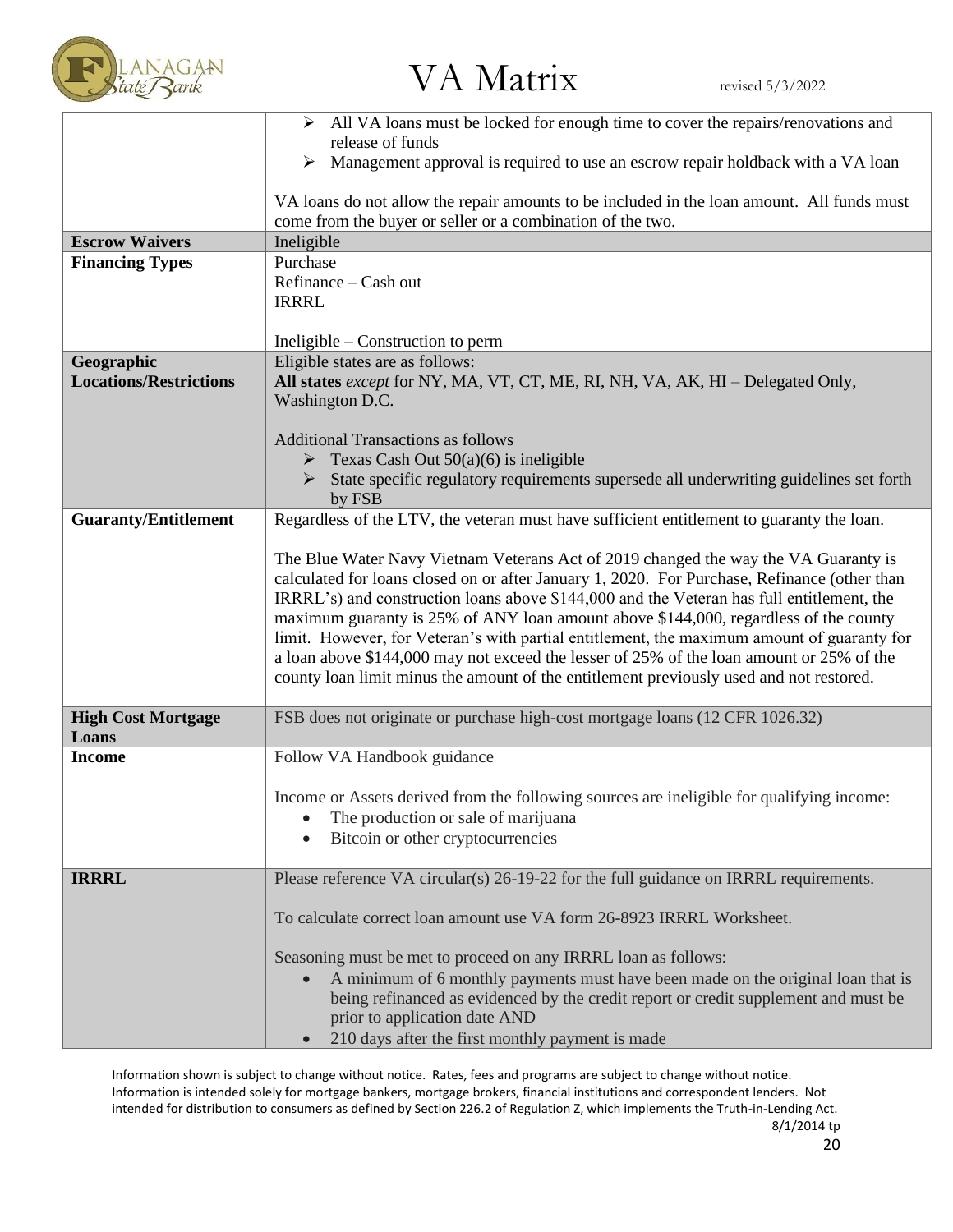

Minimum Credit Score required is 640

Max LTV/CLTV per VA Guidelines

Mortgage only credit report with scores is needed

#### **Benefit To Borrower**

A significant benefit to the veteran must be documented to proceed with the IRRRL

#### **Assets**

If funds are required for closing, most recent bank statement is only required if the cash to close exceeds 1% of the loan amount. If it does not exceed 1%, then assets will not be required and should not be listed on the 1003.

### **Current Employment**

Wage earner: Verbal VOE required

Self Employed: Most recent year's filed Federal tax returns and evidence of good standing

Mortgage history: 0x30 in last 24 months

No appraisal or AVM is required.

Subordinate financing allowed per VA. Subordinate fees may not be financed into the IRRRL.

Loan not to be ran through DU/LP. Findings not needed.

*Termite Inspection*- - Termite inspections are only required on an IRRRL if the property is located in these states:

- Arkansas
- Louisiana
- Nebraska
- Oklahoma
- Texas
- Utah

### **Recoupment of Closing Costs Calculation**

This will be required on all IRRRL's to confirm that the VA guidance is met in terms of the recoupment period not exceeding 36 months. The calculation to be used is:

 (Fees + Expenses + Closing Costs) – Lender credit Reduction of Monthly PI Payment

| The Fees, Expenses and Closing Costs to be Recouped will follow this chart: |  |  |  |                      |  |
|-----------------------------------------------------------------------------|--|--|--|----------------------|--|
| <b>Included FECC</b>                                                        |  |  |  | <b>Excluded FECC</b> |  |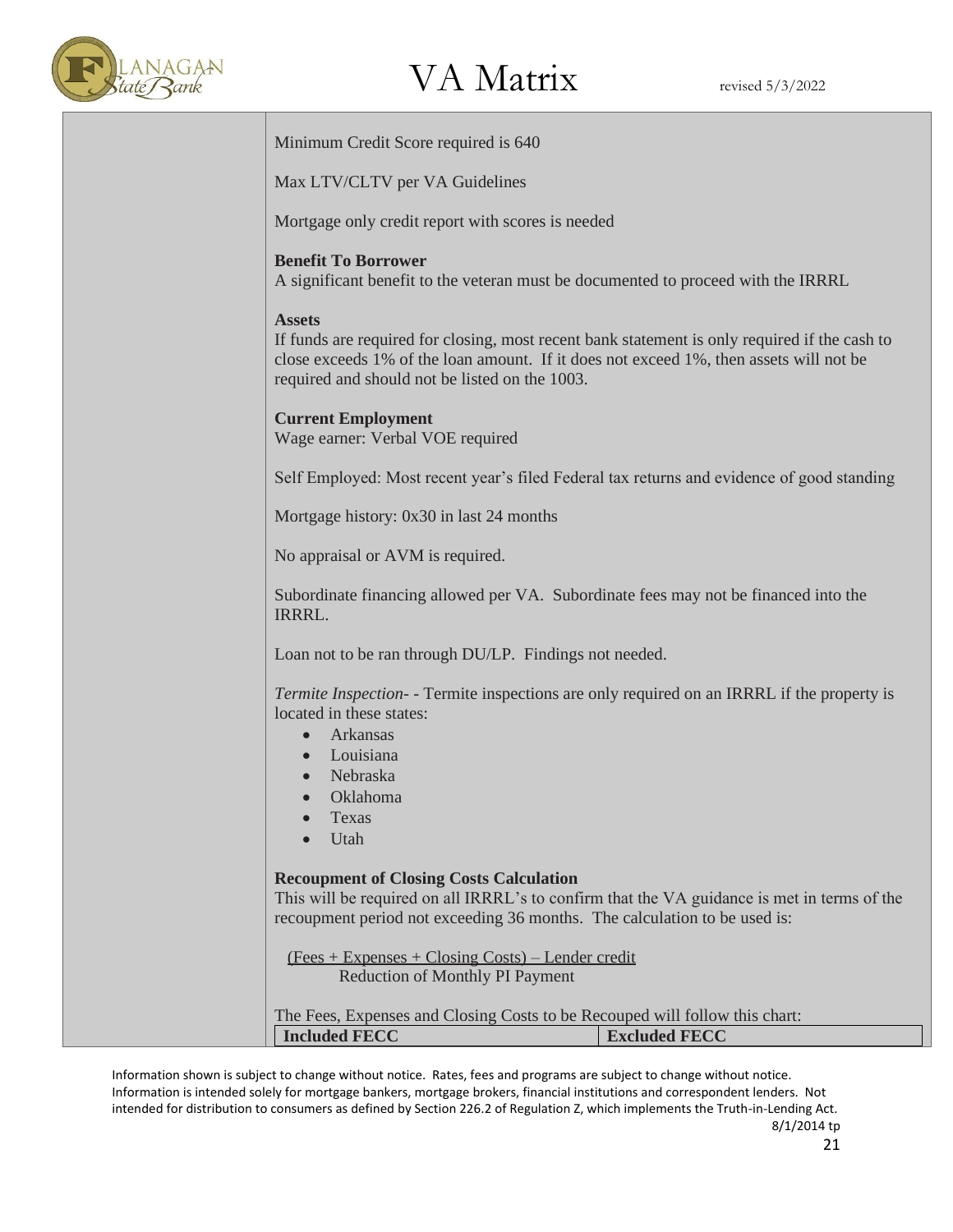

|                                                         | Allowable fees and charges<br>Included in the loan<br>amount<br>Paid outside of closing<br>٠<br>Credit Report (if required)<br>VA Funding Fee<br>$\bullet$<br>Appraisal Fee (If applicable and the<br>lender requires Veteran to pay)<br>Reasonable discount points<br>Included in the loan<br>٠<br>amount<br>Paid outside of<br>٠<br>closing<br>Note: Lender credit may be used to offset<br>allowable fees and charges (including<br>discount points)                                                                                                                                                                                                                                                               | Per diem interest<br>Escrow<br>Prepaid expenses<br>Insurance<br>Taxes (including<br>delinquent taxes)<br><b>Special Assessments</b><br>Homeowners Association<br>(HOA) fees<br>Note: This is not an all-inclusive list of<br>prepaid expenses |  |  |  |
|---------------------------------------------------------|-----------------------------------------------------------------------------------------------------------------------------------------------------------------------------------------------------------------------------------------------------------------------------------------------------------------------------------------------------------------------------------------------------------------------------------------------------------------------------------------------------------------------------------------------------------------------------------------------------------------------------------------------------------------------------------------------------------------------|-----------------------------------------------------------------------------------------------------------------------------------------------------------------------------------------------------------------------------------------------|--|--|--|
|                                                         | The Veteran may only be charged a reasonable and customary amount, and only charged for<br>one appraisal.<br><b>Calculating the Monthly PI Reduction</b><br>For purposes of calculating the recoupment period, VA allows lenders to exclude taxes,<br>amounts held in escrow and certain fees paid.<br>A form that outlines the recoupment calculations is available on our website at<br>www.fsbtpo.com. This form is required on all VA IRRRLS.                                                                                                                                                                                                                                                                     |                                                                                                                                                                                                                                               |  |  |  |
| <b>Limitations on Other</b><br><b>Real Estate Owned</b> | Refer to Special Requirements/Restrictions and Assets (located at the end of this document.)<br>regarding converting current principal residence to rental property or second homes                                                                                                                                                                                                                                                                                                                                                                                                                                                                                                                                   |                                                                                                                                                                                                                                               |  |  |  |
| <b>Loan Amount</b>                                      | Min. Loan Amount: \$30,000<br>Max Loan Amount: Determined by VA County Limits<br>If manufactured home, Minimum Loan Amount is \$50,000                                                                                                                                                                                                                                                                                                                                                                                                                                                                                                                                                                                |                                                                                                                                                                                                                                               |  |  |  |
| <b>Manual Underwriting</b><br>Criteria                  | <b>General Manual Guidelines Must meet following requirements:</b><br>These are applicable for 600 and above credit scores that receive an AUS Refer/Eligible.<br>$\triangleright$ DTI not to exceed 41%<br>1 month's reserves required<br>120% of Residual Income required per VA<br>Manual Adjustment on rate sheet applicable<br>➤<br>$\triangleright$ Credit Letters of Explanation required – must be detailed and reference items on<br>credit report<br>Compensating factors must be present – underwriter may request as needed to<br>alleviate risk in file<br>100% payment shock $=$ risk. Several compensating factors must be present to<br>overcome.<br>Rental history, if available, must be documented |                                                                                                                                                                                                                                               |  |  |  |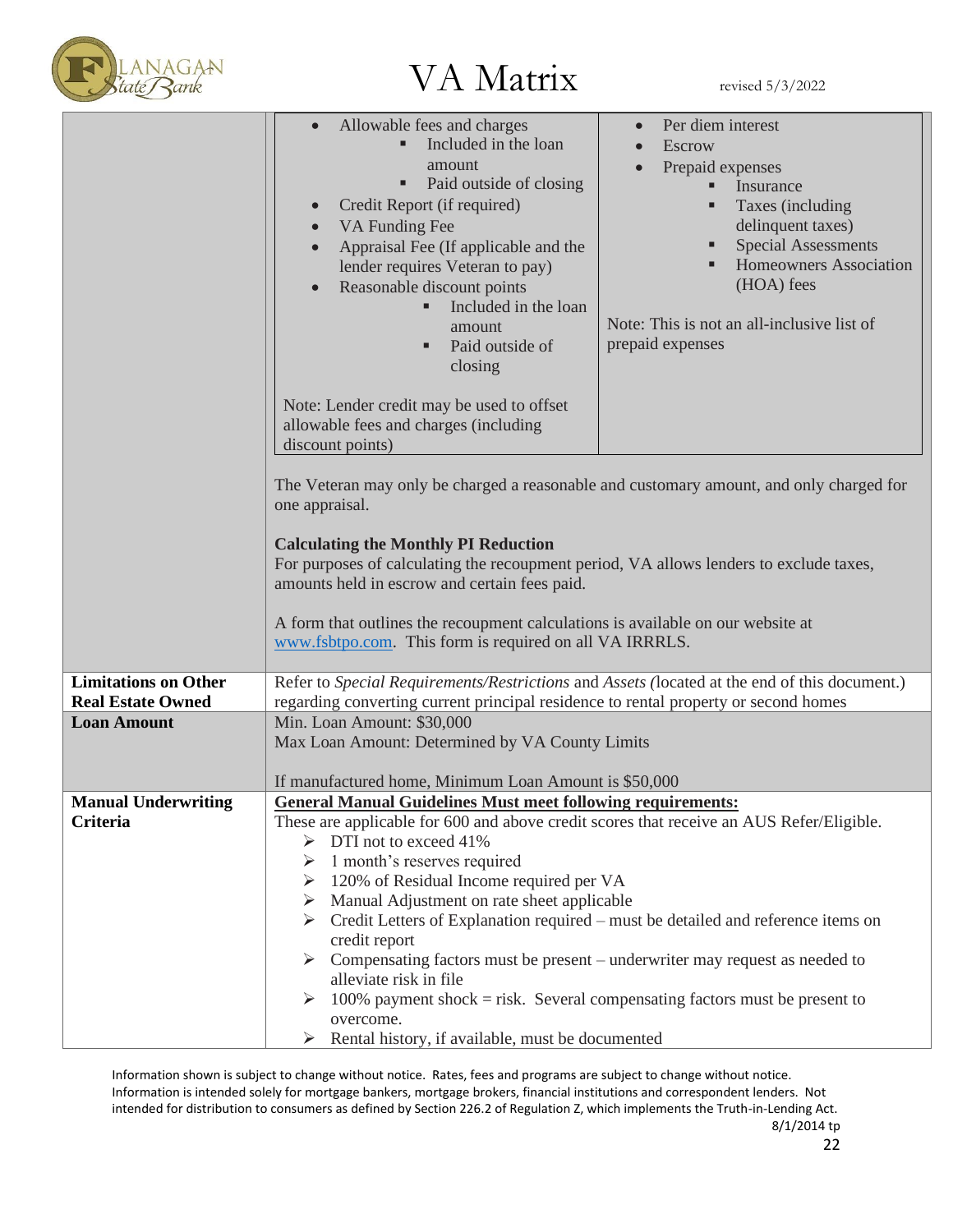

|                           | $\triangleright$ Additional conditions will apply based on loan characteristics and borrower profile.                                                                                                                                                                                                                                                                                                                                                                                                                                                                                                                                                                                                                                                                                                                                                                                            |
|---------------------------|--------------------------------------------------------------------------------------------------------------------------------------------------------------------------------------------------------------------------------------------------------------------------------------------------------------------------------------------------------------------------------------------------------------------------------------------------------------------------------------------------------------------------------------------------------------------------------------------------------------------------------------------------------------------------------------------------------------------------------------------------------------------------------------------------------------------------------------------------------------------------------------------------|
| <b>MAX CLTV</b>           | Per VA Handbook                                                                                                                                                                                                                                                                                                                                                                                                                                                                                                                                                                                                                                                                                                                                                                                                                                                                                  |
| <b>MAX LTV</b>            | Purchase and IRRRL - $1 - 4$ Units<br>$\triangleright$ 100% of the VA reasonable value (NOV) not to exceed purchase price (Purchase &<br>Rate/Term)<br>Basic Entitlement must be met in the amount of \$36,000<br>➤<br>$\triangleright$ Bonus Entitlement is available for loans closed on or after 1/1/09<br>Important – Ginnie Mae's required minimum 25% guaranty must be met. This may<br>➤<br>be satisfied by a combination of VA entitlement and equity (if refinance).                                                                                                                                                                                                                                                                                                                                                                                                                    |
|                           | <b>Cash Out Refinance</b><br>$\triangleright$ 90% of the VA reasonable value (NOV)<br>$\triangleright$ Entitlement must be sufficient to meet 25% guaranty as required by VA Handbook                                                                                                                                                                                                                                                                                                                                                                                                                                                                                                                                                                                                                                                                                                            |
| <b>Mortgage Insurance</b> | See VA Funding Fee                                                                                                                                                                                                                                                                                                                                                                                                                                                                                                                                                                                                                                                                                                                                                                                                                                                                               |
| <b>Occupancy</b>          | <b>Primary Residence</b><br>In cases where a Veteran is unable to occupy the property because of his/her active duty status<br>as a member of the Armed Forces, certification of occupancy by the Veteran's spouse is<br>sufficient. Under P.L. 112-154, the occupancy requirement is also considered met if a<br>dependent child occupies, or will occupy, the property as a home and the Veteran's attorney-<br>in-fact or the dependent child's legal guardian makes the occupancy certification. The new<br>VA Form 26-1820 accommodates this change (see Circular 26-12-9)<br>Second Home and Investment Property<br>A Property with an existing VA loan that is currently used as a <b>Second home</b> or<br><b>Investment property</b> may be refinanced with a VA IRRRL (streamline) so long as<br>veteran certifies that he or she previously occupied the property as his or her home. |
|                           | (VA Lender's Handbook Ch.3, 5-a)                                                                                                                                                                                                                                                                                                                                                                                                                                                                                                                                                                                                                                                                                                                                                                                                                                                                 |
| <b>Overlays</b>           | <b>Proof of Free &amp; Clear Property</b><br>FSB will accept HOI that shows a policy that does not include a mortgagee clause as<br>confirmation the property does not have a mortgage lien. If the documentation of the file (tax<br>returns, credit, etc) does not support this information, the underwriter will require a lien search<br>to be provided.                                                                                                                                                                                                                                                                                                                                                                                                                                                                                                                                     |
|                           | <b>Tax Transcripts</b><br>Due to changes in the IRS' handling of 4506C forms, FSB will require tax transcripts on all<br>borrowers that apply with the following income types:<br>self-employed borrowers,<br>fixed income borrowers that are grossing up income for qualifying purposes,<br>rental income or trust income.                                                                                                                                                                                                                                                                                                                                                                                                                                                                                                                                                                      |
|                           | $600 - 659$ Overlays<br>$\triangleright$ Verification of Rent (VOR) will be required on all files where the borrower(s)<br>identify they rent in the residence history. No late payments reporting in the last<br>12 months<br>$\triangleright$ If borrower does not rent, a Rent-Free Letter will be required from the current<br>owner of the residence. Rent Free Letter should confirm the most recent 12-month<br>history.                                                                                                                                                                                                                                                                                                                                                                                                                                                                  |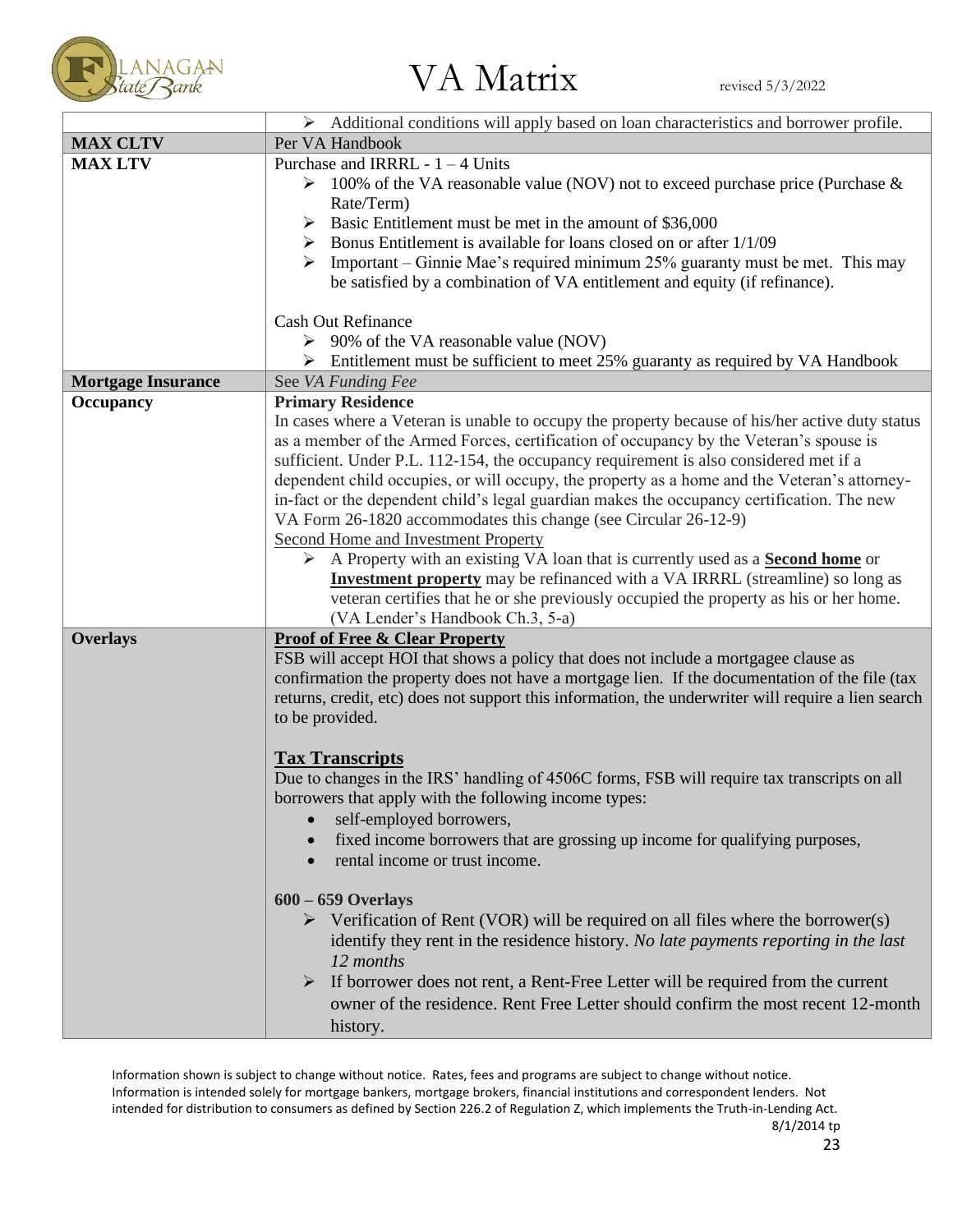

|                            | Homebuyer Education Course required. MGIC or FHLMC Credit Smart courses                            |
|----------------------------|----------------------------------------------------------------------------------------------------|
|                            | are acceptable and are provided at no cost to the borrower.                                        |
|                            | o If borrower currently has a mortgage that reports on credit, Homebuyer                           |
|                            | Education can be waived                                                                            |
|                            |                                                                                                    |
| <b>Prepayment Penalty</b>  | None                                                                                               |
| <b>Property Flipping</b>   | When the Seller of the property has been on title less than 90 days extra diligence must be        |
|                            | taken with the transaction. Underwriter in its sole discretion reserves the right to condition for |
|                            | additional information and collateral support to include desk review, field review, or             |
|                            | additional appraisal in order to support value. There is not a specific VA requirement.            |
| <b>Property Types</b>      | <b>Eligible Properties</b>                                                                         |
|                            | $\geq 1-4$ Units                                                                                   |
|                            | 2-4 Units (see Special Requirements/Restrictions for guidelines)                                   |
|                            | $\triangleright$ Condos – VA Approved Only                                                         |
|                            | $\triangleright$ PUDs                                                                              |
|                            | $\triangleright$ Modular Housing                                                                   |
|                            | Manufactured Home – see Manufactured Home Section                                                  |
|                            |                                                                                                    |
|                            | <b>Ineligible Properties</b>                                                                       |
|                            | $\triangleright$ Condo Hotels                                                                      |
|                            | $\triangleright$ Co-ops                                                                            |
|                            | $\triangleright$ Leasehold properties                                                              |
|                            | $\triangleright$ Geodesic Domes                                                                    |
|                            | <b>On-Frame Modulars</b>                                                                           |
|                            | $\triangleright$ Working Farms & Ranches                                                           |
|                            | $\triangleright$ Property currently in litigation                                                  |
|                            | $\triangleright$ Commercial enterprises                                                            |
|                            |                                                                                                    |
| <b>Qualifying Rate and</b> | <b>Qualifying Ratios</b>                                                                           |
| <b>Ratios</b>              | Qualify at note rate                                                                               |
|                            | AUS Approve loans - Ratios evaluated by AUS                                                        |
|                            | ** Ratios will be limited to 50% with an AUS approval. Ratios that exceed 50% with AUS             |
|                            | approval must receive management approval to proceed. Compensating factors must be                 |
|                            | present for management approval to be given.                                                       |
|                            |                                                                                                    |
|                            | Management approval may be received prior to loan being underwritten. Please send 1003,            |
|                            | credit and any additional information that will assist with the management approval to             |
|                            | scenarios@flanaganstatebank.com to received management approval prior to underwriting of           |
|                            | the file. If ratios go up during the underwriting of the file, the underwriter will send to        |
|                            | management review after all PTC conditions have been received on the file.                         |
|                            |                                                                                                    |
|                            | AUS Refer loans - 41%                                                                              |
|                            | The DTI ratio of 41% may be exceeded provided this ratio does not exceed 50%                       |
|                            | DTI Ratios $>41\%$ <=50% require residual income exceeding 120% in addition to significant         |
|                            | documented compensating factors such as:                                                           |
|                            | Excellent credit history<br>$\bullet$                                                              |
|                            |                                                                                                    |
|                            | Conservative use of consumer credit                                                                |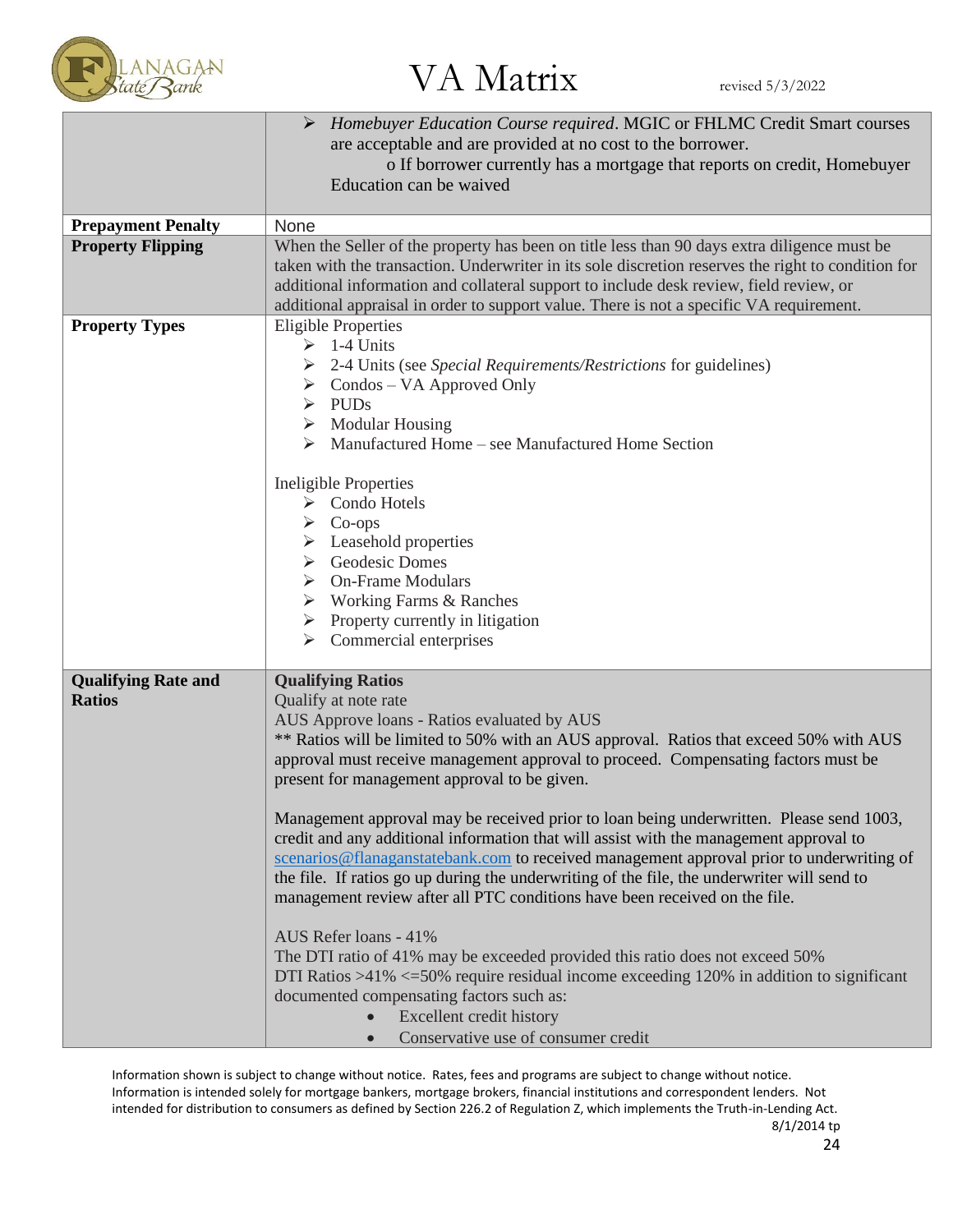

|                                             | Minimal consumer debt<br>$\bullet$<br>Long-term employment<br>$\bullet$<br>Significant liquid assets<br>$\bullet$<br>Sizable down payment<br>$\bullet$<br>The existence of equity in refinancing loans<br>$\bullet$<br>Little or no increase in shelter expense<br>$\bullet$<br>Military benefits<br>$\bullet$<br>Satisfactory homeownership experience<br>$\bullet$<br>Tax credits for childcare<br>$\bullet$<br>Tax benefits of home ownership<br>$\bullet$<br>High residual income<br>$\bullet$ |
|---------------------------------------------|----------------------------------------------------------------------------------------------------------------------------------------------------------------------------------------------------------------------------------------------------------------------------------------------------------------------------------------------------------------------------------------------------------------------------------------------------------------------------------------------------|
|                                             | <b>HELOC</b><br>When a loan has a HELOC that will be subordinated or a HELOC that the borrower holds on<br>another property and won't be closed, this is what may be required by underwriting:                                                                                                                                                                                                                                                                                                     |
|                                             | <b>HELOC</b> Reporting on Credit:<br>If the credit report and soft pull show no balance - then nothing more is needed<br>If the credit report and soft pull show a balance – then we need documentation that<br>shows recorded payment covers the interest amount due monthly (at a minimum) and<br>is not a negative amortization payment.                                                                                                                                                        |
|                                             | If funds from a HELOC are being used for closing – FSB will need proof of funds being<br>withdrawn and deposited to borrower's asset account being used for closing funds or a copy<br>of the check or wire given directly to title. Payment will be calculated by using 1.5% of the<br>current balance of the HELOC after the withdrawal for ratios                                                                                                                                               |
| <b>Recently Listed</b><br><b>Properties</b> | Rate $&$ Term: The listing must have been expired or been withdrawn on or before the<br>application date.<br>Note: if the property was listed in the prior 30 days to the application date, the Early EPO<br>provision will be extended to one year.<br>Cash-Out Transaction: The listing must have been expired or been withdrawn 180 days prior                                                                                                                                                  |
|                                             | to the application date.                                                                                                                                                                                                                                                                                                                                                                                                                                                                           |
| <b>Refinance – Cash Out</b>                 | All VA Cash Out loans must include the VA Cash out Net Tangible Benefit and Lender<br>Certification form.<br>COE must confirm benefit allows for max financing. If max financing not allowed per COE,<br>limited to 90% regardless of credit score.                                                                                                                                                                                                                                                |
|                                             | Ineligible:<br><b>Manufactured Homes</b><br>Refer/Eligible findings                                                                                                                                                                                                                                                                                                                                                                                                                                |
|                                             | Loan seasoning must be met to proceed with a refinance loan when a VA loan is to be paid<br>off.                                                                                                                                                                                                                                                                                                                                                                                                   |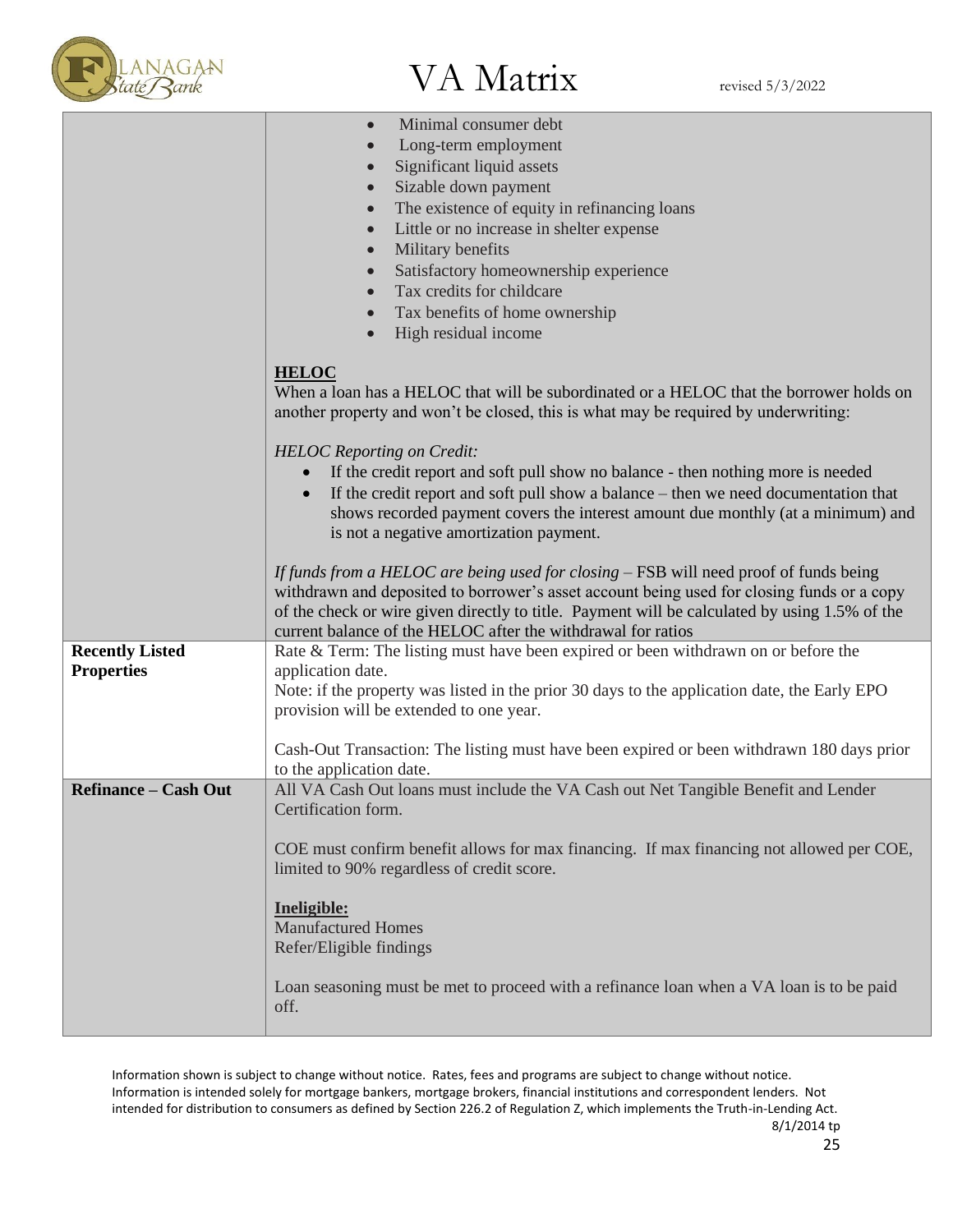

VA will not guarantee a refinance loan if the loan being refinanced has not been properly seasoned. This requirement applies to all cash out loan types. A loan is considered seasoned on the later of the date that is:

- 210 days after the first monthly payment is made, and
- 6 monthly payments have been made on the loan

Cash Out Refinances will be allowed as follows: 640 Credit Score or higher max LTV 100%

Must be an Approve/Eligible AUS finding.

**LTV Calculation for Cash Out Loans:** divide the total loan amount (including VA Funding Fee, if applicable) by the reasonable value on the NOV (Notice of Value) of the property determined by the appraiser.

### **Types of Cash Out Loans:**

*Type I Cash Out Refinance* – a refinancing loan in which the loan amount (including VA funding fee) does not exceed the payoff amount of the loan being refinanced.

*Type II Cash Out Refinance* – a refinancing loan in which the loan amount (including the VA funding fee) exceeds the payoff amount of the loan being refinanced.

#### Appraisal

- $\triangleright$  A new appraisal completed by a VA approved or VA fee panel Appraiser is always required.
- ➢ VA LAPP approved Underwriting Consultant will issue the Notice of Value
- $\triangleright$  Copy of the signed Notice of Value must remain in the loan file

#### **Cash-Out**

- $\triangleright$  Subject property must have an existing lien
- ➢ Seasoning must be met and documented
- $\triangleright$  New loan amount may include the following.
	- Payoff of existing liens
	- Reasonable discount points
		- Allowable fees and charges (other than funding fee)
	- Cash back to the borrower
		- o Cash back greater than \$150,000 is eligible and requirements are as follows:
			- $\checkmark$  FSB's Credit Management review is required
			- $\checkmark$  Minimum credit score 720 or program minimum, whichever is higher
			- $\checkmark$  Reduce maximum LTV by 10% or maximum of 70% LTV whichever is less
- ➢ Premium pricing permitted
- All VA refinance loans that fall under Section  $50(a)(6)$  of the Texas Constitution are ineligible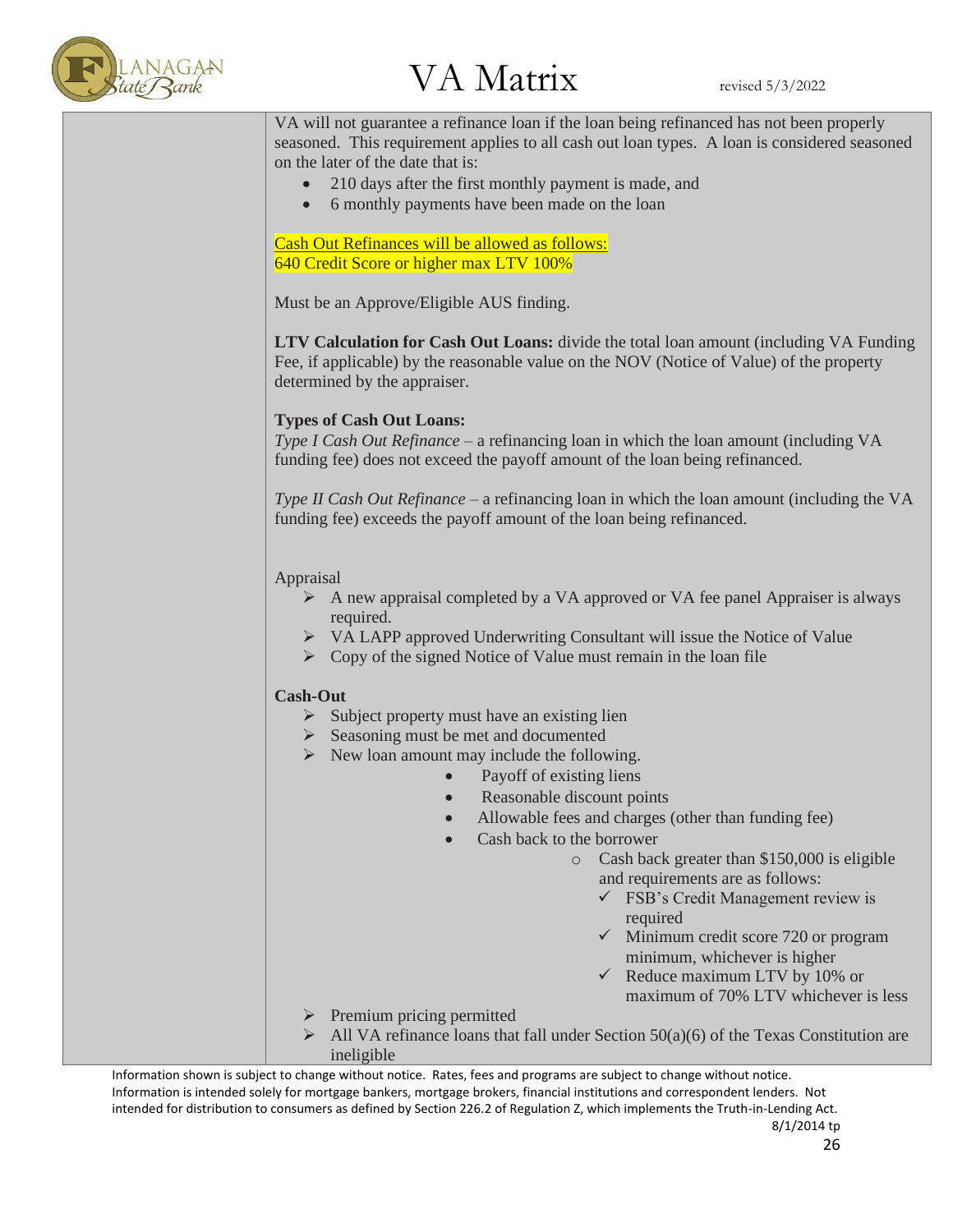

### **Housing History**

 $\triangleright$  All loans must be current

### **Refinance of Installment Land Sales Contract or Contract for Deed**

Loan amount may not exceed the lesser of:

- ➢ VA reasonable value or,
- ➢ The sum of the outstanding balance of the loan to be refinanced plus allowable closing costs (excluding VA Funding fee) and discount points
- Processed as a cash-out refinance transaction except the max LTV is 100%, excluding the VA Funding Fee
- No cash back to borrowers

### **Net Tangible Benefit Test (NTB)**

Lenders must ensure that all cash-out refinancing loans pass a NTB, which includes providing the Veteran with the following information no later than the third business day after receiving the Veteran's loan application, and again at loan closing:

- The refinancing loan satisfies at least one of the following 8 NTB:
	- (1) The new loan eliminates monthly mortgage insurance, whether public or private, or monthly guaranty insurance
	- (2) The term of the new loan is shorter than the term of the loan being refinanced
	- (3) The interest rate on the new loan is lower than the interest rate on the loan being refinanced
	- (4) The payment on the new loan is lower than the payment on the loan being refinanced
	- (5) The new loan results in an increase in the borrower's monthly residual income
	- (6) The new loan refinances an interim loan to construct, alter or repair the home
	- (7) The new loan amount is equal to or less than 90 percent of the reasonable value of the home or
	- (8) The new loan refinances an adjustable rate loan to a fixed rate loan
- A comparison of key loan characteristics or terms for the existing and refinancing loan including:
	- 1) Refinancing loan amount vs the payoff amount of the loan being refinanced
	- 2) Loan type (i.e., fixed, adjustable) of the refinancing loan vs the loan being refinanced
	- 3) Interest rate of the refinancing loan vs the loan being refinanced
	- 4) Loan term of the refinancing loan vs the loan being refinanced
	- 5) The total the Veteran will have paid after making all payments (principal and interest), and the mortgage insurance, as scheduled, for both the refinancing loan and the loan being refinanced
	- 6) LTV of the refinancing loan vs the loan being refinanced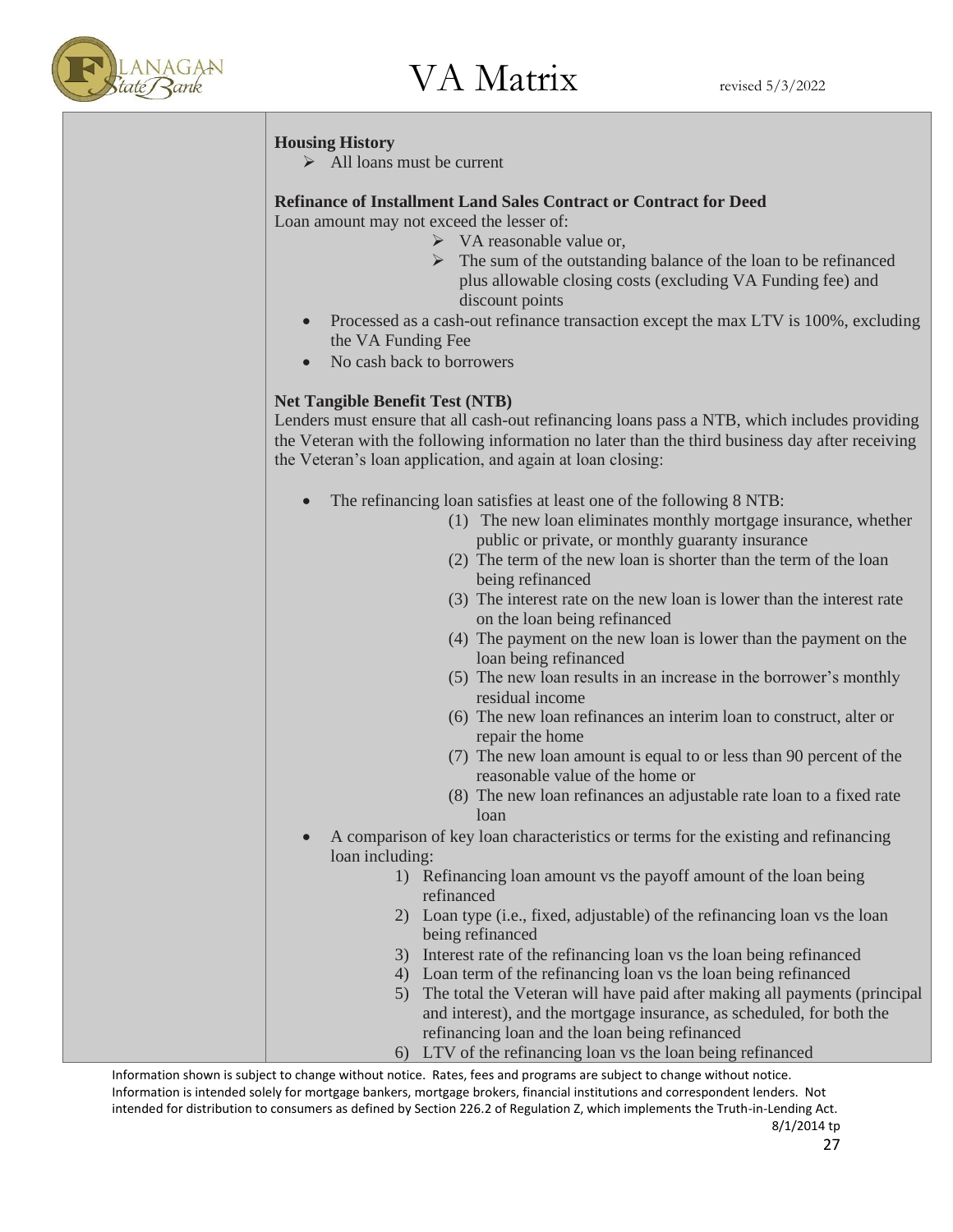

 $\frac{V}{\text{Rank}}$  VA Matrix revised 5/3/2022

|                                                     | An estimate of the home equity being removed from the home as a result of the<br>refinance and explain how the removal of the home equity may affect the Veteran                                                                                                                                                                                                                                                                                                                                                                                                                                                                                                                                                                                                                                                                              |
|-----------------------------------------------------|-----------------------------------------------------------------------------------------------------------------------------------------------------------------------------------------------------------------------------------------------------------------------------------------------------------------------------------------------------------------------------------------------------------------------------------------------------------------------------------------------------------------------------------------------------------------------------------------------------------------------------------------------------------------------------------------------------------------------------------------------------------------------------------------------------------------------------------------------|
|                                                     | <b>Fee Recoupment</b><br>This requirement only applies to Type I Cash Out refinancing loans made to refinance an<br>existing VA loan. The recoupment period of all fees, closing costs, expenses (other than<br>taxes, escrow, insurance and like assessments) and incurred costs must not exceed 36 months<br>from the date of loan closing. The lender must certify the recoupment period to VA to obtain<br>a Loan Guaranty Certificate.                                                                                                                                                                                                                                                                                                                                                                                                   |
|                                                     | <b>Recoupment Calculation</b><br>Divide all fees, closing costs, expenses and incurred costs (excluding taxes, escrow, insurance<br>and like assessments), by the reduction of the monthly principal and interest payment as a<br>result of the refinance. If the loan being refinanced has been modified, the principal and<br>interest reduction must be computed/compared to the modified principal and interest monthly<br>payment                                                                                                                                                                                                                                                                                                                                                                                                        |
| <b>Resources</b>                                    | The Appraisal System – order case numbers, appraisals and obtain Automated COE<br>VA Portal https://vip.vba.va.gov/portal/VBAH/Home<br>VA Lenders Handbook http://www.benefits.va.gov/warms/pam26_7.asp<br>VA Lender Resources http://benefits.va.gov/homeloans/lenders.asp<br>VA Regional Loan Centers http://www.homeloans.va.gov/rlcweb.htm<br>VA Forms http://www.va.gov/vaforms/                                                                                                                                                                                                                                                                                                                                                                                                                                                         |
| <b>Secondary Financing</b>                          | Allowed.<br>Secondary financing cannot be used to offset required down payment, pay closing costs or<br>cover any portion of the purchase price that exceeds the reasonable value (NOV).<br>No cash back to the veteran from the VA first mortgage or second mortgage is permitted on a<br>purchase.<br>Secondary financing on refinance or IRRRL loans is permitted<br>The second lien should not restrict the veteran's ability to sell the property (i.e. assumability<br>feature)<br>For new subordinate financing (purchase only) the total CLTV should never exceed 100% of<br>the lesser of the sales price or appraised value<br>Secondary financing must meet requirements in VA Lender Handbook, Secondary Borrowing,<br>Ch. 9, Section 4<br><b>Down Payment Assistance Programs</b><br>Eligible per VA guidelines and FSB approval |
| <b>Special Requirements/</b><br><b>Restrictions</b> | NOTE: The Energy Efficient Mortgage Program is not available.<br>Form 4506-T must be processed prior to underwriting.<br>$\triangleright$ A new IRS Form 4506 T is required to be signed with the closing package as well as<br>at application even when the form has been processed.                                                                                                                                                                                                                                                                                                                                                                                                                                                                                                                                                         |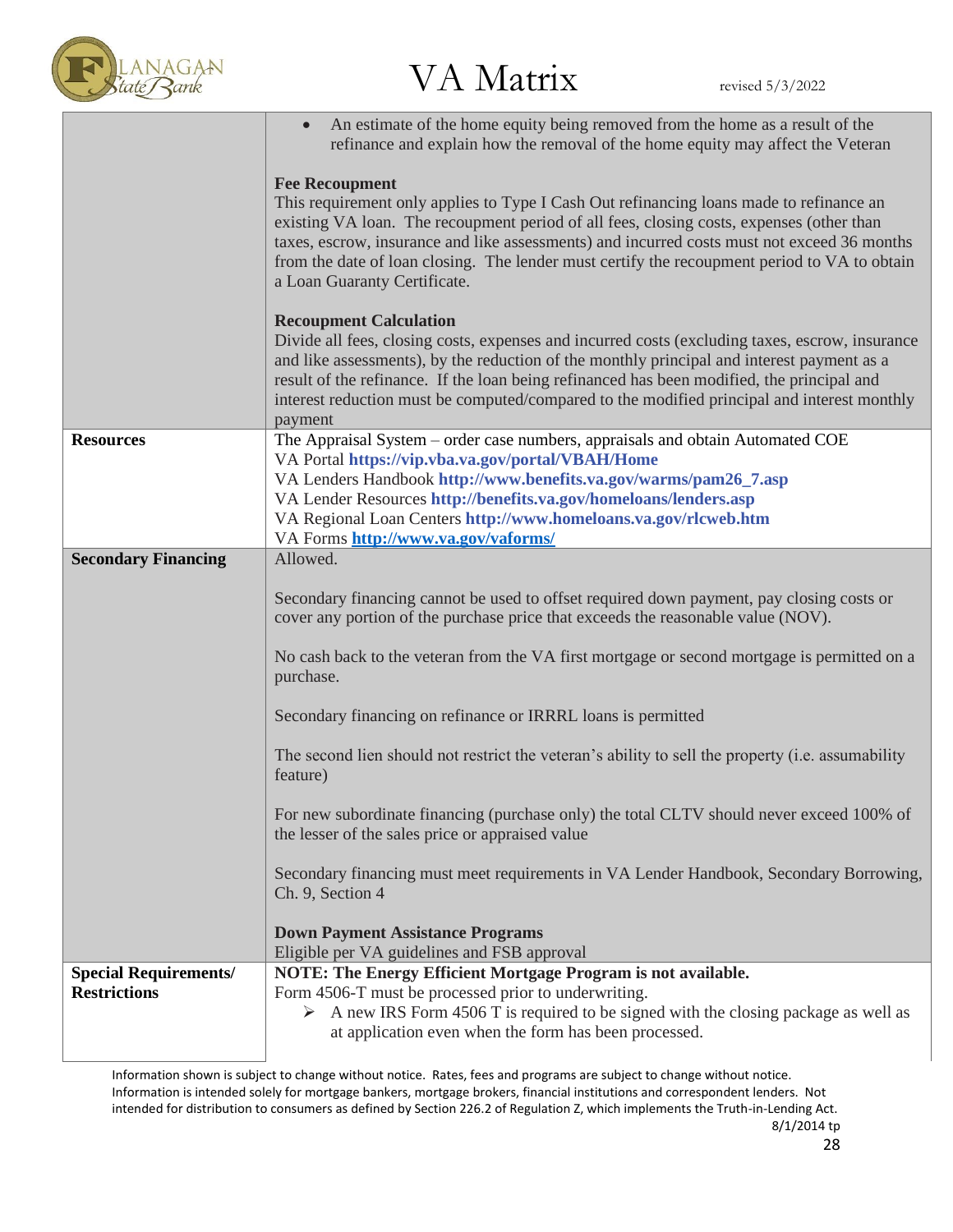

#### **CAIVR System**

Access the FHA Connection to check CAIVRS for all borrowers on the transaction: Borrowers, co-borrowers and cosigners, if applicable

### **2-4 Unit Properties**

Prospective rental income may only be included in effective income if *both* of the following are met:

- $\triangleright$  Evidence indicates the borrower has a reasonable likelihood of success as a landlord
	- Documentation to support the borrower's prior experience managing rental units or other background involving both property maintenance and rental must be provided
	- It can be verified that borrower has cash reserves totaling minimum 6 months PITI
	- The amount of rental income to include in effective income is based on 75% of either
		- Verified prior rent collected on the units of existing properties **OR**
		- The appraiser's opinion of the subject property's fair monthly rental for new construction

### **Converting Current Principal Residence to Rental Property**

- $\triangleright$  Obtain a copy of the rental agreement on the property, if any
- $\triangleright$  Use the prospective rental income only to offset the mortgage payment on the rental property and only if there is no indication that the property will be difficult to rent. (Document market conditions in the loan file)

*This rental income may not be included in effective income*.

 $\triangleright$  Obtain a working knowledge of the local rental market. If there is no lease on the property, but the local rental market is very strong, the lender may still consider the prospective rental income for offset purposes. (Document market conditions in the loan file)

The above documentation will be supplied through an appraisal of the subject and a Market Rent Analysis form completed by the appraiser.

### **Pending Sale of Real Estate**

- ➢ Qualify veteran with both PITIA for Pending Sale and PITI for new property
- $\triangleright$  Omit PITI of Pending Sale from qualifying DTI, if financing contingencies to purchase home have been cleared and documented and cash reserves described below are met.
- When pending sale of other real estate is scheduled after the purchase date of current principal residence. – 6 months reserves required for both properties OR 2 months reserves required if 30% equity in existing residence is documented

### **Joint Loans that Require Prior Approval**

- ➢ Joint loans must be underwritten by lender and then forwarded to the VA for prior approval before closing
- $\triangleright$  A joint loan is a loan made to:
	- The veteran and one or more veterans (not spouse) who will not be using their entitlement

Information shown is subject to change without notice. Rates, fees and programs are subject to change without notice. Information is intended solely for mortgage bankers, mortgage brokers, financial institutions and correspondent lenders. Not intended for distribution to consumers as defined by Section 226.2 of Regulation Z, which implements the Truth-in-Lending Act. 8/1/2014 tp

29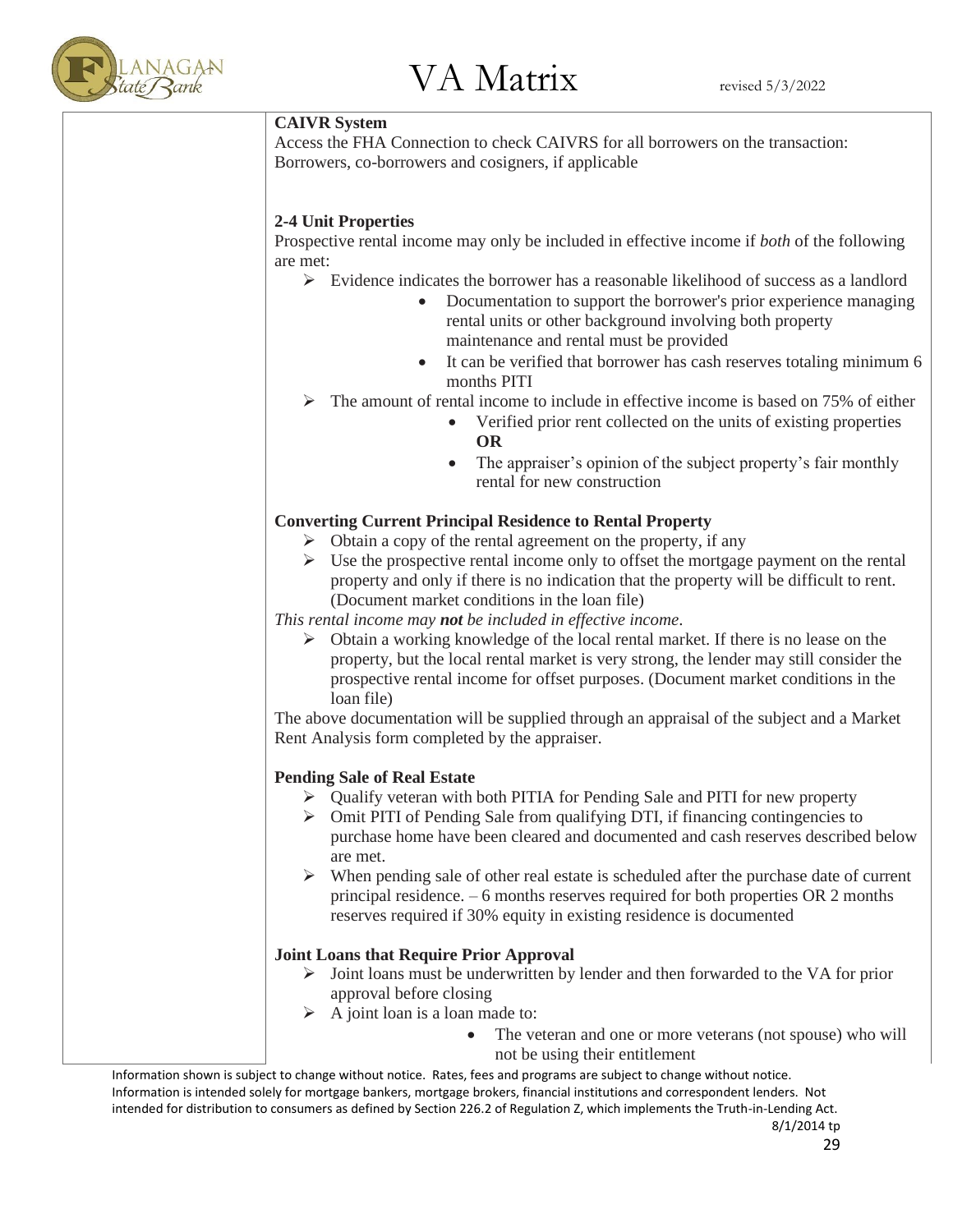

| Midwest                                                                                                                                                                                    | South                                                                                                                                                                                                                                                                                                                              | West                                                                                           | Northeast |  |  |
|--------------------------------------------------------------------------------------------------------------------------------------------------------------------------------------------|------------------------------------------------------------------------------------------------------------------------------------------------------------------------------------------------------------------------------------------------------------------------------------------------------------------------------------|------------------------------------------------------------------------------------------------|-----------|--|--|
|                                                                                                                                                                                            | Example: 1500 square foot home $X .14 = $210.00 /$ mo<br>VA Geographic Regions for Residual Income Guidelines                                                                                                                                                                                                                      |                                                                                                |           |  |  |
| 14 cents per square foot                                                                                                                                                                   | Maintenance and utility costs for all regions:                                                                                                                                                                                                                                                                                     |                                                                                                |           |  |  |
| 4. Current State of residence; and<br>5. Estimated date of loan closing.<br>opposite-sex married couples.                                                                                  | VA staff will then notify the lender if both spouses' incomes may be applied. If so, lenders<br>should process the loan in WebLGY as "Sole Ownership," as they would with loans made to                                                                                                                                            |                                                                                                |           |  |  |
| 2. State of residence at time of marriage;<br>3. State where subject property is located;                                                                                                  |                                                                                                                                                                                                                                                                                                                                    |                                                                                                |           |  |  |
| 1. Date and State of marriage;                                                                                                                                                             | Lenders receiving loan applications from same-sex married couples should forward the<br>following information to the appropriate VA Regional Loan Center for further review:                                                                                                                                                       |                                                                                                |           |  |  |
| (Circular 26-13-18)                                                                                                                                                                        | Spousal Income Qualification in Jurisdictions that Recognize Same-Sex Marriage<br>VA will now review applications for the home loan guaranty benefit submitted by married<br>same-sex couples. On a case-by-case basis, VA will determine whether same-sex married<br>couples can use both spouses' incomes to qualify for a loan. |                                                                                                |           |  |  |
| entitlement.                                                                                                                                                                               | Both/All veterans must provide their DD214 and have a COE that shows available                                                                                                                                                                                                                                                     |                                                                                                |           |  |  |
|                                                                                                                                                                                            | $\bullet$                                                                                                                                                                                                                                                                                                                          | The veteran and the veteran's spouse who is also a veteran<br>and both entitlements to be used |           |  |  |
|                                                                                                                                                                                            | Effective as of June 11, 2019 the following situation no longer requires Prior Approval and<br>FSB can issue loan approval immediately without VA Prior Approval:<br>$\bullet$                                                                                                                                                     | The veteran and one or more veterans (not spouse) ALL of<br>whom will use their entitlement.   |           |  |  |
| Loans to Veterans in receipt of VA non-service-connected<br>pension<br>Loans to Veterans rated incompetent by VA<br>$\bullet$<br>IRRRLs made to refinance delinquent VA Loans<br>$\bullet$ |                                                                                                                                                                                                                                                                                                                                    |                                                                                                |           |  |  |
|                                                                                                                                                                                            |                                                                                                                                                                                                                                                                                                                                    |                                                                                                |           |  |  |
|                                                                                                                                                                                            | borrowers                                                                                                                                                                                                                                                                                                                          |                                                                                                |           |  |  |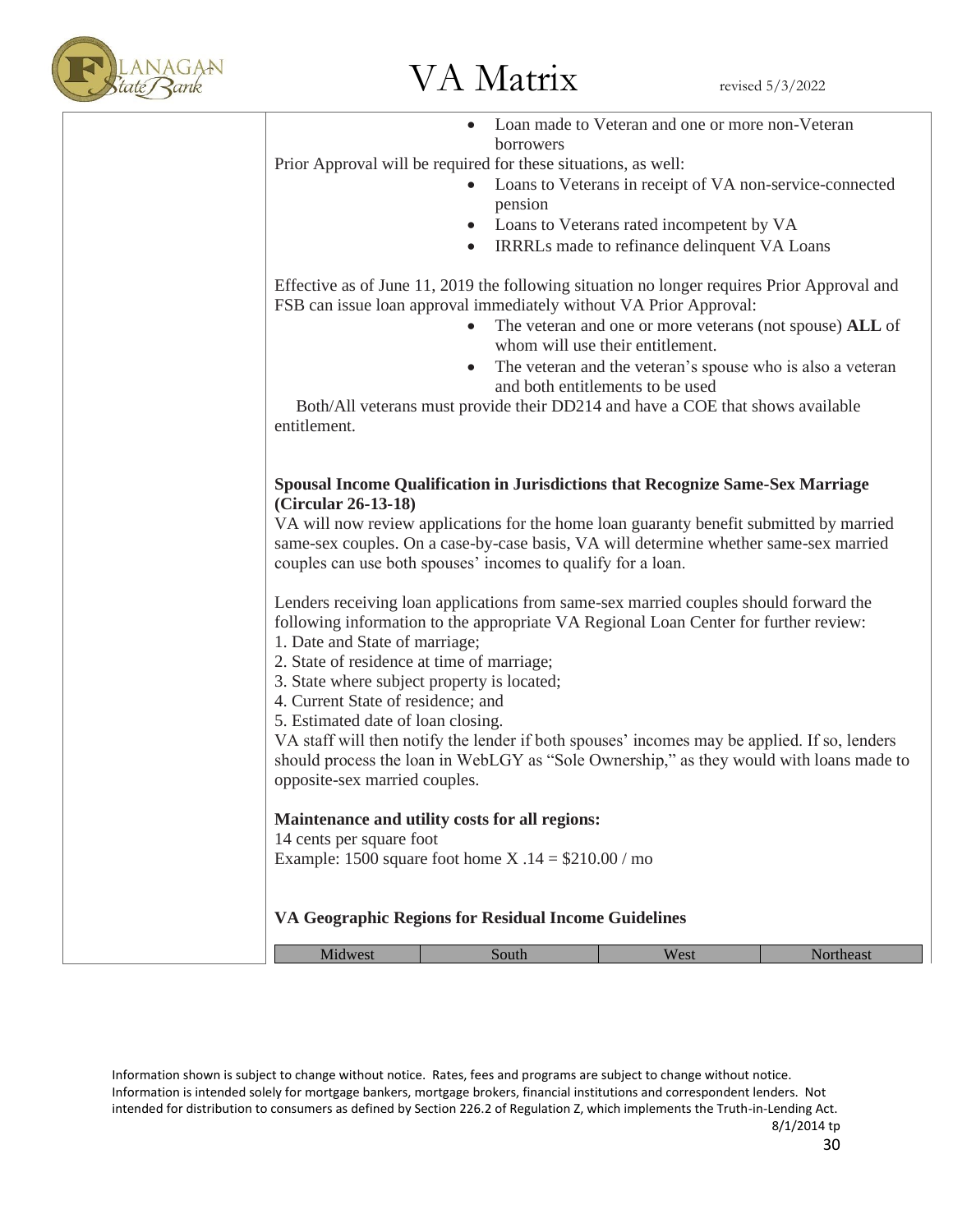

|                 | Alabama              |            |                      |
|-----------------|----------------------|------------|----------------------|
|                 | Arkansas             |            |                      |
|                 | Delaware             |            |                      |
| <b>Illinois</b> | District of Columbia | Alaska     |                      |
| Indiana         | Florida              | Arizona    |                      |
| Iowa            | Georgia              | California | Connecticut          |
| Kansas          | Kentucky             | Colorado   | Maine                |
| Michigan        | Louisiana            | Hawaii     | <b>Massachusetts</b> |
| Minnesota       | Maryland             | Idaho      | New Hampshire        |
| <b>Missouri</b> | <b>Mississippi</b>   | Montana    | New Jersey           |
| <b>Nebraska</b> | North Carolina       | Nevada     | New York             |
| North Dakota    | Oklahoma             | New Mexico | Pennsylvania         |
| Ohio            | Puerto Rico          | Oregon     | Rhode Island         |
| South Dakota    | South Carolina       | Utah       | Vermont              |
| Wisconsin       | Tennessee            | Washington |                      |
|                 | Texas                | Wyoming    |                      |
|                 | Virginia             |            |                      |
|                 | West Virginia        |            |                      |
|                 |                      |            |                      |

### **VA Residual Income Calculation Charts**

| <b>Table of Residual Incomes by Region</b><br>For loan amounts of \$79,999 and below |                                                          |                |              |         |  |  |
|--------------------------------------------------------------------------------------|----------------------------------------------------------|----------------|--------------|---------|--|--|
| <b>Family</b><br><b>Size</b>                                                         | <b>Northeast</b>                                         | <b>Midwest</b> | <b>South</b> | West    |  |  |
|                                                                                      | \$390                                                    | \$382          | \$382        | \$425   |  |  |
| っ                                                                                    | \$654                                                    | \$641          | \$641        | \$713   |  |  |
| ٦                                                                                    | \$788                                                    | \$772          | \$772        | \$859   |  |  |
|                                                                                      | \$888                                                    | \$868          | \$868        | \$967   |  |  |
|                                                                                      | \$921                                                    | \$902          | \$902        | \$1,004 |  |  |
| over 5                                                                               | Add \$75 for each additional member up to a family of 7. |                |              |         |  |  |

| <b>Table of Residual Incomes by Region</b><br>For loan amounts of \$80,000 and above |                  |                |                                                          |         |
|--------------------------------------------------------------------------------------|------------------|----------------|----------------------------------------------------------|---------|
| <b>Family</b><br>Size                                                                | <b>Northeast</b> | <b>Midwest</b> | <b>South</b>                                             | West    |
|                                                                                      | \$450            | \$441          | \$441                                                    | \$491   |
| 2                                                                                    | \$755            | \$738          | \$738                                                    | \$823   |
| 3                                                                                    | \$909            | \$889          | \$889                                                    | \$990   |
|                                                                                      | \$1,025          | \$1,003        | \$1,003                                                  | \$1,117 |
|                                                                                      | \$1062           | \$1,039        | \$1,039                                                  | \$1,158 |
| over 5                                                                               |                  |                | Add \$80 for each additional member up to a family of 7. |         |

### **Water/Sewer Connection Requirements (VA Circular 26-13-24)**

For properties served by individual water and/or sewer systems, connection to public water and/or public sewer will only be mandatory when such connection is required by the local building, planning, or health authorities. For properties on individual water and/or sewer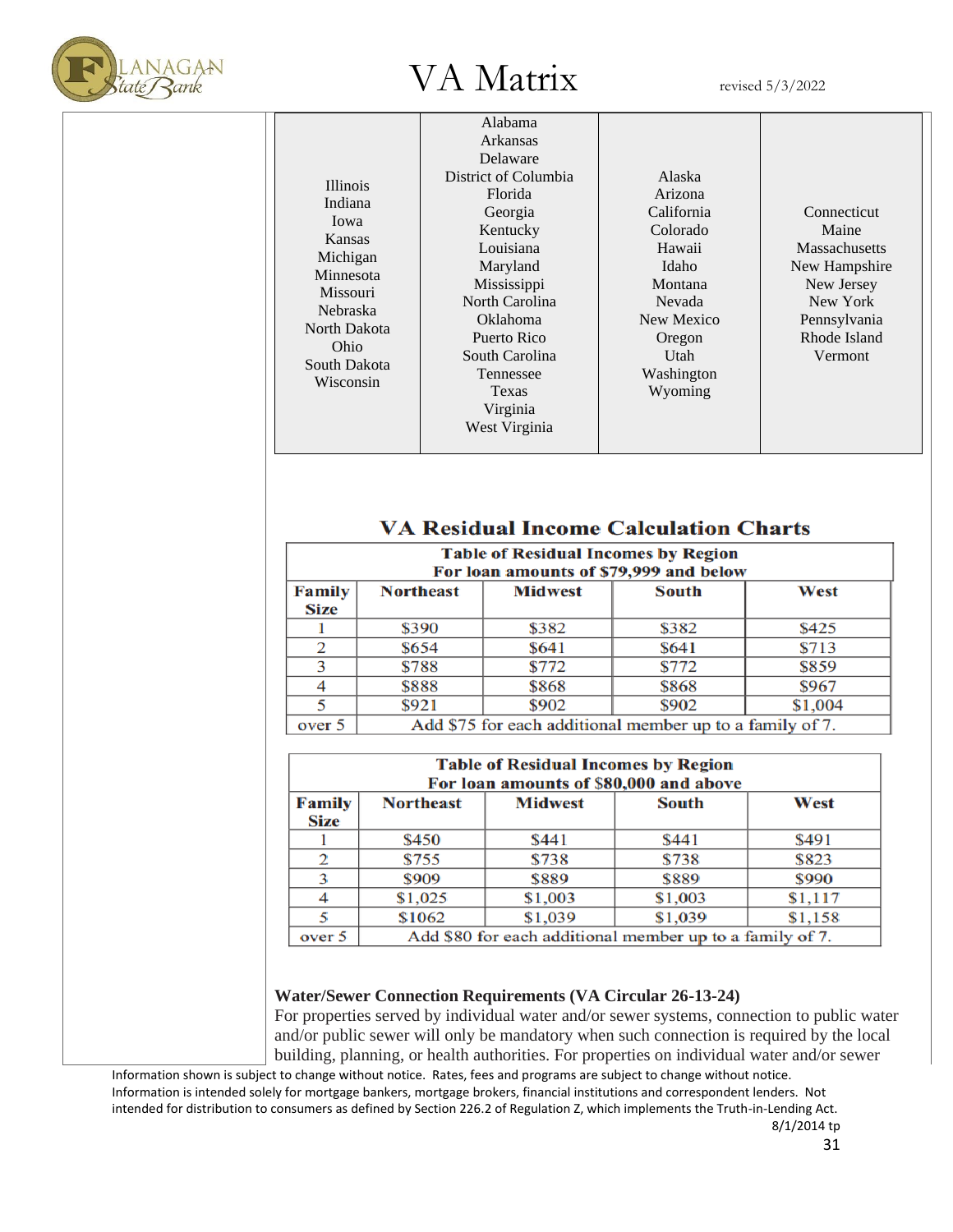

(septic) systems where well water or septic tests or certifications are required, the validity of those tests or certifications is 90 days unless the local health authority indicates otherwise. All Notices of Value (NOVs) issued on properties served by individual water and/or sewer systems will require NOV Item #6 to be checked for connection to public water or public sewer **ONLY** if the local building, planning, or health authority requires such connection.

### **Wood Destroying Insects/Organism Requirements**

Inspections are required if:

- $\triangleright$  Evidence of active infestation
- ➢ Mandated by the state or local jurisdiction
- $\triangleright$  Customary to the area
- ➢ At lender's discretion
- $\triangleright$  If the property is located in an area where the probability of termite infestation is "very heavy" or "moderate to heavy" according to the Termite Infestation Probability Map published in the Council of American Building Officials (CABO) One and Two Family Dwelling Code.

Link to TIP Zones map:<http://www.npmapestworld.org/techresources/hud.cfm>

### **Wood Destroying Insect Inspection Report**

 $\triangleright$  When required, the inspection must be performed by a qualified pest control operator (inspector must be affiliated with pest control company) who meets all requirements for pest control operators with the state in which the property is located

### **Inspection reports are valid for VA purposes for 120 days from the date of inspection**

When required, the inspection must be performed by a qualified pest control operator (inspector must be affiliated with pest control company) who meets all requirements for pest control operators with the state in which they property is located.

### **All VA refinance loans that fall under Section 50(a)(6) of the Texas Constitution are ineligible**

- $\triangleright$  If the loan being paid off through the refinance is an existing VA loan, this must be the same loan indicated on the COE. In some cases a copy of the note may be required to verify the case number.
- ➢ Entitlement is the guaranty or insurance benefit available to an eligible veteran.
- ➢ The percentage and amount of guaranty is based on the loan amount including the funding fee portion when the fee is paid from loan proceeds.
- ➢ Ginnie Mae Guaranty of at least 25% is required.
- $\triangleright$  The 25% guaranty may be satisfied through a combination of available entitlement plus equity in the property.

### **IRRRL Eligible Borrowers**

Generally, the parties obligated on the original VA loan must be the same parties on the new loan and the veteran must still own the property. However, some ownership changes may be eligible. A change in mortgagors is eligible with proper documentation as follows.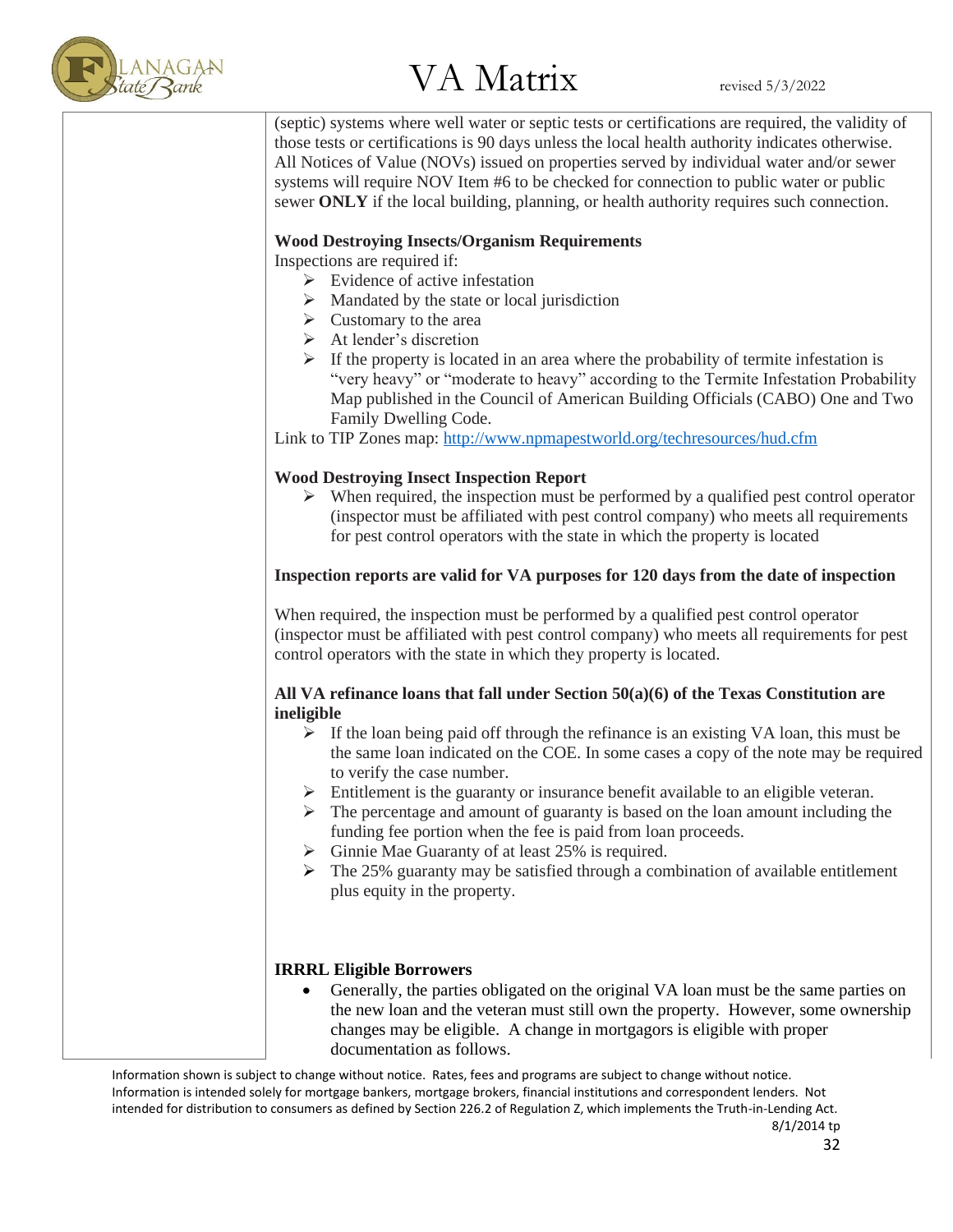

| <b>Existing VA Loan</b>           | <b>New Loan</b>                                                 | Yes/No         |
|-----------------------------------|-----------------------------------------------------------------|----------------|
| <b>Unmarried Vet</b>              | <b>Veteran &amp; New Spouse</b>                                 | Yes            |
| <b>Unmarried Vet</b>              | <b>Spouse only (deceased)</b><br>veteran)                       | N <sub>0</sub> |
| Vet                               | Different veteran who has<br>substituted his/her<br>entitlement | Yes            |
| Vet & Spouse                      | Divorced veteran only                                           | Yes            |
| Vet & Spouse                      | Veteran & Different<br><b>Spouse</b>                            | <b>Yes</b>     |
| Vet & Spouse                      | <b>Spouse only (deceased)</b><br>veteran)                       | Yes            |
| Vet & Spouse                      | Divorced spouse only                                            | $\bf No$       |
| <b>Vet &amp; Spouse</b>           | Different spouse only<br>(deceased veteran)                     | N <sub>0</sub> |
| Vet & Non-Vet (joint<br>obligors) | <b>Veteran only</b>                                             | Yes            |
| Vet & Non-Vet (joint<br>obligors) | <b>Non-Veteran only</b>                                         | $\bf No$       |

#### **Term Increase**

• The term of the new loan may not exceed the original term by more than 10 years, subject to the maximum term of 30 years and 32 days

#### **Interest Rate Decrease**

The interest rate of the new loan must be less than the interest rate of the existing NA loan unless refinancing an ARM to a fixed rate.

#### **Payment Increase**

- P&I payment must be less than the P&I payment of the existing VA loan **unless:**
	- ➢ **Refinancing an ARM to a Fixed Rate; OR**
	- ➢ **The term of the new loan is less than the term of the existing VA loan**
- If the P&I increases by 20% or more the veteran's ability to repay must be demonstrated**.**

### **General Guidelines**

- The loan being paid off through the refinance mus be the loan iddicated on the IRRRL Case number. In some cases, a copy of the note may be required to verify the VA loan number.
- The minimum guaranty on an IRRRL is 25% regardless of the dollar amount of guaranty being transferred from the prior loan
- If the veteran is deceased and the surviving spouse was a co-obligor, the spouse is considered a veteran for the IRRRL
- Surviving spouse must own the property

### **Fees Ineligible to be Financed in Loan Amount**

• Flat fees charged by second lien holders to subordinate existing secondary financing. Veteran must pay with own funds.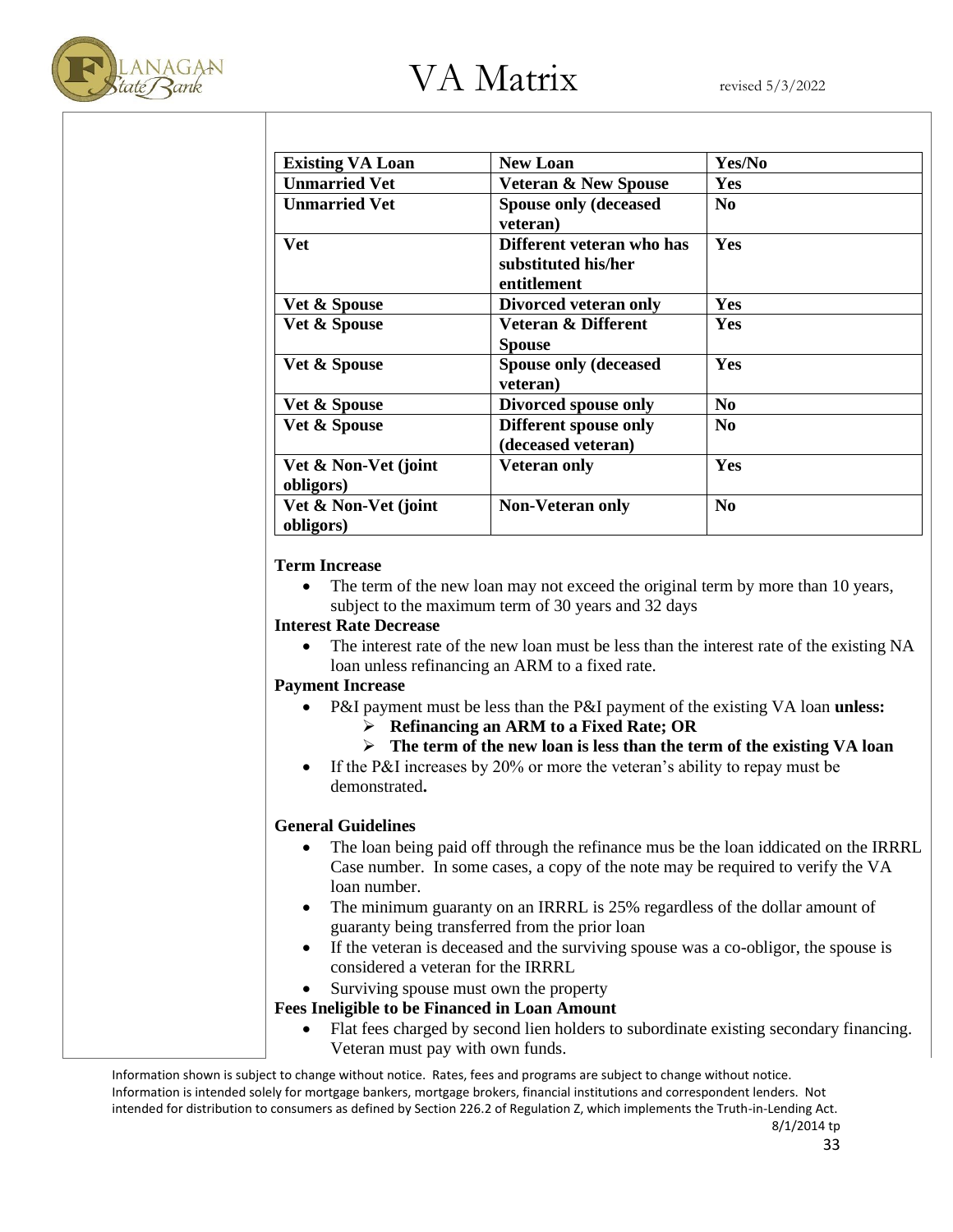

|                               | Processing type fees such as "Subordination prep" charged by closings agents or other<br>third parties to process subordination is ineligible to be charged to Veteran.                                                                                                                                                                                                                                                                               |  |
|-------------------------------|-------------------------------------------------------------------------------------------------------------------------------------------------------------------------------------------------------------------------------------------------------------------------------------------------------------------------------------------------------------------------------------------------------------------------------------------------------|--|
| <b>SSI/Non-Taxable Income</b> | Will be grossed up as allowed per the tax income chart available at the IRS. Max percentage<br>allowed is 115%. Only allowed to be grossed up if the fixed income is not taxed on the tax<br>returns.                                                                                                                                                                                                                                                 |  |
| <b>Student Loan Debt</b>      | If student loan repayment is scheduled to begin within 12 months of the date of the VA loan<br>closing, Lenders should consider the anticipated monthly obligation in the loan analysis. If<br>the borrower is able to provide evidence that the debt may be deferred for a period of time<br>outside that timeframe, the debt need not be considered in the analysis. Documentation<br>should be provided to confirm.                                |  |
|                               | If payment already established or to begin within 12 months:<br>Determine the "threshold" payment of 5% of outstanding loan balance divided by 12. If<br>payment on credit report is higher than threshold payment, then use the payment shown on the<br>credit report. If the actual payment is lower than threshold payment lender may use it IF the<br>Veteran provides a statement from the loan servicer documenting the terms and loan payment. |  |
|                               | If payment to be deferred:<br>Do not count the payment if deferred for more than 12 months from loan closing date.<br>Documentation of the deferment dates for each student loan to be excluded must be provided.                                                                                                                                                                                                                                     |  |
|                               | If payment has been reduced:<br>Same guidance as "If payment already established".                                                                                                                                                                                                                                                                                                                                                                    |  |
| <b>Underwriting</b>           | Underwritten by a VA AUS & LAPP approved underwriter                                                                                                                                                                                                                                                                                                                                                                                                  |  |
|                               | AUS Approve Loans- may follow documentation requirements                                                                                                                                                                                                                                                                                                                                                                                              |  |
|                               | AUS Refer and manually underwritten loans-must follow manual underwriting                                                                                                                                                                                                                                                                                                                                                                             |  |
|                               | requirements                                                                                                                                                                                                                                                                                                                                                                                                                                          |  |
|                               | Refer to Credit for requirements & Manual Underwriting Section                                                                                                                                                                                                                                                                                                                                                                                        |  |
|                               | If loan requires VA's prior approval, additional underwriting turnaround time is<br>required as the file will be sent to VA to complete the prior approval.                                                                                                                                                                                                                                                                                           |  |
|                               | <b>VA Prior Approval Required For</b>                                                                                                                                                                                                                                                                                                                                                                                                                 |  |
|                               | Joint loans involving the Veteran and one or more non-veterans (not spouse)                                                                                                                                                                                                                                                                                                                                                                           |  |
|                               | Loans to veterans in receipt of VA non-service-related pension (not on IRRRL loans)<br>Loans to veterans rated incompetent by VA (not on IRRRL loans)                                                                                                                                                                                                                                                                                                 |  |
|                               | Loans to Veterans who will not all be using entitlement towards the transaction<br>$\bullet$                                                                                                                                                                                                                                                                                                                                                          |  |
|                               | <b>VA Reserves for National Guard Certification</b>                                                                                                                                                                                                                                                                                                                                                                                                   |  |
|                               | All veteran applicants whose income is being used to qualify for the loan transaction<br>must complete and sign a VA Reserves or National Guard Certification                                                                                                                                                                                                                                                                                         |  |
|                               | <b>Property Flipping</b>                                                                                                                                                                                                                                                                                                                                                                                                                              |  |
|                               | When the Seller of the property has been on title less than 90 days extra diligence must<br>be taken with the transaction. Underwriter in their sole discretion reserves the right to                                                                                                                                                                                                                                                                 |  |
|                               | condition for additional information and collateral support to include desk review, or<br>additional appraisal in order to support value. There is a not a specific VA requirement.                                                                                                                                                                                                                                                                   |  |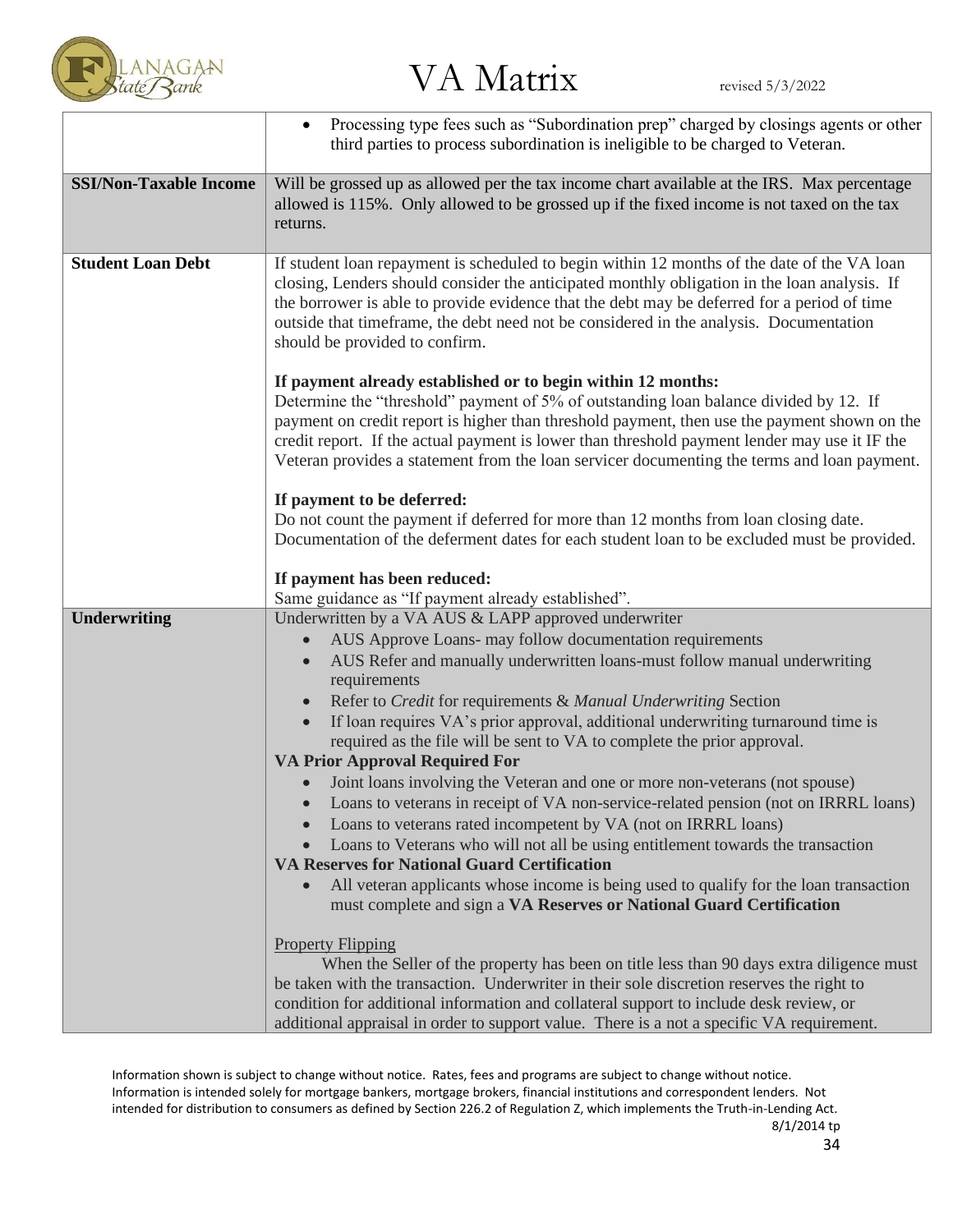

 $\text{LANAGAN}$ <br>  $\text{VANAGAN}$   $\text{VAN}$   $\text{Matrix}$  revised 5/3/2022

|                                                                                                   | A copy of the divorce decree is required when the loan file indicates income or liability due to<br>divorce.                                                                                                                                                                                                                                                                                                                                  |                                                                                        |                                                                               |                  |  |
|---------------------------------------------------------------------------------------------------|-----------------------------------------------------------------------------------------------------------------------------------------------------------------------------------------------------------------------------------------------------------------------------------------------------------------------------------------------------------------------------------------------------------------------------------------------|----------------------------------------------------------------------------------------|-------------------------------------------------------------------------------|------------------|--|
|                                                                                                   | <b>Inspection Documents</b><br>(monetary or other) are specified in a purchase contract, regardless of whether repairs have<br>been completed.<br>Eligible for submission to DU<br>Manual underwriting allowed with management approval<br><b>Standard Waiting Periods for Derogatory Events</b><br>Shortened time periods due to mitigation/extenuating circumstances are not allowed.                                                       |                                                                                        | Underwriter May request a copy of any inspection where repairs or remediation |                  |  |
| <b>VA Funding Fee</b>                                                                             | percentages                                                                                                                                                                                                                                                                                                                                                                                                                                   | VA Funding Fee applies unless veteran is exempt. See VA Funding Fee Table for specific |                                                                               |                  |  |
|                                                                                                   | The Funding Fee is calculated on the veteran's portion of the loan. If a reduced funding fee<br>percentage is required as a result of a down payment requirement, the veteran benefits from<br>this reduction as the funding fee will be calculated on his/her portion of the loan<br>Down payment must be made in liquid funds. Gift equity; borrowed funds or seller-equity is<br>not an acceptable down payment to reduce the funding fee. |                                                                                        |                                                                               |                  |  |
|                                                                                                   |                                                                                                                                                                                                                                                                                                                                                                                                                                               |                                                                                        | VA Funding Fee Chart - Effective January 1, 2020                              |                  |  |
|                                                                                                   | <b>Type of Loan</b>                                                                                                                                                                                                                                                                                                                                                                                                                           | <b>Down Payment</b>                                                                    | First Time Use %                                                              | Subsequent Use % |  |
|                                                                                                   | Purchase                                                                                                                                                                                                                                                                                                                                                                                                                                      | None                                                                                   | 2.3%                                                                          | 3.6%             |  |
|                                                                                                   | Purchase                                                                                                                                                                                                                                                                                                                                                                                                                                      | 5%                                                                                     | 1.65%                                                                         | 1.65%            |  |
|                                                                                                   | Purchase                                                                                                                                                                                                                                                                                                                                                                                                                                      | 10%                                                                                    | 1.4%                                                                          | 1.40%            |  |
|                                                                                                   | VA Cash Out<br>Refinance                                                                                                                                                                                                                                                                                                                                                                                                                      | N/A                                                                                    | 2.3%                                                                          | 3.6%             |  |
|                                                                                                   | <b>IRRRL Streamline</b><br>Refi                                                                                                                                                                                                                                                                                                                                                                                                               | N/A                                                                                    | .50%                                                                          | .50%             |  |
|                                                                                                   |                                                                                                                                                                                                                                                                                                                                                                                                                                               |                                                                                        |                                                                               |                  |  |
|                                                                                                   | <b>Manufactured Home Section – effective 7/26/2021</b>                                                                                                                                                                                                                                                                                                                                                                                        |                                                                                        |                                                                               |                  |  |
| These guidelines must be followed in full and exceptions to the guidelines will not be permitted! |                                                                                                                                                                                                                                                                                                                                                                                                                                               |                                                                                        |                                                                               |                  |  |
|                                                                                                   |                                                                                                                                                                                                                                                                                                                                                                                                                                               |                                                                                        |                                                                               |                  |  |
| <b>Minimum Credit Score</b>                                                                       | 600                                                                                                                                                                                                                                                                                                                                                                                                                                           |                                                                                        |                                                                               |                  |  |
| <b>Age of Manufactured home</b>                                                                   | January 1, 2010 or newer                                                                                                                                                                                                                                                                                                                                                                                                                      |                                                                                        |                                                                               |                  |  |
|                                                                                                   | Older homes will not be allowed $-$ no exceptions                                                                                                                                                                                                                                                                                                                                                                                             |                                                                                        |                                                                               |                  |  |
| <b>Eligible Transactions</b>                                                                      |                                                                                                                                                                                                                                                                                                                                                                                                                                               | <b>Primary Residence</b>                                                               |                                                                               |                  |  |
|                                                                                                   | <b>Purchase Transaction</b>                                                                                                                                                                                                                                                                                                                                                                                                                   |                                                                                        |                                                                               |                  |  |
|                                                                                                   |                                                                                                                                                                                                                                                                                                                                                                                                                                               | Refinances (IRRRL Only)                                                                |                                                                               |                  |  |
| <b>Ineligible Transactions</b>                                                                    | Cash out refinances                                                                                                                                                                                                                                                                                                                                                                                                                           | Second Home Refinances (IRRRL Only)                                                    |                                                                               |                  |  |
|                                                                                                   |                                                                                                                                                                                                                                                                                                                                                                                                                                               | <b>Investment / Non-Owner Occupied Properties</b>                                      |                                                                               |                  |  |
|                                                                                                   | Information shown is subject to change without notice. Rates, fees and programs are subject to change without notice.                                                                                                                                                                                                                                                                                                                         |                                                                                        |                                                                               |                  |  |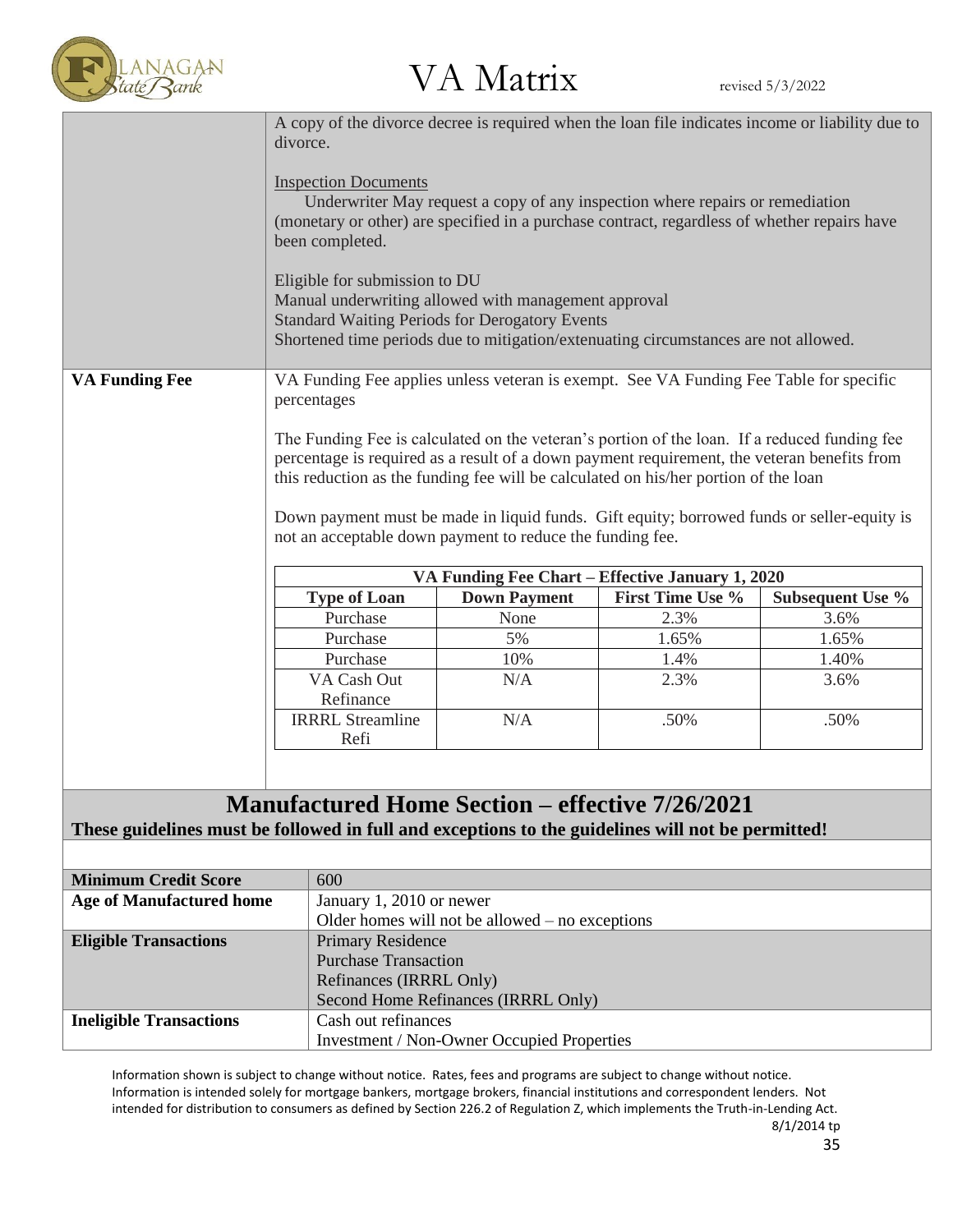

 $\mathbb{V}$ A Matrix revised 5/3/2022

|                              | Mortgage Credit Certificates                                                       |  |
|------------------------------|------------------------------------------------------------------------------------|--|
|                              | Property held in Land Trust<br>Single width manufactured homes a/k/a Singlewides.  |  |
|                              | Subordinate Financing/2nd Liens are not allowed                                    |  |
| <b>Eligible Property</b>     | New, Proposed, Existing = 1 year, and Existing:</th                                |  |
|                              | Doublewide Manufactured Homes =/> 600 square feet                                  |  |
|                              | Planned Unit Development (PUD) or on Individual land lot (cannot located in a      |  |
|                              | mobile home park)                                                                  |  |
|                              | Construction to Permanent Refi - two time close only                               |  |
|                              | Refinance of existing MHs - IRRRL only                                             |  |
| <b>Ineligible Property</b>   | Chattel Property is not allowed                                                    |  |
|                              | Condominiums                                                                       |  |
|                              | Cooperatives                                                                       |  |
|                              | Homes located in Mobile Home Parks                                                 |  |
|                              | <b>Leasehold Estates</b>                                                           |  |
|                              | MFH that have been previously installed or occupied at any other site              |  |
|                              | Properties located in a Flood Zone                                                 |  |
|                              | Singlewide MFH                                                                     |  |
|                              | Water utilities connected to cisterns and/or hauled water                          |  |
| <b>Manual Underwriting</b>   | Not Allowed - file must receive Accept/Eligible findings through DU                |  |
| <b>Foundation Inspection</b> | Inspection may not be more than 90 days old at time of review                      |  |
|                              |                                                                                    |  |
|                              | A Structural Engineer's Report is required, attesting to properties compliance     |  |
|                              | with the PFGMH. The report must be completed by licensed professional              |  |
|                              | engineer or registered architect, who is licensed or registered in the state where |  |
|                              | the MH is located and must attest to current guidelines in the PFGMH.              |  |
|                              | The report must be site specific and include:                                      |  |
|                              | • The engineer or registered architect(s) signature, seal and state                |  |
|                              | license/certification number.                                                      |  |
|                              | • The report must also contain statement from engineer verifying the property      |  |
|                              | has not been moved from another location.                                          |  |
|                              | <b>NOTE:</b> If foundation is deemed non-compliant to HUD standards, appraiser     |  |
|                              |                                                                                    |  |
|                              | will provide non-compliant letter recommending how to bring foundation up to       |  |
|                              | HUD standards. Loan may not be closed until foundation is deemed to be             |  |
|                              | compliant.                                                                         |  |
| <b>Required Repairs</b>      | If the Foundation Inspection or Appraisal require repairs to meet Minimum Propery  |  |
|                              | requirements, the Final Inspection must be completed prior to CTC. The Final       |  |
|                              | Inspection will not be moved to a PTF condition when the home type is manufactured |  |
| <b>DTI</b>                   | May not exceed 49.99%                                                              |  |
| <b>Property Requirements</b> | MH manufacture/build date of 1/1/2010 or later. Must meet federal MHCSS            |  |
|                              |                                                                                    |  |
|                              |                                                                                    |  |
|                              | standards, as evidenced by an affixed HUD Certification label in accordance        |  |
|                              | with 24 CFR Section 3280.11.                                                       |  |
|                              | <b>Purchase loan:</b> Separate contract(s) for land and home are allowed.          |  |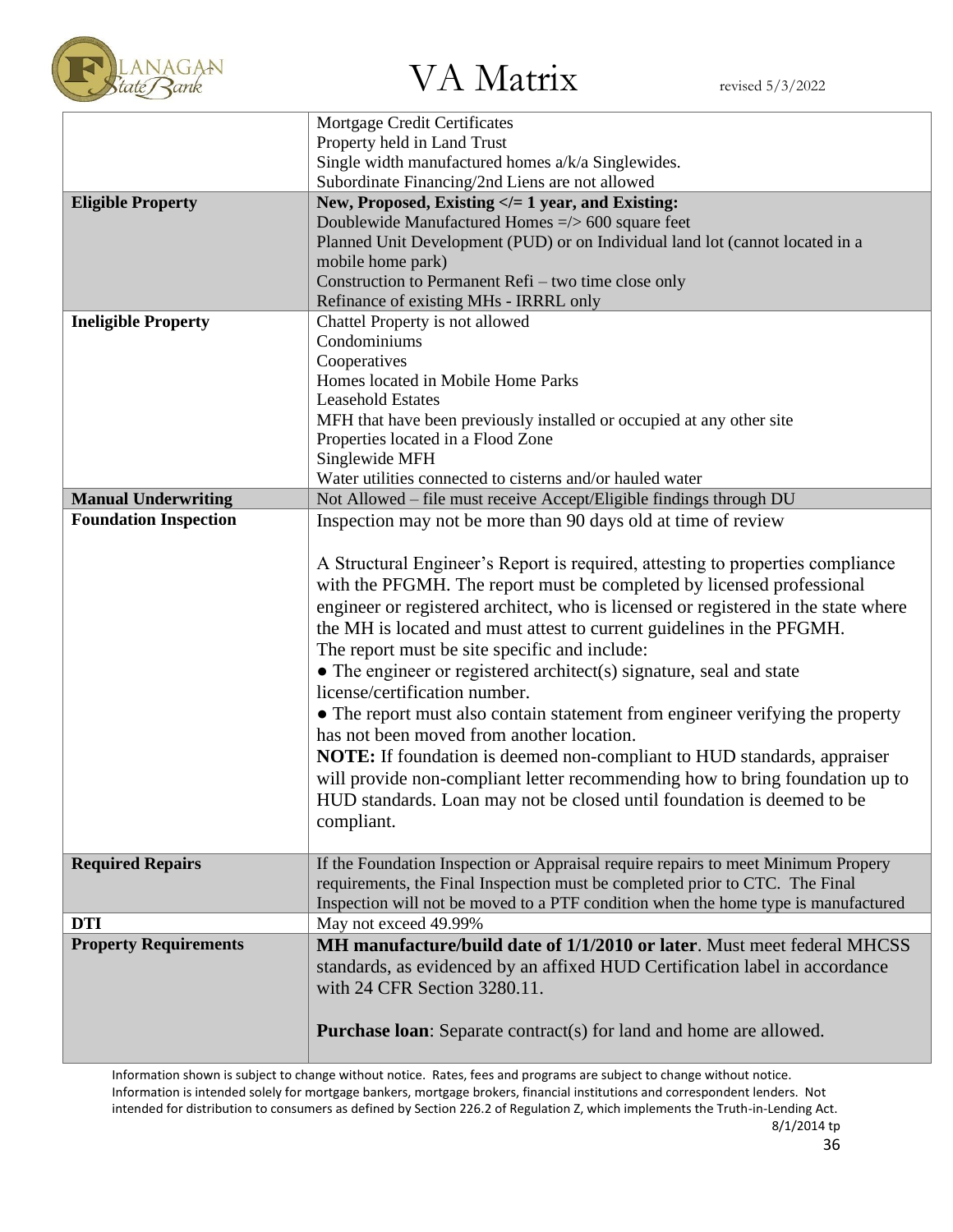

**New Construction and Existing < one Year** - An Itemized cost breakdown is required: Plans and Specs are required, Design Calculations, Details for installation anchorage and Construction details (Heat loss calculation, elevation determination, Plot plan, details of site preparation. Individual water supply, Sewer system, additional exhibits as applicable).

**NOTE: The dealer must provide a statement indicating any cash payments or rebates from the purchase, will be deducted from price of the unit (not paid to borrower).**

Also, confirmation that the proposed cost is the full price of the unit and any furniture being purchased by the borrower with personal funds will not be filed against the security property

**\*\*\* Doublewides should be at least 12 feet wide and have a minimum of 600 square feet.**

Utilities must be on and working at time of inspection

### **HUD Certification Label:**

● Federal Manufactured Home Construction and Safety Standards (FMHCSS) requires MH to have a HUD Certification Label (a/k/a HUD Seal OR HUD Label), it is affixed to the exterior of the property.

• HUD Tag is an aluminum plate approximate 2 in. by 4 in. It is permanently attached to each section of the manufactured home.

• The label number bears a 3 letter designation, which confirms the production inspection agency.

• Each label also has a 6 digit number. The label numbers are stamped sequentially.

If missing, a verification can be obtained from Institute for Building Technology and Safety (IBTS), by visiting IBTS' website at https://www.ibts.org/what-wedo/manufactured-homes/verification-lettercertificate/.

You may also contact IBTS' Label Department by phone at (866) 482-8868 or e-mail at labels@ibts.org.

Additional information can be obtained at:

[https://www.hud.gov/program\\_offices/housing/rmra/mhs/mhslabels](https://www.hud.gov/program_offices/housing/rmra/mhs/mhslabels)

### **HUD Data Plate:**

The Data Plate is a paper label affixed inside the home and is the size of a standard sheet of paper  $(8 \frac{1}{2} x 11)$ . The Data Plate can be found in a kitchen cabinet, an electrical panel, or a bedroom closet. The

Data Plate has maps of the United States to inform the owner of the Wind Zone, Snow Load, and Roof Load of the home.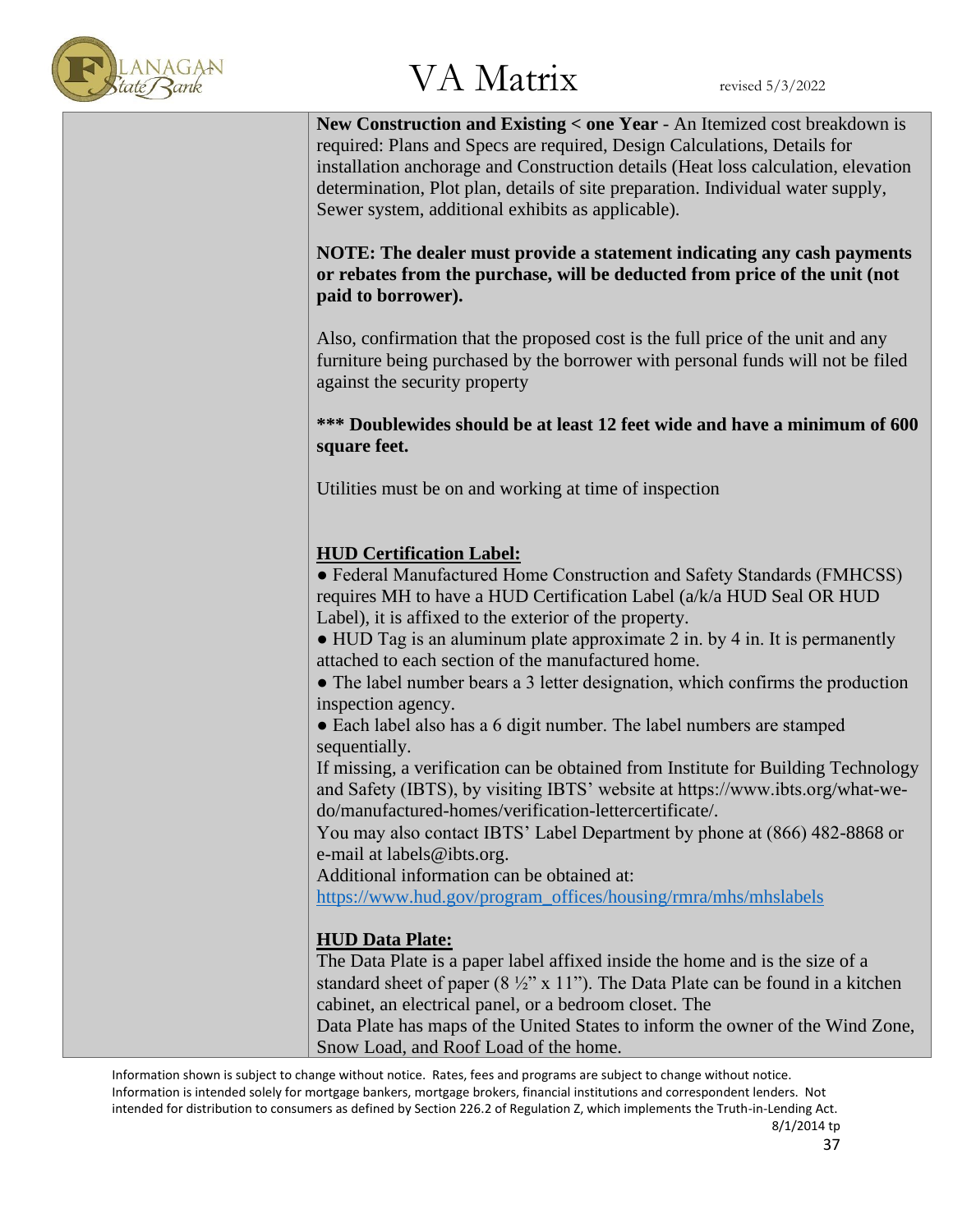

|                               | Additional information can be obtained at:                                                                                              |
|-------------------------------|-----------------------------------------------------------------------------------------------------------------------------------------|
|                               | https://www.hud.gov/program_offices/housing/rmra/mhs/mhslabels                                                                          |
|                               |                                                                                                                                         |
|                               | Both the Data Plate and the HUD Certification Label must be available to the                                                            |
|                               | appraiser. If either are not, the information must be ordered from IBTS.                                                                |
|                               |                                                                                                                                         |
|                               | <b>Site Requirements:</b>                                                                                                               |
|                               | Manufactured homes that have an addition or have had a structural modification                                                          |
|                               | are eligible under certain conditions: If the state in which the property is located                                                    |
|                               | requires inspection by a state agency to approve modifications to the property,                                                         |
|                               | the lender is required to confirm that the property has met the requirement.                                                            |
|                               | However, if the state does not have this requirement, then the structural                                                               |
|                               | modification must be inspected and deemed structurally sound by a 3rd party                                                             |
|                               | regulated by the state and is qualified to make the determination. In all cases, the                                                    |
|                               | satisfactory inspection report must be retained in the mortgage loan file.                                                              |
|                               | • Adequate vehicular access (all weather road surface where emergency and                                                               |
|                               | passenger vehicles can pass at all times) required. Dirt roads are not allowed.                                                         |
|                               | • Site preparation (for delivery of the home) must be completed.<br>• Attachment of the home to the permanent foundation system must be |
|                               | completed.                                                                                                                              |
|                               | • Permanent water and sewer facilities must serve the property. Cisterns and                                                            |
|                               | hauled water are not acceptable.                                                                                                        |
|                               |                                                                                                                                         |
| <b>Appraisal Requirements</b> | Required Appraisal Forms: VA NOV, Form 1004C/70B, Form 1004MC/Form                                                                      |
|                               | 71 (Market Conditions Addendum). Cost approach is recommended, but not                                                                  |
|                               | required. Certification of Completion or Final Inspection is required for all                                                           |
|                               | "Subject To" Appraisals. Appraiser to provide UAD/UCDP quality and                                                                      |
|                               | condition ratings of MH in comments section of the report.                                                                              |
|                               |                                                                                                                                         |
|                               | <b>Report must contain:</b>                                                                                                             |
|                               | 1. Manufactured home,                                                                                                                   |
|                               | 2. Site improvement(s), and Land on which the home is situated.                                                                         |
|                               | 3. Must be on permanent foundation.                                                                                                     |
|                               | 4. Hitch, Wheels and Axels must be removed and comment made on the report.                                                              |
|                               | 5. Subject must be connected to permanent utilities                                                                                     |
|                               | 6. Property must be classified and taxed as Real Estate (land and improvements).                                                        |
|                               | 7. Report to include photo of data plate or comments if the data plate is missing                                                       |
|                               | or cannot be located.                                                                                                                   |
|                               | 8. Appraiser must enter the MH unless it is new and has not been delivered to                                                           |
|                               | the site.                                                                                                                               |
|                               | If appraiser is unable to access and/or inspect the new MH, they must obtain the                                                        |
|                               | following documents:                                                                                                                    |
|                               | a. MH plans: design or floor plans showing room layout and exterior dimensions                                                          |
|                               | for MH unit, and elevations plans;                                                                                                      |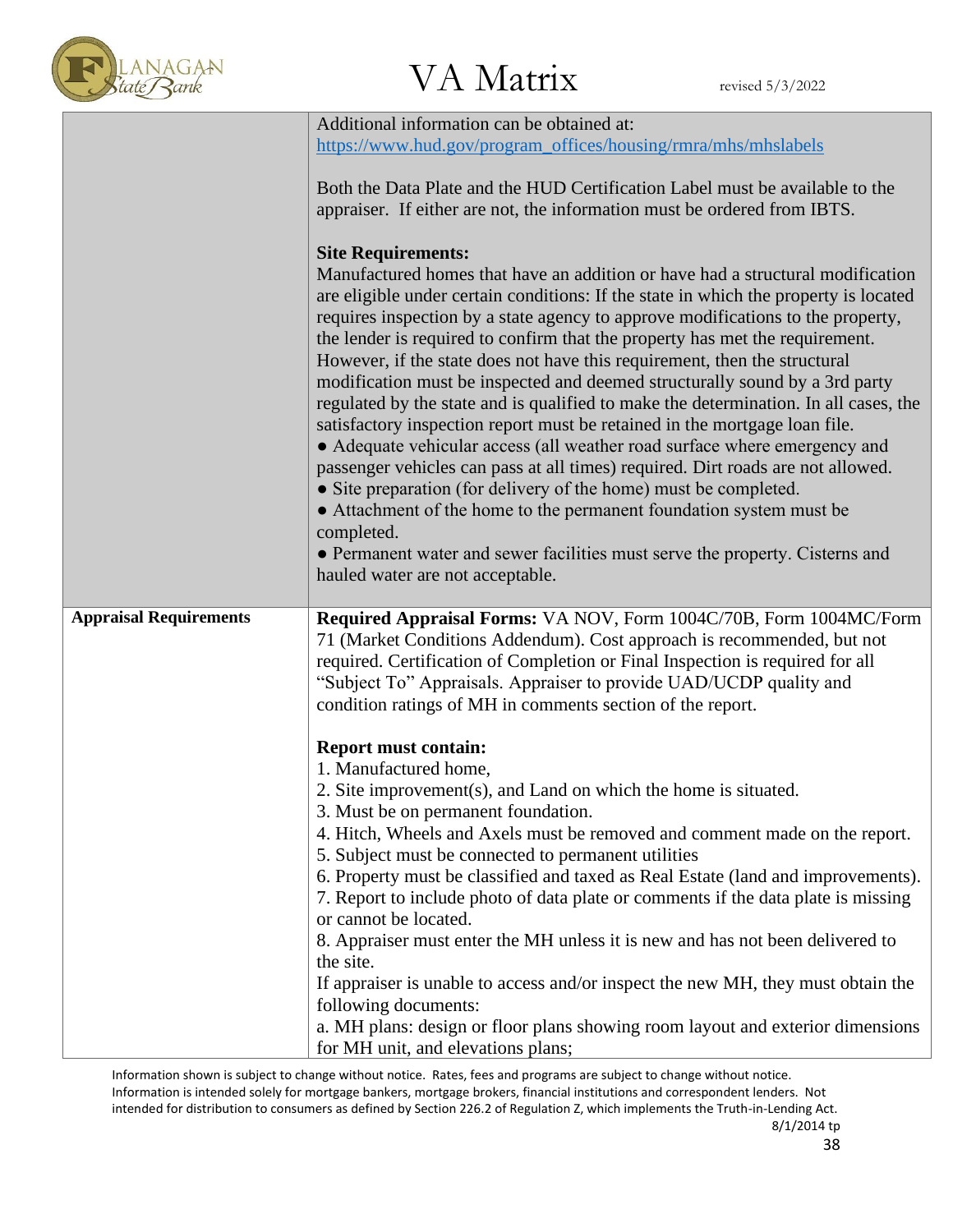

|                                             | b. Specifications: information on all standard items of inclusion such as flooring,<br>heating, plumbing, electrical equipment, and appliances;<br>c. Supplemental information on any selected options or upgrades included in the<br>subject sale; and<br>d. Foundation Plans<br>e. Evidence of satisfactory completion.                                                                                                                                                                                                                        |
|---------------------------------------------|--------------------------------------------------------------------------------------------------------------------------------------------------------------------------------------------------------------------------------------------------------------------------------------------------------------------------------------------------------------------------------------------------------------------------------------------------------------------------------------------------------------------------------------------------|
|                                             | FOUNDATION: If local authority performs the required foundation, framing<br>and final inspections and issues a Certificate of Occupancy (CO) or equivalent,<br>VA will accept the CO for the property as evidence satisfactory completion.<br>If local authority performs the required three inspections, but does not issue a<br>CO or equivalent, VA will accept copy of inspection report, which verifies local<br>building code compliance, or statement from local authority to confirm required<br>performed inspections are satisfactory. |
|                                             | <b>NOTE:</b> If local authority does not perform the required inspections. A ten-year<br>insured protection plan/warranty is required, along with a one-year VA builder's<br>warranty (on VA Form 26-8599).                                                                                                                                                                                                                                                                                                                                      |
|                                             | <b>Additional Items:</b><br>• At least two MH comparables must also be MHs on the appraisal report.<br>• Existing home cannot have been moved from its initial installation location.<br>• Fee Simple property only (no leasehold).<br>NOTE: Additional units on subject property will be deemed personal property<br>(not included in value).<br>• Remaining economic life must be equal or greater than the loan term.                                                                                                                         |
|                                             | <b>FOR VA IRRRLS</b><br>No NOV or appraisal report is required. Normal IRRRL processing applies.<br>RCLS will perform in house property search to confirm collateral is eligible at<br>time of delivery.                                                                                                                                                                                                                                                                                                                                         |
| New & Existing less than<br><b>One Year</b> | <b>Specific to VA New or Proposed Construction:</b><br>Load-bearing piers and footing must:<br>• Be of sufficient size and number to support and distribute weight of the<br>manufactured home evenly, and support and distribute weight of the<br>manufactured home evenly;<br><b>AND</b>                                                                                                                                                                                                                                                       |
|                                             | • Be of materials acceptable to building authority having jurisdiction;<br><b>AND</b><br>• Have footings which extend below the frost line (where applicable). Concrete<br>slabs or continuous footings are acceptable in areas where their use is permitted<br>by local building authority. Steel anchors must be cast into the concrete slab or<br>footing and be capable of providing holding strength to resist horizontal and<br>uplift forces. Anchoring devices, adequate to resist all loads, must be: Attached                          |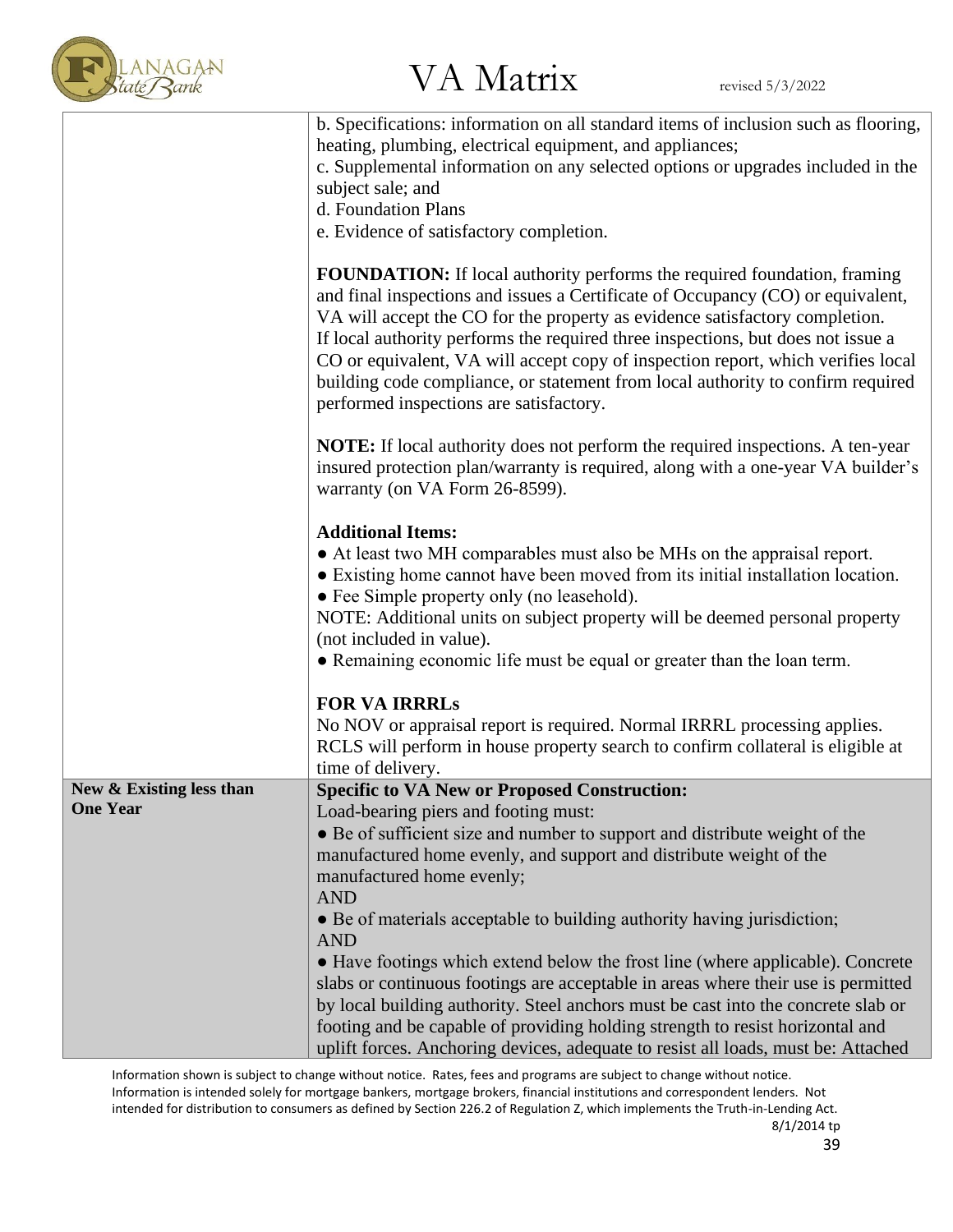

|                                   | to the main frame of the unit by a bolted, welded, or mechanical connector AND<br>Be placed at every supporting pier or as specified by the manufacturer; AND<br>Extended into the pier footing. Anchoring straps or cables affixed to ground<br>anchors, other than pier footing, will not meet this requirement unless specially<br>allowed by building authority of jurisdiction.                                                                                                                                                                                                                                                                                                                                                                              |  |
|-----------------------------------|-------------------------------------------------------------------------------------------------------------------------------------------------------------------------------------------------------------------------------------------------------------------------------------------------------------------------------------------------------------------------------------------------------------------------------------------------------------------------------------------------------------------------------------------------------------------------------------------------------------------------------------------------------------------------------------------------------------------------------------------------------------------|--|
|                                   | Properties located in Wind Zone II or III (wind speeds in excess of 80 mph)<br>must include diagonal hurricane ties which have been properly engineered for<br>the location and comply with the requirements of the building authority having<br>jurisdiction. NOTE: Installation procedures included in the manufacturer's<br>foundation instructions and HUD NCS BCS Handbook A225.1 are not generally<br>adequate for manufactured homes located in wind zone II or III. Properties<br>located in areas of high seismic activity require special foundation designs.                                                                                                                                                                                           |  |
| <b>Refinances: Rate/Term only</b> |                                                                                                                                                                                                                                                                                                                                                                                                                                                                                                                                                                                                                                                                                                                                                                   |  |
| (New and Existing MHs less        | VA IRRRL - Follow RCLS Seller Guide Article 6, VA Handbook (Pamphlet                                                                                                                                                                                                                                                                                                                                                                                                                                                                                                                                                                                                                                                                                              |  |
| than 12 months old)               | 26-7) for additional IRRRL guideline requirements not addressed.                                                                                                                                                                                                                                                                                                                                                                                                                                                                                                                                                                                                                                                                                                  |  |
| <b>Title Requirements</b>         | Title must confirm:<br>MFH is attached to the land<br>MFH is classified and taxed as Real Estate<br>Location endorsement will be required for all MFH in addition to the standard                                                                                                                                                                                                                                                                                                                                                                                                                                                                                                                                                                                 |  |
|                                   | endorsement required                                                                                                                                                                                                                                                                                                                                                                                                                                                                                                                                                                                                                                                                                                                                              |  |
|                                   |                                                                                                                                                                                                                                                                                                                                                                                                                                                                                                                                                                                                                                                                                                                                                                   |  |
|                                   | <b>Surrender Title States:</b>                                                                                                                                                                                                                                                                                                                                                                                                                                                                                                                                                                                                                                                                                                                                    |  |
|                                   | Alabama, Arizona, Arkansas, California, Colorado, Florida, Georgia,                                                                                                                                                                                                                                                                                                                                                                                                                                                                                                                                                                                                                                                                                               |  |
|                                   | Idaho, Indiana, Iowa, Kansas, Kentucky, Louisiana, Michigan,                                                                                                                                                                                                                                                                                                                                                                                                                                                                                                                                                                                                                                                                                                      |  |
|                                   | Minnesota, Montana, Nevada, New Mexico, North Carolina. North Dakota,                                                                                                                                                                                                                                                                                                                                                                                                                                                                                                                                                                                                                                                                                             |  |
|                                   | Ohio, Oklahoma, Oregon, Pennsylvania, South Carolina, South Dakota,<br>Tennessee, Utah, Virginia. Washington, Wyoming. Title must be surrendered<br>and purged in accordance with the jurisdiction (or confirm if MFH is located in<br>non-surrender state). Recorded affidavit of affixation (recorded signed written<br>statement acknowledging the home is attached and classified as real property,<br>securing the mortgage). Search to confirm title is surrender is required. Title<br>endorsement - Alta 7.1, 7.1-06, required.<br><b>NOTE:</b> If state law requires a Uniform Commercial Code (UCC) Filing in order<br>to perfect a security interest in a manufactured home, the lender must make such<br>filing in any and all appropriate locations. |  |
|                                   | <b>No Surrender (Holding) Title States:</b><br>Missouri, Nebraska: Confirm MFH loan is indicated on the certificate of title.<br>RCLS to retain Certificate of Title in loan file. FSB will re-verify home and land<br>has the same ownership. Recorded affidavit of affixation (recorded signed<br>written statement acknowledging the home is attached and classified as real<br>property, securing the mortgage). Title endorsement - Alta 7.1, 7.1-06, required.<br><b>NOTE:</b> Some states require additional registration with Department of Revenue                                                                                                                                                                                                       |  |